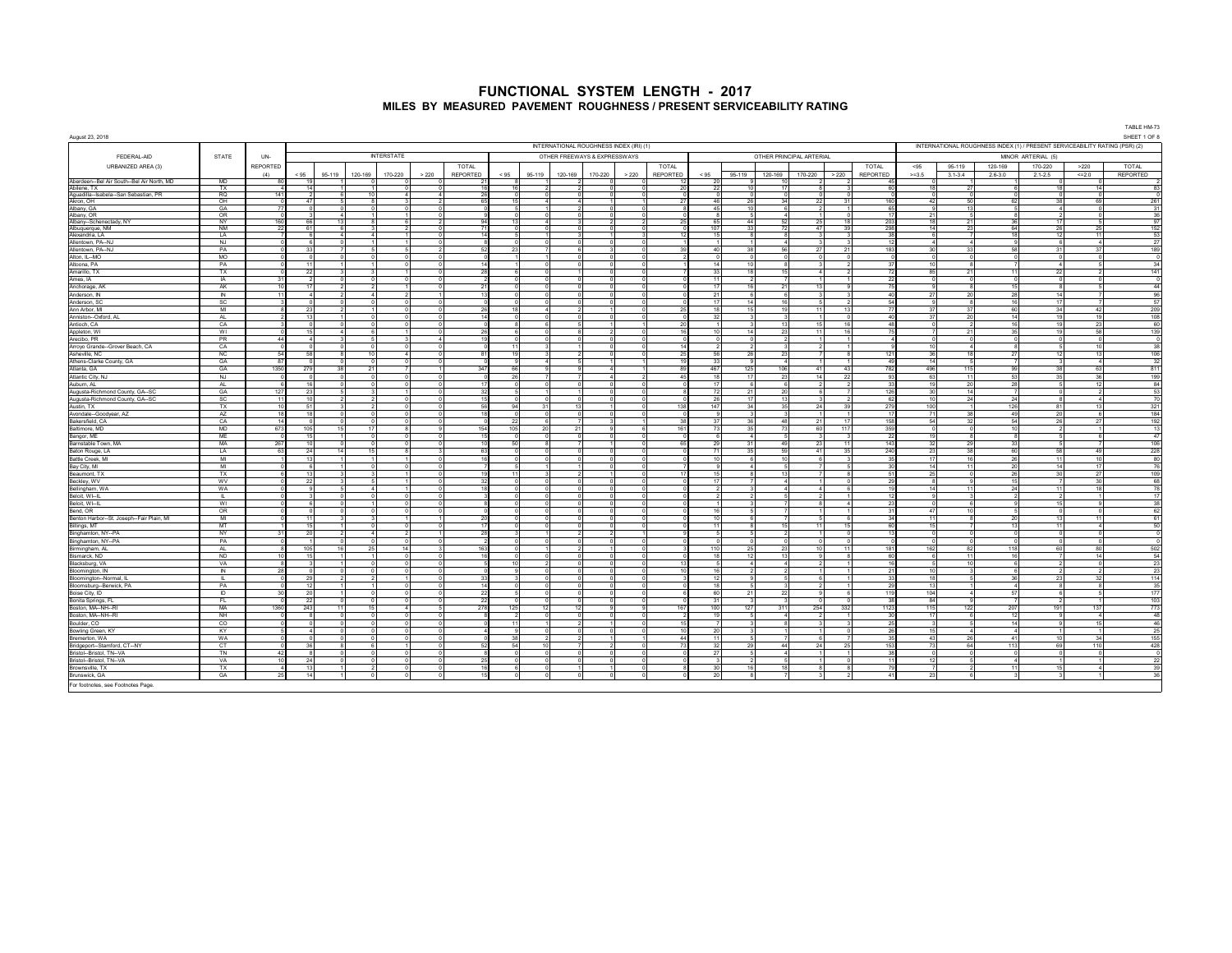| August 23, 2018                                    |                      |            |                        |              |                                                                        |                           |                        |                |                            |                                      |                          |                                         |       |                 |                     |                      |                                    |                                     |                                  |                   |                            |                      |             |                                |                                                                             | TABLE HM-73<br>SHEET 2 OF 8  |
|----------------------------------------------------|----------------------|------------|------------------------|--------------|------------------------------------------------------------------------|---------------------------|------------------------|----------------|----------------------------|--------------------------------------|--------------------------|-----------------------------------------|-------|-----------------|---------------------|----------------------|------------------------------------|-------------------------------------|----------------------------------|-------------------|----------------------------|----------------------|-------------|--------------------------------|-----------------------------------------------------------------------------|------------------------------|
|                                                    |                      |            |                        |              |                                                                        |                           |                        |                |                            |                                      |                          | INTERNATIONAL ROUGHNESS INDEX (IRI) (1) |       |                 |                     |                      |                                    |                                     |                                  |                   |                            |                      |             |                                | INTERNATIONAL ROUGHNESS INDEX (1) / PRESENT SERVICEABILITY RATING (PSR) (2) |                              |
| FEDERAL-AID                                        | <b>STATE</b>         | UN-        |                        |              |                                                                        | <b>INTERSTATE</b>         |                        |                |                            |                                      |                          | OTHER FREEWAYS & EXPRESSWAYS            |       |                 |                     |                      | OTHER PRINCIPAL ARTERIAL           |                                     |                                  |                   |                            |                      |             | MINOR ARTERIAL (5)             |                                                                             |                              |
| URBANIZED AREA (3)                                 |                      | REPORTED   |                        |              |                                                                        |                           |                        | TOTAL          |                            |                                      |                          |                                         |       | <b>TOTAL</b>    |                     |                      |                                    |                                     |                                  | <b>TOTAL</b>      | < 95                       | 95-119               | 120-169     | 170-220                        | >220                                                                        | TOTAL                        |
|                                                    |                      | (4)        | < 95                   | 95-119       | 120-169                                                                | 170-220                   | > 220                  | REPORTED       | < 95                       | 95-119                               | 120-169                  | 170-220                                 | > 220 | <b>REPORTED</b> | < 95                | 95-119               | 120-169                            | 170-220                             | > 220                            | <b>REPORTED</b>   | $>=3.5$                    | $3.1 - 3.4$          | $2.6 - 3.0$ | $2.1 - 2.5$                    | $<< = 2.0$                                                                  | REPORTED                     |
| <b>Buffalo NY</b>                                  | NY .                 | 322        | 52                     |              | 10                                                                     | -5                        |                        | 75             | 29                         | -8                                   | -14                      | -11                                     |       | 68              | 107                 | 67                   | 75                                 | 25                                  | 20                               | 295               | $\Omega$                   | 55                   |             | 131                            | -16<br>- 26                                                                 | 227                          |
| Burlington, NC                                     | NC                   |            | 18                     |              | $\Omega$                                                               |                           |                        | 19             | $\circ$                    | -0                                   |                          | $\Omega$                                |       |                 | -5                  | -51                  | -9.                                | -51                                 |                                  | 27                | 16                         | 14                   |             | 21                             |                                                                             | 66                           |
| Burlington, VT                                     | VΤ                   |            | 25                     |              |                                                                        |                           |                        | 27             | $\overline{a}$             |                                      |                          |                                         |       |                 | 21                  | 12                   | 15                                 | 5 <sup>1</sup>                      |                                  | 57                | 17                         | 10                   |             |                                |                                                                             | 50                           |
| Camarillo, CA<br>Canton, OH                        | CA<br>OH             |            | $^{\circ}$<br>13       |              |                                                                        |                           |                        | 16             | 16                         |                                      |                          |                                         |       | 23              | 36                  | 14                   | 19                                 | 12                                  | 19                               | 99                | 12<br>57                   | 20                   |             | 27                             | 27<br>17                                                                    | 32<br>149                    |
| Cape Coral, FL                                     | FL.                  |            | 20                     |              | $\Omega$                                                               | $\sim$                    |                        | 21             | $\overline{a}$             |                                      |                          | $\Omega$                                |       |                 | 101                 | 15                   | 14                                 | 5                                   |                                  | 138               | 108                        | $\overline{4}$       |             | 26                             | 10                                                                          | 149                          |
| Cape Girardeau, MO--IL                             | H.                   |            | $\Omega$               | $\Omega$     | $\overline{0}$                                                         | $\Omega$                  |                        | $\Omega$       | 3                          | $\Omega$                             | $\Omega$                 | $\Omega$                                |       |                 | $\circ$             | $\Omega$             | $\circ$                            | $\Omega$                            | $\Omega$                         |                   | $\Omega$                   | $\Omega$             |             | $\Omega$                       |                                                                             | $\,$ 0                       |
| Cape Girardeau, MO--IL                             | MO                   | 28         | 13                     |              |                                                                        | $\sim$                    |                        | 14             |                            | $\overline{2}$                       |                          | $\overline{ }$                          |       |                 | 7                   | $\overline{2}$       | $\overline{3}$                     | $\sim$                              | $\Omega$                         |                   | $\Omega$                   | $\sqrt{2}$           |             | $\sqrt{2}$                     |                                                                             | 17                           |
| Carbondale, IL<br>Carson City NV                   | T.<br>NV             | ി          | $_{3}$<br>$\mathbf{a}$ |              | $\mathbf{1}$<br>$\sim$<br>$\Omega$<br>$\overline{1}$                   | $\Omega$                  | $\Omega$               | $\sim$         | $\Omega$<br>$\overline{0}$ | $\Omega$<br>$\Omega$                 | $\Omega$                 | $\Omega$<br>$\Omega$                    |       | $\Omega$        | 24<br>10            | -81<br>$\Omega$      | -5<br>$\overline{0}$               | $\overline{2}$<br>$\overline{0}$    | $\Omega$                         | -39               | $\sim$ 4<br>11             | $\mathbf{1}$<br>9.   |             | 35                             |                                                                             | 49<br>30                     |
| Cartersville, GA                                   | GA                   | 34         | 10                     |              | $\Omega$                                                               |                           |                        | 12             | 5                          |                                      |                          | $\overline{0}$                          |       |                 | 27                  |                      | $\overline{1}$                     |                                     |                                  |                   | 13                         | 9.                   |             |                                |                                                                             | 38                           |
| Casa Grande, A2                                    | AZ                   |            | 10                     |              |                                                                        |                           |                        | 13             | $\mathbf{0}$               |                                      |                          | $\Omega$                                |       |                 | $\overline{2}$      |                      |                                    | $\mathbf 0$                         |                                  |                   | 12                         | 10                   |             |                                |                                                                             | 35                           |
| Casper, WY                                         | WY                   |            | $\mathbf{Q}$           |              | $\overline{2}$                                                         |                           |                        | 13             | $\overline{2}$             |                                      |                          | $\Omega$                                |       |                 | 22                  | -61                  | $\mathbf{8}$                       | 5 <sub>1</sub>                      | $\overline{a}$                   | 45                | 28                         | $\overline{7}$       |             |                                |                                                                             | 49                           |
| Cedar Rapids, IA                                   | IA                   | 162        | 17                     |              |                                                                        |                           |                        | 20             | $\circ$                    |                                      |                          | $\Omega$                                |       |                 | 25                  | 12                   | 15                                 | 9                                   | 13                               | 74                | $\circ$                    | $\circ$              |             |                                |                                                                             | $\,$ 0<br>$\overline{0}$     |
| Chambersburg, PA<br>Champaign, IL                  | PA<br><b>ILL S</b>   | $\Omega$   | 11<br>22               |              | $\Omega$<br>$\Omega$                                                   | $\Omega$<br>$\Omega$      | $\Omega$               | 12<br>24       | $\circ$<br>$\Omega$        | $\Omega$<br>$\Omega$                 | $\Omega$<br>$\Omega$     | $\Omega$<br>$\Omega$                    |       |                 | 17<br>11            | $\overline{3}$<br>10 | 4<br>14                            | $\overline{2}$<br>6                 | $\overline{1}$<br>વ              | 27<br>43          | $\Omega$<br>$\overline{7}$ | $\Omega$<br>-5       |             | 25                             | 19                                                                          | $\sqrt{2}$<br>60             |
| Charleston--North Charleston, SC                   | SC                   | -6         | 19                     |              | 11                                                                     | $\overline{7}$            |                        | 43             | $\overline{7}$             | $\mathcal{P}$                        | -4                       |                                         |       | 13              | 65                  | 28                   | 34                                 | 12                                  |                                  | 146               | 38                         | 27                   |             | 50                             | 12<br>11                                                                    | 138                          |
| Charleston WV                                      | <b>WV</b>            |            | 39                     |              | -6<br>5                                                                |                           |                        | -51            | $\Omega$                   | $\Omega$                             |                          | $\Omega$                                |       |                 | 34                  | 16                   | 14                                 | -41                                 |                                  | 69                | 37                         | 23                   |             | 39                             | 17<br>21                                                                    | 137                          |
| Charlotte, NC--SC                                  | NC                   | 54         | 103                    | 25           | 19                                                                     |                           |                        | 154            | $\overline{4}$             |                                      |                          |                                         |       |                 | 65                  | 50                   | 61                                 | 27                                  | 23                               | 226               | 47                         | 55                   |             | 99                             | 76<br>38                                                                    | 314                          |
| Charlotte, NC--SC<br>Charlottesville, VA           | SC<br>VA             | 14         |                        |              | $\overline{0}$                                                         | $\Omega$                  |                        |                | $\mathbf{0}$<br>3          |                                      |                          |                                         |       |                 | $\overline{7}$<br>6 | $\sim$               | 8<br>6                             | $\sim$                              |                                  | 26<br>$2^{\circ}$ | 8<br>$\overline{2}$        |                      |             | 10                             |                                                                             | 28<br>18                     |
| Chattanooga, TN-GA                                 | GA                   | 43         | 10                     |              |                                                                        |                           |                        | 11             | $\Omega$                   |                                      |                          |                                         |       |                 | 15                  |                      |                                    |                                     |                                  | 10                | 23                         | 10                   |             | 13                             |                                                                             | 59                           |
| Chattanooga, TN-GA                                 | TN                   | 245        | 22                     |              | $\mathbf{R}$                                                           | $-4$                      |                        | 33             | 25                         | $\overline{2}$                       |                          | $\blacktriangleleft$                    |       | 33              | 53                  | 12                   | 12 <sup>1</sup>                    | -6                                  | -6                               | 88                | 14                         | 5 <sup>1</sup>       |             | $\mathbf{R}$                   |                                                                             | 41                           |
| Cheyenne, WY                                       | WY                   |            | 20                     |              | $\overline{ }$<br>$\boldsymbol{\Lambda}$                               | $\overline{2}$            |                        | 33             | $\Omega$                   | $\Omega$                             |                          | $\Omega$                                |       | $\Omega$        | 22                  | $\mathbf{R}$         | 10 <sup>1</sup>                    | $\epsilon$                          |                                  | -53               | 24                         | $\overline{z}$       |             | 10                             |                                                                             | 50                           |
| Chicago, IL--IN<br>Chicago, IL--IN                 | L.<br>$\overline{N}$ | 51         | 284<br>30              | 53           | 44<br>10<br>8                                                          | 13<br>$\mathbf{3}$        |                        | 398<br>52      | 14<br>$\overline{2}$       | 12                                   |                          | $\overline{2}$<br>1                     |       | 35              | 356<br>92           | 278<br>34            | 460<br>44                          | 259<br>22                           | 219<br>19                        | 1572<br>212       | 366<br>33                  | 349<br>56            |             | 636<br>102                     | 501<br>340<br>55<br>50                                                      | 2192<br>297                  |
| Chico, CA                                          | CA                   |            | $\Omega$               |              | $\Omega$<br>$\Omega$                                                   |                           |                        |                | 5                          |                                      |                          | $\overline{0}$                          |       |                 | 12                  | $\overline{a}$       | 6                                  | $5^{\circ}$                         |                                  |                   | $\overline{9}$             | $\boldsymbol{A}$     |             | 12                             |                                                                             | 44                           |
| Cincinnati, OH--KY--IN                             | $\overline{N}$       |            | $\overline{0}$         |              | $\mathbf 0$<br>$\overline{0}$                                          | $\circ$                   |                        |                | $^{\circ}$                 |                                      | $\Omega$                 | $\mathbf{0}$                            |       |                 | $\circ$             | $\circ$              | $\overline{0}$                     | $\circ$                             | $\Omega$                         |                   | $^{\circ}$                 |                      |             |                                |                                                                             | $\overline{\phantom{a}}$     |
| Cincinnati, OH--KY--IN                             | KY                   |            | 36                     |              | $\overline{4}$                                                         |                           |                        | 44             | $\blacksquare$             |                                      |                          | $\Omega$                                |       |                 | 13                  | $\Omega$             | 10                                 | -5                                  | 10                               | $\mathbf{A}$      | 39                         | 22                   |             | 38                             | 16<br>-20                                                                   | 135                          |
| Cincinnati, OH--KY--IN                             | OH.                  | $\sqrt{2}$ | 87<br>$\Omega$         | 17           | 18                                                                     | $-5$<br>$\Omega$          |                        | 129<br>- 0     | 23                         | ъ.<br>$\Omega$                       | $\sqrt{2}$<br>$\Omega$   | $\overline{2}$<br>$\Omega$              |       | 37              | 55<br>$\mathbf{3}$  | 42<br>$\Omega$       | 69                                 | 47<br>$\Omega$                      | 60<br>$\sqrt{2}$                 | 273               | 47<br>$\Omega$             | 87                   |             | 128                            | 86<br>107<br>- 0                                                            | 454                          |
| Clarksville, TN--KY<br>Clarksville, TN--KY         | KY<br>TN             | 73         | 12                     | $\Omega$     | $\Omega$<br>$\Omega$                                                   | $\circ$                   | $\Omega$               | 12             | $\circ$<br>$^{\circ}$      | $\Omega$                             | $\Omega$                 | $\Omega$                                |       | $\Omega$        | 31                  | 3                    | $\circ$<br>$\overline{\mathbf{3}}$ | $\overline{1}$                      | $\sim$                           | 38                | $\Omega$                   | $\overline{0}$       |             | $\Omega$                       | - 0                                                                         | $\overline{2}$<br>$\sqrt{2}$ |
| Cleveland, OH                                      | OH                   |            | 155                    | 20           | 18                                                                     | -8                        | 4                      | 205            | 33                         | $\overline{7}$                       |                          | 3                                       |       | 50              | 57                  | 45                   | 97                                 | 66                                  | 102                              | 368               | 104                        | 103                  |             | 177                            | 117<br>183                                                                  | 685                          |
| Cleveland, TN                                      | TN.                  | 49         | 18                     | - 0          | $\Omega$                                                               | $\Omega$                  | $\Omega$               | 18             | -5                         | $\Omega$                             |                          | $\Omega$                                |       | -5              | 28                  | -41                  | $\overline{2}$                     |                                     | $\Omega$                         | -35               | $\Omega$                   | $\Omega$             |             | $^{\circ}$                     |                                                                             | $\Omega$                     |
| Coeur d'Alene, ID                                  | Đ<br>TX              | 20         | 15                     |              | $\Omega$                                                               |                           |                        | 16             | $\overline{0}$<br>19       | $\Omega$                             |                          |                                         |       |                 | 12<br>29            | 12                   | $\overline{2}$<br>19               |                                     |                                  |                   | 47<br>6                    | 16<br>14             |             |                                | 15                                                                          | 69<br>66                     |
| College Station--Bryan, TX<br>Colorado Springs, CO | CO                   |            | $^{\circ}$<br>23       |              |                                                                        |                           |                        | 36             | 25                         |                                      | 10                       | $\boldsymbol{\Lambda}$                  |       | 20<br>49        | 47                  | 32                   | 46                                 | 32                                  | 29                               | 186               | 25                         | 27                   |             | 24<br>64                       | 42<br>49                                                                    | 207                          |
| Columbia, MO                                       | <b>MO</b>            |            | 10                     |              |                                                                        | $\sqrt{2}$                |                        | 11             | 16                         |                                      |                          | $\sim$                                  |       | 18              | 9                   | $\mathbf{R}$         | $\overline{a}$                     | $\overline{3}$                      |                                  | $2^{\circ}$       | 6                          | $\overline{7}$       |             | 20                             | 10                                                                          | 50                           |
| Columbia, SC                                       | SC                   |            | 56                     | 13           | 17                                                                     | $\boldsymbol{\Lambda}$    |                        | 90             | $\overline{7}$             | $\overline{2}$                       |                          | $\Omega$                                |       | 10              | 37                  | 34                   | 43                                 | 13                                  |                                  | 133               | 59                         | 56                   |             | 88                             | 19<br>21                                                                    | 244                          |
| Columbus, GA--AL                                   | AL.                  | 107        | $\overline{0}$<br>10   |              | $\circ$<br>$\Omega$                                                    | $\sim$<br>$\overline{0}$  | $\Omega$<br>$\sqrt{2}$ | $\Omega$<br>15 | $\overline{2}$<br>11       | $\sqrt{2}$<br>$\mathbf{3}$           | $\Omega$<br>$\mathbf{A}$ | $\Omega$<br>$\mathbf{1}$                |       |                 | 18                  | $\mathbf{a}$<br>10   | $\overline{2}$<br>14               | $\Omega$<br>$\overline{\mathbf{a}}$ | $\overline{1}$<br>$\overline{7}$ | 23<br>65          | 11<br>10                   | $\mathbf{a}$<br>ν    |             | $\mathbf{q}$<br>$\overline{7}$ | -6<br>$\overline{0}$                                                        | 34<br>20                     |
| Columbus, GA--AL<br>Columbus IN                    | GA<br>$\blacksquare$ |            | 13                     | $\mathbf{3}$ | $\overline{2}$<br>1<br>$\sim$                                          | $\Omega$                  | $\Omega$               | 15             | $\Omega$                   | $\Omega$                             | $\Omega$                 | $\Omega$                                |       | 19<br>$\Omega$  | 26<br>15            | 5 <sub>1</sub>       | $\overline{a}$                     | 1                                   |                                  | - 26              | 21                         | 10 <sup>1</sup>      |             | -9                             |                                                                             | 43                           |
| Columbus, OH                                       | OH                   |            | 93                     | 16           | 15                                                                     | $\overline{5}$            |                        | 130            | 37                         |                                      |                          | $\overline{2}$                          |       | 47              | 101                 | 53                   | 71                                 | 35                                  | 37                               | 298               | 102                        | 96                   |             | 144                            | 126<br>81                                                                   | 550                          |
| Concord, CA                                        | CA                   | 34         | 17                     | 10           | 8                                                                      |                           |                        | 43             | 6                          |                                      |                          | 3                                       |       | 21              | $\mathbf{0}$        |                      | 26                                 | 29                                  | 40                               | 100               | $\overline{4}$             | $\mathbf 0$          |             | 35                             | 70<br>69                                                                    | 178                          |
| Concord, NC                                        | <b>NC</b>            | $\epsilon$ | 23<br>16               | $\mathbf{R}$ | 5<br>-5<br>3                                                           | $\mathcal{P}$<br>$\Omega$ | $\Omega$               | 35<br>26       | $\circ$<br>$^{\circ}$      | $\Omega$                             | $\Omega$                 | $\Omega$<br>$\Omega$                    |       |                 | 35                  | 19<br>$\mathbf{q}$   | 12                                 | $\sim$<br>4                         | $\mathcal{P}$<br>વ               | -32               | 43                         | 32                   |             | 23                             | 12<br>$\mathbf{R}$<br>36<br>17                                              | 119<br>97                    |
| Conroe--The Woodlands, TX<br>Conway, AR            | TX<br>AR             | 20<br>31   | 17                     |              | $\Omega$                                                               | $\Omega$                  |                        | 18             | $\Omega$                   | $\Omega$                             | $\Omega$                 | $\Omega$                                |       |                 | 9<br>9              | $\sim$               | 8 <sub>1</sub><br>$\overline{4}$   | $\overline{2}$                      | $\overline{2}$                   | $\mathcal{P}$     | 27<br>- 5                  | -5<br>23             |             | 12<br>33                       |                                                                             | 75                           |
| Corpus Christi, TX                                 | <b>TX</b>            | 20         | 17                     |              | $\sim$<br>$\mathbf{1}$                                                 | $\Omega$                  | $\Omega$               | 19             | 27                         | -5                                   | $\overline{7}$           | $\Omega$                                |       | 39              | 14                  | 9 <sup>1</sup>       | 14                                 | 8                                   | 19                               | 64                | 37                         | 19                   |             | 10                             | 21<br>10 <sup>1</sup>                                                       | 97                           |
| Corvallis, OR                                      | OR                   | $\Omega$   | $\Omega$               | $\Omega$     | $^{\circ}$                                                             | $^{\circ}$                |                        | $\Omega$       | $\Omega$                   | $\Omega$                             | $\Omega$                 | $\Omega$                                |       | $\Omega$        | 13                  | $-4$                 | -5                                 | $\overline{2}$                      |                                  | 25                | 35                         | $\overline{2}$       |             | $\overline{4}$                 |                                                                             | 41                           |
| Cumberland MD--WV--PA<br>Cumberland, MD--WV--PA    | <b>MD</b><br>PA      | 49         | 10                     |              | $\overline{\phantom{a}}$                                               |                           |                        | 15             | $\Omega$<br>$\Omega$       | $\Omega$                             |                          | $\Omega$                                |       |                 | 14<br>$^{\circ}$    | -41<br>$\Omega$      | $\overline{2}$<br>$\Omega$         | $\Omega$                            |                                  | - 21              | $\Omega$<br>$\overline{0}$ | $\Omega$             |             | $\Omega$                       |                                                                             | $\Omega$<br>$\overline{0}$   |
| Cumberland, MD--WV--PA                             | wv                   |            |                        |              |                                                                        |                           |                        |                |                            |                                      |                          |                                         |       |                 | $^{\circ}$          |                      |                                    |                                     |                                  |                   |                            |                      |             |                                |                                                                             |                              |
| Dallas-Fort Worth--Arlington, TX                   | TX                   | 106        | 165                    | 62           | 75                                                                     | 16                        |                        | 320            | 139                        | 80                                   | 81                       | 17                                      |       | 320             | 133                 | 134                  | 259                                | 206                                 | 300                              | 1032              | 379                        | 622                  |             | 319                            | 214<br>97                                                                   | 1631                         |
| Dalton, GA                                         | GA                   | 18         | 16                     | $\Omega$     | $\overline{0}$                                                         | $\sim$                    |                        | 16             | $\Omega$                   | $\sqrt{2}$                           |                          | $\Omega$                                |       |                 | 21                  | $\Omega$             | 6                                  |                                     |                                  | $\Delta$ 0        | 39                         | 12                   |             | £,                             |                                                                             | 58                           |
| Danbury, CT--NY                                    | CT<br>$\mathbb{R}^n$ | ി          | 11<br>$\kappa$         |              | $\mathbf{3}$<br>$\mathbf{1}$<br>$\blacktriangleleft$<br>$\overline{1}$ | $\overline{1}$<br>$-4$    | $\Omega$               | 16<br>$\alpha$ | 6<br>$\sim$                | $\overline{1}$<br>$\sqrt{2}$         |                          | $\Omega$<br>$\sim$                      |       | 8               | 6                   | $\overline{7}$<br>11 | $\overline{7}$<br>$\sim$           | $\overline{3}$<br>$\mathbf{A}$      | $\overline{2}$<br>$\Omega$       | 24<br>20          | 16<br>$\mathbf{a}$         | 21<br>$\mathbf{A}$   |             | 31<br>12                       | 23<br>25                                                                    | 116<br>24                    |
| Danville, IL<br>Daphne--Fairhope, A                | AL.                  |            | $\mathbf{Q}$           |              | $\Omega$<br>$\Omega$                                                   | $\sim$                    |                        | 10             | $\Omega$                   | $\Omega$                             |                          | $\Omega$                                |       |                 | $\mathbf{Q}$<br>17  | $\overline{1}$       | $\overline{0}$                     | $\Omega$                            | $\Omega$                         | 20                | 45                         | 22                   |             | 14                             |                                                                             | 88                           |
| Davenport, IA--IL                                  | $\overline{A}$       | 129        | -24                    |              | $\overline{2}$<br>$\Delta$                                             |                           |                        | 33             | $\Omega$                   | $\Omega$                             |                          | $\Omega$                                |       |                 | $\overline{9}$      | 6                    | $\mathbf{Q}$                       | $\mathbf{A}$                        |                                  | 35                | $\overline{0}$             | $\Omega$             |             | $\Omega$                       |                                                                             | $\Omega$                     |
| Davenport, IA-                                     | T.                   |            | 35                     |              | 5 <sup>1</sup><br>$\mathbf{3}$                                         |                           |                        | 44             | $\overline{2}$             |                                      |                          | $\overline{0}$                          |       |                 | 26                  | 10                   | 13                                 | 10                                  | 6                                | 65                | 15                         | 5                    |             | 17                             | 19<br>27                                                                    | 83                           |
| Davis, CA                                          | CA                   |            |                        |              |                                                                        |                           |                        |                | $\overline{4}$             |                                      |                          | $\Omega$                                |       |                 | $\mathbf{0}$        | $\mathbf{0}$         | $\overline{2}$                     |                                     |                                  |                   | $^{\circ}$                 |                      |             | 10                             | 12                                                                          | 31                           |
| Dayton, OH<br>Decatur, AL                          | OH<br>AL.            |            | 67<br>-6               | 11           | -8                                                                     | $\Omega$                  |                        | 89             | 16<br>$^{\circ}$           | 5                                    |                          | $\mathcal{P}$<br>$\Omega$               |       | 27<br>$\Omega$  | 53<br>40            | 38<br>5              | 62<br>4 <sup>1</sup>               | 30 <sup>1</sup><br>11               | 28                               | 210<br>-51        | 32<br>$\overline{1}$       | 40<br>11             |             | 92<br>18                       | 55<br>67<br>12<br>11                                                        | 286<br>54                    |
| Decatur. IL                                        | . IL .               |            | 12                     |              |                                                                        | $\blacksquare$            |                        | 13             | $\sim$                     |                                      | $\overline{2}$           | $\mathcal{P}$                           |       | $\mathbf{Q}$    | 18                  | 10                   | 15                                 | -8                                  | $\sim$                           | 54                | 91                         | 13                   |             | 19                             | 17<br>16                                                                    | 73                           |
| DeKalb, IL                                         | L.                   |            | 10                     |              |                                                                        | $\sqrt{2}$                |                        | 11             | $^{\circ}$                 | -C                                   |                          | $\Omega$                                |       |                 |                     | $\boldsymbol{4}$     | 6                                  | $\overline{2}$                      |                                  |                   | -8                         | 14                   |             | $\sqrt{2}$                     |                                                                             | 41                           |
| Delano, CA                                         | CA                   |            | $^{\circ}$             |              | $\Omega$<br>$^{\circ}$                                                 | $\Omega$                  |                        | $\Omega$       | $\overline{7}$             | $\Omega$                             |                          | $\Omega$                                |       |                 | $\circ$             | - 01                 | $\overline{0}$                     | $\overline{0}$                      | - 0                              |                   | $\overline{7}$             | -9                   |             | 10                             |                                                                             | 32                           |
| Deltona FI<br>Denton--Lewisville, TX               | FL.<br>TX            |            | 14<br>23               |              | $\Omega$<br>6<br>6                                                     | $\Omega$                  | $\Omega$               | 15<br>36       | $\Omega$                   | $\Omega$<br>$\overline{\phantom{a}}$ |                          | $\Omega$                                |       | $\Omega$<br>-6  | 31<br>19            | -81<br>16            | 3 <sup>1</sup><br>25               | -11<br>12                           | n                                | $-44$<br>81       | 24<br>47                   | $\overline{2}$<br>24 |             | 44<br>38                       |                                                                             | 71<br>120                    |
| Denver--Aurora, CO                                 | $\overline{c}$       |            | 59                     | 27           | 31                                                                     |                           |                        | 126            | 103                        | 24                                   | 25                       |                                         |       | 161             | 82                  | 85                   | 162                                | 89                                  | 81                               | 500               | 49                         | 79                   |             | 203                            | 176<br>156                                                                  | 663                          |
| For footpotes, see Footpotes Page                  |                      |            |                        |              |                                                                        |                           |                        |                |                            |                                      |                          |                                         |       |                 |                     |                      |                                    |                                     |                                  |                   |                            |                      |             |                                |                                                                             |                              |

For footnotes, see Footnotes Page.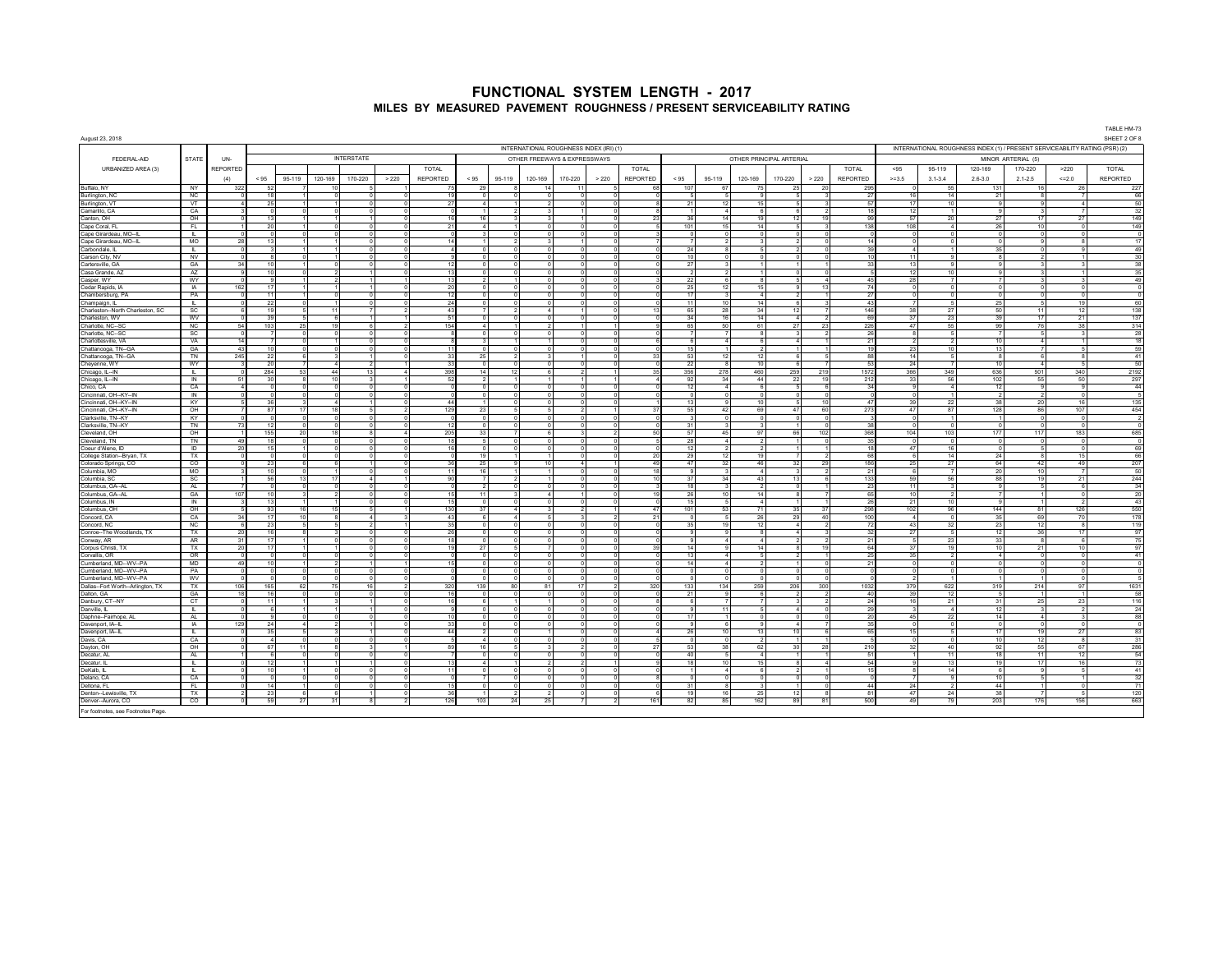|                                                              |                        |                        |                        |                                  |                          |                            |       |                          |                               |                |                              |                                         |                            |                 |            |                        |                                  |                          |                |                       |                    |                |                              |                                                                             | TABLE HM-73    |
|--------------------------------------------------------------|------------------------|------------------------|------------------------|----------------------------------|--------------------------|----------------------------|-------|--------------------------|-------------------------------|----------------|------------------------------|-----------------------------------------|----------------------------|-----------------|------------|------------------------|----------------------------------|--------------------------|----------------|-----------------------|--------------------|----------------|------------------------------|-----------------------------------------------------------------------------|----------------|
| August 23, 2018                                              |                        |                        |                        |                                  |                          |                            |       |                          |                               |                |                              | INTERNATIONAL ROUGHNESS INDEX (IRI) (1) |                            |                 |            |                        |                                  |                          |                |                       |                    |                |                              | INTERNATIONAL ROUGHNESS INDEX (1) / PRESENT SERVICEABILITY RATING (PSR) (2) | SHEET 3 OF 8   |
|                                                              |                        |                        |                        |                                  |                          | <b>INTERSTATE</b>          |       |                          |                               |                |                              |                                         |                            |                 |            |                        |                                  |                          |                |                       |                    |                |                              |                                                                             |                |
| FEDERAL-AID                                                  | <b>STATE</b>           | UN-<br><b>REPORTED</b> |                        |                                  |                          |                            |       |                          |                               |                |                              | OTHER FREEWAYS & EXPRESSWAYS            |                            |                 |            |                        |                                  | OTHER PRINCIPAL ARTERIAL |                |                       |                    |                |                              | MINOR ARTERIAL (5)                                                          |                |
| URBANIZED AREA (3)                                           |                        |                        |                        |                                  |                          |                            |       | <b>TOTAL</b>             |                               |                |                              |                                         |                            | TOTAL           |            |                        |                                  |                          |                | <b>TOTAL</b>          | $95$               | 95-119         | 120-169                      | 170-220<br>>220                                                             | TOTAL          |
| Des Moines, IA                                               | - IA                   | (4)<br>328             | < 95<br>$\overline{A}$ | 95-119                           | 120-169                  | 170-220                    | > 220 | <b>REPORTED</b><br>61    | < 95                          | 95-119         | 120-169                      | 170-220                                 | >220                       | <b>REPORTED</b> | < 95<br>46 | 95-119<br>29           | 120-169<br>24                    | 170-220                  | > 220          | <b>REPORTED</b><br>14 | $>=3.5$            | $3.1 - 3.4$    | $2.6 - 3.0$                  | $2.1 - 2.5$<br><< 2.0                                                       | REPORTED       |
| Detroit, MI                                                  | M <sub>1</sub>         | 155                    | 140                    | 40                               | 42                       | 15                         |       | 242                      | 55                            | $\overline{a}$ | 11                           |                                         |                            |                 | 175        | 175                    | 298                              | 220                      | 252            | 1120                  | 90                 | 166            | 364                          | 362<br>375                                                                  | 1357           |
| Dothan Al                                                    | AL                     | 10                     |                        | $\overline{0}$                   | $\Omega$                 | $\Omega$                   |       |                          | $\sim$                        |                | $\overline{0}$               |                                         | $\circ$                    |                 | 46         |                        | $\overline{A}$                   |                          | -3             | 60                    | 43                 | 23             | 21                           | 17                                                                          | 111            |
| Dover DE                                                     | DE                     |                        |                        | $\Omega$                         | $\Omega$                 |                            |       |                          | 15                            |                | $\overline{2}$               |                                         | $\Omega$                   |                 |            |                        |                                  |                          |                |                       | 34                 | 11             | -12                          |                                                                             | 63             |
| Dover--Rochester, NH--ME                                     | ME                     |                        |                        | n.                               |                          |                            |       |                          | $\Omega$                      |                | $\Omega$                     |                                         | $\Omega$                   |                 |            |                        |                                  |                          |                |                       |                    |                |                              |                                                                             |                |
| Dover--Rochester, NH--ME<br>Dubuque, IA--IL                  | NH<br><b>IA</b>        |                        |                        | $\circ$                          |                          |                            |       |                          | 19<br>$\overline{0}$          |                | $^{\circ}$<br>$^{\circ}$     |                                         | $\circ$<br>$\circ$         |                 | 11         |                        |                                  |                          |                |                       | 30                 | 12             | 13                           | 10                                                                          | 71             |
| Dubuque, IA--IL                                              | IL.                    |                        |                        | $\Omega$                         | $\sim$                   | $\Omega$                   |       |                          | $\sim$                        |                | $\Omega$                     |                                         | $\sqrt{2}$                 |                 |            |                        | $\mathcal{L}$                    |                          | $\sim$         |                       |                    |                | $\sim$                       | $\Omega$<br>$\overline{2}$                                                  |                |
| Duluth, MN-WI                                                | MN                     |                        |                        | $\overline{1}$                   | $\mathbf{A}$             | $\mathbf{z}$               |       | 13                       | $\overline{a}$                |                | $\Omega$                     |                                         | $\overline{0}$             |                 | 15         |                        | $\overline{\phantom{a}}$         |                          | $\sim$         | 34                    | 37                 |                | $\overline{R}$               | 27<br>12                                                                    | 87             |
| Duluth, MN-WI                                                | WI                     |                        |                        | $\Omega$                         |                          | $\sim$                     |       |                          | $\overline{2}$                |                | $\overline{2}$               |                                         | $\overline{0}$             |                 |            |                        | 6                                |                          |                |                       |                    |                | $\overline{2}$               | R.                                                                          | 22             |
| Durham, NC<br>East Stroudsburg, PA--NJ                       | NC<br><b>NJ</b>        |                        |                        |                                  | $\circ$                  |                            |       | 45                       | 21<br>$\circ$                 |                | $\circ$                      |                                         | $\Omega$<br>$\circ$        |                 |            | 18                     | 25<br>$\mathbf{0}$               |                          | 15             |                       | 19<br>$\circ$      | 42             | 34<br>$\circ$                | 15<br>18<br>$\circ$                                                         | 129            |
| East Stroudsburg, PA -- NJ                                   | PA                     |                        |                        |                                  |                          |                            |       | 14                       |                               |                | $\overline{2}$               |                                         | $\overline{0}$             |                 |            |                        | $\mathcal{P}$                    |                          |                |                       |                    |                | 17                           | 10<br>$\overline{7}$                                                        | 40             |
| Eau Claire, WI                                               | WI                     |                        |                        |                                  |                          |                            |       | 13                       | 15 <sup>1</sup>               |                | $\sim$                       |                                         | $\circ$                    |                 | 12         | 14 <sup>1</sup>        | 16                               |                          |                | -53                   | 10 <sup>1</sup>    |                | 29                           | 31                                                                          | 81             |
| El Centro-Calexico, CA                                       | CA                     |                        |                        | $\Omega$                         | $\Omega$                 | $\Omega$                   |       | -51                      | $\Omega$                      |                | $\overline{0}$               |                                         | $\circ$                    |                 |            | $\hat{a}$              | 12                               |                          | 10             | $-43$                 | 16                 |                | $\mathbf{a}$                 | $\overline{2}$                                                              | 44             |
| Elizabethtown -- Radcliff, KY<br>Elkhart, IN-MI              | KY<br>IN               | 31                     |                        | $\circ$                          | $\Omega$                 | $^{\circ}$<br>$\Omega$     |       | 16                       | $\mathbf{1}$<br>$\mathcal{D}$ |                | $\circ$<br>$\mathcal{P}$     |                                         | $\circ$<br>$\Omega$        |                 | 17<br>43   | 14                     | $\mathcal{P}$<br>22              |                          |                | 21<br>98              | 25                 | 14<br>10       | $\mathbf{Q}$<br>19           | $\boldsymbol{A}$<br>12                                                      | 55<br>50       |
| Elkhart, IN--MI                                              | MI                     |                        |                        |                                  |                          | $\Omega$                   |       |                          | $\Omega$                      |                | $\circ$                      |                                         |                            |                 |            |                        |                                  |                          |                |                       |                    |                |                              |                                                                             |                |
| Elmira, NY                                                   | NY                     |                        |                        |                                  |                          |                            |       | 15                       | $\circ$                       |                | $\mathbf 0$                  |                                         | $\circ$                    |                 | 27         |                        |                                  |                          |                | 42                    |                    |                |                              |                                                                             |                |
| El Paso de Robles (Paso Robles)--Atascadero, CA              | CA                     |                        |                        |                                  |                          |                            |       |                          | 19                            |                | $^{\circ}$                   |                                         | $\Omega$                   |                 |            |                        |                                  |                          |                | 14                    |                    |                | 16                           | 25<br>18                                                                    | 68             |
| El Paso, TX--NM                                              | <b>NM</b>              |                        |                        |                                  | $\sim$                   |                            |       |                          | $\sim$                        |                | $\circ$                      |                                         | $\Omega$                   |                 |            |                        |                                  |                          |                | 14                    | 16                 |                | $\mathbf{g}$                 |                                                                             | 30             |
| El Paso, TX--NM<br>Erie, PA                                  | TX<br>PA               |                        | 22                     | 11<br>$\Omega$                   | $\mathbf{R}$<br>$\Omega$ | $\overline{2}$<br>$\Omega$ |       | 44<br>13                 | 36<br><sub>D</sub>            | $-11$          | $\mathbf{R}$<br>$\Omega$     |                                         | $\Omega$<br>Þ              |                 | 40<br>22   | 36<br>13               | 65<br>16                         | 40                       | 31             | 213<br>65             | 36<br>47           | 12             | 65<br>19                     | 43<br>43<br>22<br>$\mathbf{Q}$                                              | 194<br>109     |
| Eugene, OR                                                   | OR                     |                        | 14                     |                                  |                          |                            |       | 17                       | 11                            |                | $\blacksquare$               |                                         | $\Omega$                   |                 | 17         |                        | $\alpha$                         |                          |                | $\overline{A}$        | 98                 | 15             | $\mathcal{P}$                | $\overline{a}$                                                              | 119            |
| Evansville, IN-KY                                            | IN                     |                        |                        |                                  | $\mathbf{3}$             |                            |       | 18                       | $\Omega$                      |                | $^{\circ}$                   |                                         | $\circ$                    |                 | 18         |                        | 16                               |                          |                | 54                    | 30                 | 21             | 30 <sup>1</sup>              | 11                                                                          | 97             |
| Evansville, IN-KY                                            | KY                     |                        |                        |                                  | $\Omega$                 |                            |       |                          | $\Lambda$                     |                | $^{\circ}$                   |                                         | $\circ$                    |                 |            |                        |                                  |                          |                | 11                    |                    |                | $\sim$                       |                                                                             | 20             |
| Fairbanks, AK                                                | AK                     | <b>A</b>               | 16                     | $\overline{ }$<br>$\overline{1}$ | 6                        |                            |       | 24                       | $\Omega$                      |                | $\Omega$<br>$-1$             |                                         | $\circ$                    |                 |            |                        |                                  |                          |                | 21                    | 10                 |                | $\mathbf{R}$                 | $\mathbf{R}$<br>$\boldsymbol{\Lambda}$                                      | 39             |
| Fairfield, CA<br>Fajardo, PR                                 | CA<br><b>PR</b>        | 16                     | 14                     |                                  | $-1$                     | $\Omega$                   |       | 181<br>17                | $\overline{2}$<br>n           |                | $^{\circ}$                   |                                         | $\circ$<br>$\overline{0}$  |                 |            |                        |                                  |                          |                | 28                    |                    | $\mathbf{A}$   | 10                           | 16                                                                          | 40             |
| Fargo, ND-MN                                                 | <b>MN</b>              |                        |                        |                                  |                          |                            |       |                          |                               |                | $\Omega$                     |                                         |                            |                 |            |                        |                                  |                          |                |                       | 13                 |                |                              |                                                                             | 29             |
| Fargo, ND--MN                                                | <b>ND</b>              | 23                     |                        | $\overline{4}$                   |                          |                            |       | 23                       | $\Omega$                      |                | $^{\circ}$                   |                                         | $\circ$                    |                 |            |                        | 10                               |                          |                | $\mathcal{D}$         | 13                 |                | 22                           | 21<br>11                                                                    | 73             |
| Farmington, NM                                               | <b>NM</b>              |                        |                        | $\ddot{\phantom{1}}$             |                          |                            |       |                          |                               |                | $\overline{2}$               |                                         |                            |                 |            |                        |                                  |                          |                |                       |                    |                | 11                           | 11<br>16                                                                    | 33             |
| Fayetteville, NC<br>Fayetteville--Springdale--Rogers, AR--MO | NC<br>AR               | 11<br>229              | 31                     | $\overline{2}$                   | $\mathcal{D}$            | $-1$                       |       | 12<br>35                 | 21<br>$\overline{2}$          |                | $-1$                         |                                         | $\sqrt{2}$<br>$\Omega$     |                 | 47<br>A7   | 21<br>18               | 22<br>10 <sub>1</sub>            |                          | $\epsilon$     | 106<br>86             | 61                 | 34<br>16       | 33<br>23                     | 12<br>26<br>$\Omega$                                                        | 156<br>74      |
| Fayetteville-Springdale-Rogers, AR--MO                       | MO                     |                        |                        |                                  | $\sim$                   |                            |       |                          | $\sim$                        |                | $\Omega$                     |                                         | $\Omega$                   |                 |            |                        | $\Omega$                         |                          |                |                       |                    |                | $\Omega$                     | $\Omega$                                                                    |                |
| Flagstaff, AZ                                                | AZ                     |                        |                        |                                  |                          |                            |       | 20                       |                               |                | $\Omega$                     |                                         | $\Omega$                   |                 |            |                        |                                  |                          |                |                       |                    | 10             | 6                            | $\Delta$                                                                    | 28             |
| Flint, MI                                                    | MI                     |                        |                        |                                  | $\Omega$                 |                            |       | 64                       |                               |                | $\overline{2}$<br>$\Omega$   |                                         | $\circ$<br>$\Omega$        |                 | 23<br>39   | 19                     | 31<br>$\Delta$                   | 20                       | 25             | 118<br>-52            | 37<br>$\mathbf{R}$ | 39             | 63                           | 84<br>82                                                                    | 304            |
| Florence, AL<br>Florence, SC                                 | AL.<br>SC              |                        |                        |                                  |                          |                            |       | 14                       | $\sim$                        |                |                              |                                         | $\circ$                    |                 | 17         |                        |                                  |                          |                | $\overline{34}$       | 12                 | 20             | 16<br>31                     | 13<br>25<br>$\overline{z}$<br>$\mathbf{R}$                                  | 69<br>77       |
| Florida--Imbery--Barceloneta, PR                             | PR                     | 21                     |                        | $\overline{2}$                   | $\sim$                   |                            |       | 111                      | $\sim$                        |                | $\overline{0}$               |                                         | $\circ$                    |                 | $\Omega$   |                        | $\mathbf{\hat{z}}$               |                          | $\mathbf{A}$   | 10                    | $\sim$             | $\sim$         | $\Omega$                     | $\circ$<br>$\sim$                                                           | $\sim$         |
| Fond du Lac. WI                                              | WI                     |                        |                        | $\mathbf{3}$                     | $\Omega$                 | $\Omega$                   |       | $\mathbf{a}$             | $\Omega$                      |                | $\mathbf{3}$                 |                                         | $\circ$                    |                 |            |                        |                                  |                          |                | 2!                    | 13                 | 23             | 6                            | 15<br>$\mathbf{a}$                                                          | 67             |
| Fort Collins, CO                                             | $\infty$               | 56                     | 25                     |                                  |                          |                            |       | 20                       | 5                             |                | $\sim$                       |                                         | $\Omega$                   |                 | 23         |                        | 15                               |                          |                | 44<br>$\Delta$        | 57                 | 40             | 48                           | 30<br>13                                                                    | 187            |
| Fort Smith, AR--OK<br>Fort Smith, AR--OK                     | AR<br>OK               |                        |                        | 4                                |                          | $^{\circ}$                 |       | 34                       | $\Omega$                      |                | $\mathbf 0$                  |                                         | $\circ$<br>$\circ$         |                 |            |                        |                                  |                          |                |                       | 11                 |                |                              | 30<br>10<br>$\Omega$                                                        | 54<br>6        |
| Fort Walton Beach--Navarre--Wright, FL                       | FL.                    |                        |                        |                                  |                          | $^{\circ}$                 |       |                          | $\sim$                        |                | $\circ$                      |                                         | $\Omega$                   |                 | 65         |                        |                                  |                          |                | 78                    | 31                 |                |                              |                                                                             | 38             |
| Fort Wayne, IN                                               | IN                     | 11                     | 20                     | $\mathbf{3}$                     | $\mathcal{R}$            | $-1$                       |       | 27                       | $\sim$                        |                | $\circ$                      |                                         | $\Omega$                   |                 | 21         |                        | 11                               |                          |                | 48                    | 42                 | 41             | 53                           | 34<br>54                                                                    | 224            |
| Frederick, MD<br>Fredericksburg, VA                          | MD<br>VA               | 52<br>15               | 24                     | $\overline{1}$                   | 1<br>$\Omega$            | $\Omega$<br>$\Omega$       |       | 26<br>13                 | 16<br><sub>D</sub>            |                | $\Omega$<br>$\overline{0}$   |                                         | $\sqrt{2}$<br><sub>D</sub> |                 | 10<br>15   |                        | $\overline{2}$<br>$\overline{a}$ |                          |                | 16<br>36              | $\sim$<br>10       |                | $\Omega$<br>$\boldsymbol{A}$ | $\Omega$<br>$\Omega$<br>A.                                                  | $\Omega$<br>22 |
| Fresno, CA                                                   | CA                     | 11                     |                        | $\Omega$                         | $\Omega$                 | $\Omega$                   |       |                          | 31                            |                | $\mathbf{q}$                 |                                         | $\Omega$                   |                 | 21         | 20                     | 38                               | 22                       | 21             | 121                   | 19                 | 23             | 89                           | 124<br>40                                                                   | 295            |
| Gadsden, AL                                                  | <b>AL</b>              |                        | 10                     | $\Delta$                         |                          | $^{\circ}$                 |       | 15                       | $\circ$                       |                | $^{\circ}$                   |                                         | $\circ$                    |                 | 47         | $\boldsymbol{A}$       | $\Delta$                         |                          | $\overline{2}$ | 60                    | 22                 |                | 18                           | 9<br>$\mathbf{a}$                                                           | 65             |
| Gainesville, FL                                              | FL.                    |                        |                        |                                  | $\Omega$                 | $\Omega$                   |       | 10                       | $\sim$                        |                | $^{\circ}$                   |                                         | $\circ$                    |                 | 39         | $\hat{a}$              | $\mathbf{a}$                     |                          |                | 54                    | 39                 |                | 18                           |                                                                             | 63             |
| Gainesville, GA                                              | GA                     | 32                     | 14                     |                                  | $\sim$                   | $\Omega$                   |       | 16                       | 11                            |                | $\Omega$                     |                                         | $\circ$                    |                 | 39         | 10 <sup>1</sup>        |                                  |                          |                | 62                    | 30                 | 16             | 18                           | 6                                                                           | 71             |
| Gastonia, NC-SC<br>Gastonia, NC-SC                           | NC<br>SC               | 671                    | - 23                   | $\overline{1}$<br>$\Omega$       | $\sim$                   | $\Omega$<br>$\Omega$       |       | 24                       | $\mathbf{R}$                  |                | $\overline{0}$<br>$^{\circ}$ |                                         | $\circ$<br>$^{\circ}$      |                 |            | $^{\circ}$             | 12                               |                          |                | 25                    | 20                 | 29             | 43                           | 12<br>20                                                                    | 123            |
| Gilroy--Morgan Hill, CA                                      | CA                     |                        |                        | O.                               |                          |                            |       |                          |                               |                |                              |                                         |                            |                 |            |                        |                                  |                          |                |                       |                    |                |                              | 14<br>14                                                                    | 39             |
| Glens Falls, NY                                              | NY                     |                        |                        |                                  |                          |                            |       | 18                       | $\Omega$                      |                |                              |                                         |                            |                 | 19         | 12                     |                                  |                          |                |                       |                    |                |                              |                                                                             |                |
| Goldsboro, NC                                                | NC                     |                        |                        |                                  |                          |                            |       |                          | 18                            |                |                              |                                         |                            |                 |            |                        |                                  |                          |                |                       | 22                 |                | 16                           | 10<br>12                                                                    |                |
| Grand Forks, ND--MN                                          | MN                     |                        |                        | $\Omega$<br>$\overline{2}$       | $\Omega$<br>$-1$         | $\sqrt{2}$                 |       |                          | $\sim$<br>nl                  |                | $\sim$<br>$\Omega$           |                                         | $\sim$<br>$\Omega$         |                 |            |                        | $\mathbf{a}$                     |                          |                | 20                    |                    | $\overline{A}$ | $\mathbf{\hat{z}}$           | $\overline{z}$                                                              |                |
| Grand Forks, ND--MN<br>Grand Island, NE                      | <b>ND</b><br><b>NF</b> |                        |                        | $\Omega$                         | $\Omega$                 |                            |       |                          | $\mathcal{P}$                 |                | $\Omega$                     |                                         | $\Omega$                   |                 |            |                        | $\Delta$                         |                          |                | $-11$                 | 13                 |                |                              | 12<br>$\Omega$                                                              | 28<br>21       |
| Grand Junction, CO                                           | $\circ$                |                        |                        |                                  |                          |                            |       | 25                       | $\Omega$                      |                | $\Omega$                     |                                         | $\Omega$                   |                 |            |                        |                                  |                          |                |                       |                    |                | 23                           | 17<br>17                                                                    | 74             |
| Grand Rapids, MI                                             | MI                     | 13                     |                        |                                  |                          |                            |       | 51                       | 31                            |                | 8                            |                                         | $\circ$                    |                 | 63         | 32                     | 45                               | 22                       | 18             | 179                   | 96                 | 73             | 125                          | 53<br>67                                                                    | 414            |
| Grants Pass, OR                                              | OR                     |                        |                        |                                  |                          |                            |       | 25                       | $\Omega$                      |                |                              |                                         | $\Omega$                   |                 |            |                        |                                  |                          |                |                       | 20                 |                | 14                           |                                                                             | 43             |
| Great Falls, MT<br>Greeley, CO                               | MT<br>$_{\rm CO}$      |                        |                        | $^{\circ}$                       | $\sim$<br>$\sqrt{2}$     | $\Omega$                   |       | $\mathbf{R}$<br>$\Omega$ | $\sim$<br>15                  |                | $\Omega$<br>5                |                                         | $\circ$<br>1               |                 |            |                        | $\epsilon$                       |                          |                | 31<br>18              | 23                 | 11             | $\overline{ }$<br>22         | 10<br>12<br>18<br>11                                                        | 35<br>85       |
| Green Bav. WI                                                | WI                     |                        |                        | 6                                |                          | $\Omega$                   |       | 26                       | 15                            |                | $\mathbf{a}$                 |                                         | $\circ$                    |                 | 13         | $\boldsymbol{\Lambda}$ | 17                               |                          | 18             | 62                    | 25                 |                | 28                           | 59<br>35                                                                    | 153            |
| Greenshoro NO                                                | NC.                    |                        |                        |                                  |                          |                            |       | 59                       | 29                            |                | $\sim$                       |                                         | $\Omega$                   |                 | 20         | 16                     | 20                               |                          |                |                       | 25                 | 46             | 77                           | 17<br>30 <sub>0</sub>                                                       | 195            |
| Greenville, NC                                               | NC                     |                        |                        |                                  |                          |                            |       |                          | 8                             |                |                              |                                         |                            |                 |            |                        |                                  |                          |                |                       |                    |                | 22                           | 17                                                                          | 57             |
| For footnotes, see Footnotes Page.                           |                        |                        |                        |                                  |                          |                            |       |                          |                               |                |                              |                                         |                            |                 |            |                        |                                  |                          |                |                       |                    |                |                              |                                                                             |                |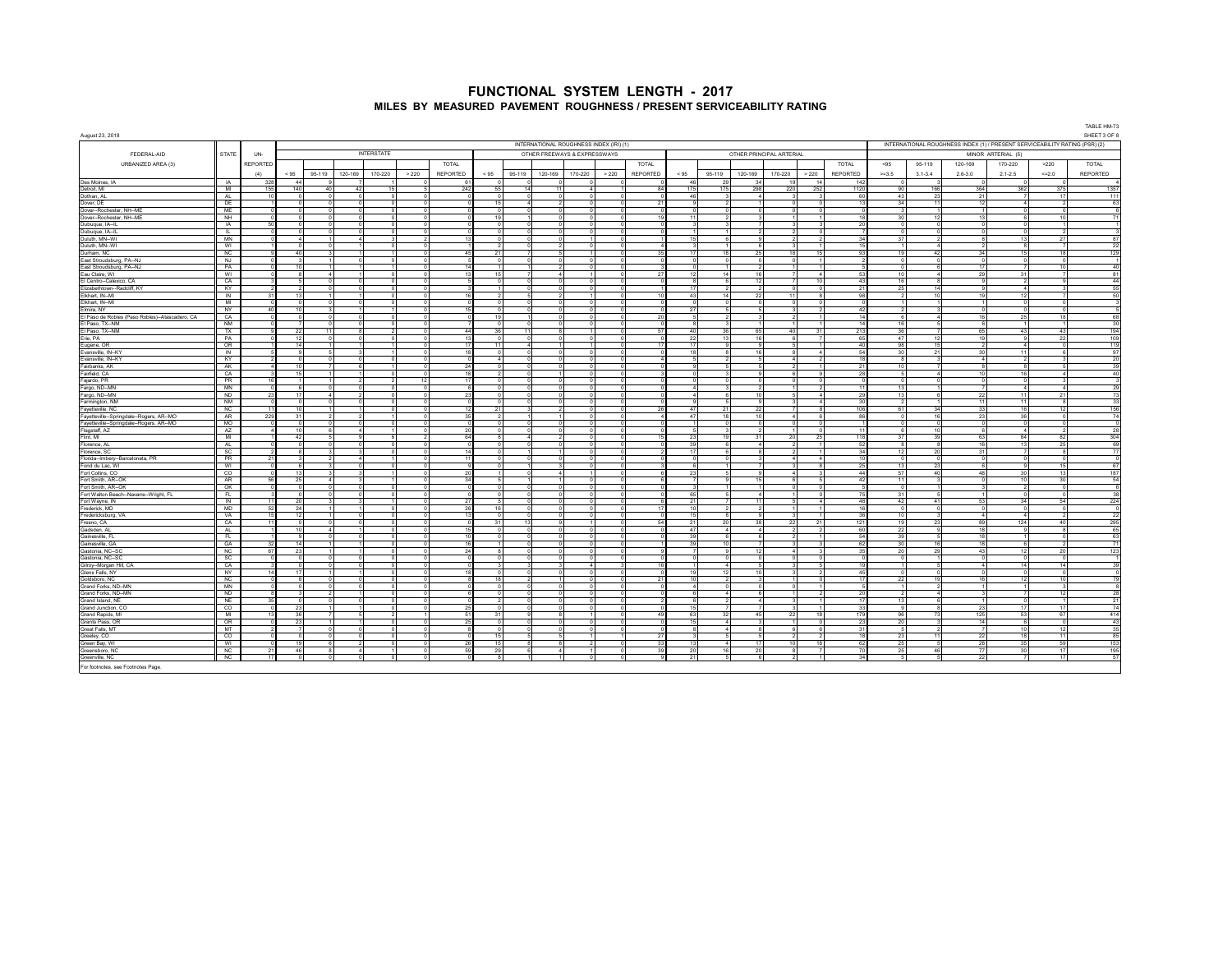| August 23, 2018                                        | TABLE HM-73<br>SHEET 4 OF 8<br>INTERNATIONAL ROUGHNESS INDEX (1) / PRESENT SERVICEABILITY RATING (PSR) (2)<br>INTERNATIONAL ROUGHNESS INDEX (IRI) (1)<br><b>INTERSTATE</b><br>FEDERAL-AID<br><b>STATE</b><br>UN-<br>OTHER PRINCIPAL ARTERIAL<br>OTHER FREEWAYS & EXPRESSWAYS<br>MINOR ARTERIAL (5)<br><b>REPORTED</b><br><b>TOTAL</b><br>URBANIZED AREA (3)<br><b>TOTAL</b><br>TOTAL<br>95-119<br>120-169<br>170-220<br>>220<br><b>TOTAL</b><br>< 95 |                    |                    |                        |         |                      |                    |                 |                |                              |                                  |         |          |                 |                                |                      |                       |                |                |            |           |                  |                          |                          |           |                                 |
|--------------------------------------------------------|------------------------------------------------------------------------------------------------------------------------------------------------------------------------------------------------------------------------------------------------------------------------------------------------------------------------------------------------------------------------------------------------------------------------------------------------------|--------------------|--------------------|------------------------|---------|----------------------|--------------------|-----------------|----------------|------------------------------|----------------------------------|---------|----------|-----------------|--------------------------------|----------------------|-----------------------|----------------|----------------|------------|-----------|------------------|--------------------------|--------------------------|-----------|---------------------------------|
|                                                        |                                                                                                                                                                                                                                                                                                                                                                                                                                                      |                    |                    |                        |         |                      |                    |                 |                |                              |                                  |         |          |                 |                                |                      |                       |                |                |            |           |                  |                          |                          |           |                                 |
|                                                        |                                                                                                                                                                                                                                                                                                                                                                                                                                                      |                    |                    |                        |         |                      |                    |                 |                |                              |                                  |         |          |                 |                                |                      |                       |                |                |            |           |                  |                          |                          |           |                                 |
|                                                        |                                                                                                                                                                                                                                                                                                                                                                                                                                                      |                    |                    |                        |         |                      |                    |                 |                |                              |                                  |         |          |                 |                                |                      |                       |                |                |            |           |                  |                          |                          |           |                                 |
|                                                        |                                                                                                                                                                                                                                                                                                                                                                                                                                                      | (4)                |                    | 95-119                 | 120-169 | 170-220              | >220               | <b>REPORTED</b> | < 95           | 95-119                       | 120-169                          | 170-220 | > 220    | <b>REPORTED</b> | $< 95$                         | 95-119               | 120-169               | 170-220        | >220           | REPORTED   | $>=3.5$   | $3.1 - 3.4$      | $2.6 - 3.0$              | $2.1 - 2.5$              | $4 = 2.0$ | REPORTED                        |
| Greenville, SC<br>Guayama, PR                          | SC<br>PR                                                                                                                                                                                                                                                                                                                                                                                                                                             | 29                 | 31<br>$\sqrt{2}$   |                        |         |                      |                    | 42              | $\sim$         |                              |                                  |         |          |                 | 27                             |                      | 31                    | 12             |                | 97         | 65        | 64               | 93                       | 39                       | 19        | 280<br>6                        |
| Gulfport, MS                                           | <b>MS</b>                                                                                                                                                                                                                                                                                                                                                                                                                                            | $\Omega$           | 35                 |                        |         |                      |                    | 42              | $\sim$         | $\Omega$                     | $\blacktriangleleft$             |         |          |                 | 45                             | 21                   | 18                    |                |                | 95         | 32        | 23               | 38                       | 16                       | 25        | 133                             |
| Hagerstown, MD--WV--PA                                 | <b>MD</b>                                                                                                                                                                                                                                                                                                                                                                                                                                            | 66                 | 22                 |                        |         | n                    |                    | 24              | $\Omega$       | $\Omega$                     | $\Omega$                         |         |          |                 | 12                             | -5                   | $\sim$                |                |                | 24         |           | $\Omega$         | $^{\circ}$               | $\Omega$                 |           | $\overline{0}$                  |
| Hagerstown, MD--WV--PA<br>Hagerstown, MD--WV--PA       | PA<br>WV                                                                                                                                                                                                                                                                                                                                                                                                                                             |                    | 22                 |                        |         |                      |                    | 26              |                |                              | $\Omega$                         |         |          |                 |                                |                      | $\Omega$              |                |                | 14         |           |                  | 17                       |                          |           | $\overline{0}$<br>40            |
| Hammond, LA                                            | LA                                                                                                                                                                                                                                                                                                                                                                                                                                                   | 10                 | 28                 |                        |         |                      |                    |                 |                |                              |                                  |         |          |                 |                                |                      |                       |                |                | 14         |           |                  |                          |                          |           | 50                              |
| Hanford, CA                                            | CA                                                                                                                                                                                                                                                                                                                                                                                                                                                   |                    |                    |                        |         |                      |                    |                 | 12             |                              |                                  |         |          |                 |                                |                      |                       |                |                | 15         | 22        |                  |                          |                          | 14        | 50                              |
| Hanover, PA                                            | PA<br>TX                                                                                                                                                                                                                                                                                                                                                                                                                                             | $\Omega$           | 27                 |                        |         | $\Omega$<br>$\Omega$ |                    | 31              | $\sim$         | $\overline{A}$<br>$\sqrt{2}$ | $\blacktriangleleft$<br>$\Omega$ |         |          |                 | 30 <sub>2</sub><br>22          | 11<br>11             | $\mathbf{R}$<br>11    |                | $\overline{A}$ | 53<br>54   | 12        |                  | $\mathbf{3}$             | $\Lambda$<br>33          |           | 19<br>57                        |
| Harlingen, TX<br>Harrisburg, PA                        | <b>PA</b>                                                                                                                                                                                                                                                                                                                                                                                                                                            |                    | 73                 | 10                     |         |                      |                    | 95              | 19             | $\mathbf{R}$                 | $\mathbf{a}$                     |         |          |                 | 38                             | 27                   | 27                    | 14             | 11             | 117        | 34        | 47               | 67                       | 22                       | 13        | 184                             |
| Harrisonburg, VA                                       | VA                                                                                                                                                                                                                                                                                                                                                                                                                                                   | 15                 | 11                 |                        |         | $\Omega$             |                    | 13              | $\Omega$       | $\mathbf{0}$                 | $\circ$                          |         |          |                 | 11                             | $\mathbf{a}$         | $\mathbf{6}$          |                |                | 26         |           | 5                | $\overline{4}$           | $\overline{2}$           |           | 19                              |
| Hartford, CT                                           | CT                                                                                                                                                                                                                                                                                                                                                                                                                                                   |                    | 68<br>$\alpha$     |                        |         |                      |                    | 83<br>11        | 51             | 8Ī                           | R<br>$\Omega$                    |         |          |                 | 47<br>32                       | 52                   | 73                    | 35             | 25             | 232        | 65<br>10  | 69<br>11         | 148                      | 106                      | 72<br>17  | 460                             |
| Hattiesburg, MS<br>Hazleton, PA                        | <b>MS</b><br>PA                                                                                                                                                                                                                                                                                                                                                                                                                                      |                    |                    | 6 <sup>2</sup>         |         |                      |                    | 10              | $\sim$         | $\circ$<br>$\circ$           | $\Omega$                         |         |          |                 |                                |                      | 6<br>$\boldsymbol{4}$ |                |                | 49<br>18   | 15        |                  | 14                       | 12<br>$\sim$             |           | 64<br>32                        |
| Hemet, CA                                              | CA                                                                                                                                                                                                                                                                                                                                                                                                                                                   | $\sim$             | $\Omega$           | $\Omega$               |         |                      |                    |                 | $\Omega$       | $\Omega$                     | $\Omega$                         |         |          |                 |                                |                      | $\mathbf{R}$          |                |                | 25         | 10        | 5 <sup>1</sup>   | 15                       | $\mathbf{3}$             |           | 37                              |
| Hickory, NC                                            | <b>NC</b>                                                                                                                                                                                                                                                                                                                                                                                                                                            | 14                 | 34                 | $\boldsymbol{\Lambda}$ |         | $\Omega$             | n                  | 40 <sup>2</sup> | $\mathbf{R}$   | $\Omega$                     | $\Omega$                         |         |          |                 | 46                             | 26                   | 22                    | -8             |                | 109        | 83        | 52               | 37                       | 13 <sup>1</sup>          | -8        | 194                             |
| High Point, NC<br>Hilton Head Island, SC               | NC<br>SC                                                                                                                                                                                                                                                                                                                                                                                                                                             | 19                 | 19                 | -2                     |         | $\overline{2}$       |                    | 31              | 14             | $\overline{2}$<br>-0         | $\circ$<br>$^{\circ}$            |         |          |                 | $\mathbf{a}$<br>15             | 11                   | 16<br>-3              |                |                | 49<br>25   | 22        | 19 <sup>1</sup>  | 55                       | 29                       | 15        | 141<br>13                       |
| Hinesville, GA                                         | GA                                                                                                                                                                                                                                                                                                                                                                                                                                                   |                    |                    |                        |         |                      |                    |                 |                |                              |                                  |         |          |                 | 14                             |                      | $^{\circ}$            |                |                | 15         |           |                  |                          |                          |           | 26                              |
| Holland, MI                                            | M                                                                                                                                                                                                                                                                                                                                                                                                                                                    |                    | 11                 |                        |         |                      |                    |                 |                |                              |                                  |         |          |                 | 11                             |                      |                       |                |                | 26         | 24        | 22               | 18                       | 11                       | 10        | 84                              |
| Homosassa Springs--Beverly Hills--Citrus Springs, FL   | FL                                                                                                                                                                                                                                                                                                                                                                                                                                                   | 10 <sup>1</sup>    | $\sqrt{2}$         |                        |         | $\Omega$             |                    |                 |                | $\sim$                       | $\mathbf{z}$                     |         |          | $-11$           | 57<br>-5                       |                      | 14                    |                |                | 67         | 27        |                  | 10 <sub>1</sub>          | $\mathbf{R}$             |           | 28                              |
| Hot Springs, AR<br>Houma, LA                           | AR<br>LA.                                                                                                                                                                                                                                                                                                                                                                                                                                            | 13                 |                    |                        |         | $\Omega$             |                    |                 | 10             | $\overline{2}$               | $\mathcal{R}$                    |         |          | 16              | 10                             | 10                   | 10                    | 10             |                | - 45<br>43 | 68        | 35               | 25                       | 16                       | 14        | 23<br>158                       |
| Houston, TX                                            | TX                                                                                                                                                                                                                                                                                                                                                                                                                                                   | 187                | 101                | 56                     | 56      | 13                   |                    | 229             | 110            | 67                           | 83                               | 20      |          | 282             | 228                            | 120                  | 183                   | 127            | 163            | 821        | 797       | 138              | 482                      | 159                      | 69        | 1646                            |
| Huntington, WV--KY--OH                                 | KY                                                                                                                                                                                                                                                                                                                                                                                                                                                   | 11                 |                    |                        |         |                      |                    |                 |                | 5                            | 5                                |         |          |                 | 30                             |                      | 4                     |                |                | 39         |           |                  | $\overline{\phantom{a}}$ |                          |           | $-16$                           |
| Huntington, WV--KY--OH<br>Huntington, WV--KY--OH       | OH<br>wv                                                                                                                                                                                                                                                                                                                                                                                                                                             |                    | 35                 |                        |         |                      |                    | 42              | 14<br>$\Omega$ | $\overline{a}$<br>$\Omega$   | $\boldsymbol{A}$                 |         |          |                 | 18                             | 12                   | $\mathbf{1}$<br>13    |                |                | 11<br>53   | 19        | 11               | 19                       | 23                       |           | 19<br>80                        |
| Huntsville, AL                                         | AL.                                                                                                                                                                                                                                                                                                                                                                                                                                                  | 10 <sup>1</sup>    | 13                 |                        |         |                      | $\sim$             | 17              | $\alpha$       | $\mathbf{3}$                 | $\overline{2}$                   |         |          | 14              | 62                             | $^{\circ}$           | $\mathbf{R}$          |                |                | 83         | 51        | 43               | 49                       | 19                       | 16        | 178                             |
| Idaho Falls, ID                                        | ID                                                                                                                                                                                                                                                                                                                                                                                                                                                   | 15                 | $\sim$             | n                      |         | $\Omega$             | $\Omega$           |                 | $\overline{z}$ | $\overline{1}$               | $\circ$                          |         |          |                 | 11                             | 6                    | 6                     |                |                | 30         | 38        | $\sim$           | -81                      | $\mathbf{a}$             | - 0       | 59                              |
| Indianapolis, IN<br>Indio--Cathedral City, CA          | IN<br>CA                                                                                                                                                                                                                                                                                                                                                                                                                                             | 28                 | 103<br>22          | 23<br>$\sim$           | 21      |                      |                    | 157<br>27       | 16<br>6        | $\overline{2}$               | $\boldsymbol{A}$                 |         |          | 25              | 139<br>14                      | 61                   | 82<br>17              | 46<br>22       | 53             | 381<br>74  | 283<br>40 | 83<br>19         | 207<br>34                | 113<br>28                | 68<br>16  | 754<br>137                      |
| Iowa City, IA                                          | IA                                                                                                                                                                                                                                                                                                                                                                                                                                                   | -9<br>68           | 12                 |                        |         |                      | 0                  | 15              |                | $\circ$                      | $\circ$                          |         |          |                 | 16                             | 121                  |                       |                |                | 26         |           |                  |                          |                          |           | $\overline{0}$                  |
| Ithaca, NY                                             | NY                                                                                                                                                                                                                                                                                                                                                                                                                                                   | 32                 |                    |                        |         |                      |                    |                 |                |                              |                                  |         |          |                 |                                |                      |                       |                |                | 13         |           |                  |                          |                          |           | $\theta$                        |
| Jackson, MI                                            | MI                                                                                                                                                                                                                                                                                                                                                                                                                                                   | $\overline{2}$     |                    |                        | $-11$   | $\sim$               |                    | 10<br>84        | 10<br>$\sim$   | $\sim$                       | $\Omega$                         |         |          |                 |                                |                      |                       | 36             |                | 35         | 45        | 10 <sub>10</sub> | 16                       | 18                       | 19        | 79                              |
| Jackson, MS<br>Jackson, TN                             | <b>MS</b><br>TN                                                                                                                                                                                                                                                                                                                                                                                                                                      | 56                 | 61<br>$\mathbf{a}$ | -2                     |         | $\Omega$             |                    | 12              | $\Omega$       | $\Omega$                     | $\Omega$                         |         |          |                 | 93<br>18                       | 50<br>$\overline{7}$ | 62<br>$\mathbf{q}$    |                | 69             | 309<br>38  |           | 31<br>$\Omega$   | 71<br>$\Omega$           | 62<br>$^{\circ}$         | 103       | 312<br>$\overline{\phantom{a}}$ |
| Jacksonville, F                                        | FL                                                                                                                                                                                                                                                                                                                                                                                                                                                   | 42                 | 76                 |                        |         |                      |                    | 90              | 32             | 5                            | 7                                |         |          |                 | 127                            | 21                   | 14                    |                |                | 169        | 148       | 33               | 51                       | $\overline{\phantom{a}}$ |           | 247                             |
| Jacksonville, NC                                       | NC                                                                                                                                                                                                                                                                                                                                                                                                                                                   |                    |                    |                        |         |                      |                    |                 |                |                              |                                  |         |          |                 | 18                             |                      | $\boldsymbol{4}$      |                |                | 29         |           | $\mathbf{4}$     | $\overline{9}$           |                          |           | 34                              |
| Janesville, WI<br>Jefferson City, MO                   | WI<br><b>MO</b>                                                                                                                                                                                                                                                                                                                                                                                                                                      |                    |                    |                        |         |                      |                    |                 | 34             | ĥ.<br>3                      | $\mathcal{D}$                    |         |          |                 |                                |                      | 11                    |                |                | 37         |           |                  | 15<br>30                 | 29<br>12                 | 15<br>16  | 63<br>70                        |
| Johnson City, TN                                       | TN                                                                                                                                                                                                                                                                                                                                                                                                                                                   | 101                | $^{\circ}$         |                        |         |                      |                    | 15              | $\Omega$       | $\Omega$                     | $\Omega$                         |         |          |                 | 47                             |                      | $\boldsymbol{A}$      |                |                | 56         |           |                  | $\Omega$                 | $\circ$                  |           | $\overline{\mathbf{3}}$         |
| Johnstown, PA                                          | PA                                                                                                                                                                                                                                                                                                                                                                                                                                                   |                    | $\sim$             |                        |         |                      |                    |                 |                |                              |                                  |         |          |                 | 10                             |                      | -8                    |                |                | 33         | 11        | 12               | 12                       |                          |           | 47                              |
| Jonesboro AR<br>Joplin, MO                             | AR.<br><b>MO</b>                                                                                                                                                                                                                                                                                                                                                                                                                                     | 44<br>$\Omega$     | 13<br>11           |                        |         | $\Omega$             | $\Omega$           | 12              | -81            | 11                           | $\overline{2}$<br>$\circ$        |         | $\Omega$ |                 | 26<br>23                       | 3                    | - 6<br>$\sim$ 4       | $\overline{2}$ |                | 43<br>33   | 11        | 36<br>15         | 9<br>28                  | $^{\circ}$<br>11         |           | 45<br>74                        |
| Juana Diaz, PR                                         | <b>PR</b>                                                                                                                                                                                                                                                                                                                                                                                                                                            | 18                 |                    |                        |         |                      |                    |                 |                |                              | $\Omega$                         |         |          |                 |                                |                      | $\Omega$              |                |                |            |           | $\Omega$         |                          | $\Omega$                 |           | $\overline{0}$                  |
| Kahului, HI                                            | HI.                                                                                                                                                                                                                                                                                                                                                                                                                                                  |                    |                    |                        |         |                      |                    |                 |                |                              |                                  |         |          |                 | 14                             |                      |                       |                |                | 30         |           |                  |                          |                          |           |                                 |
| Kailua (Honolulu County)--Kaneohe, HI<br>Kalamazoo, MI | H1<br>MI                                                                                                                                                                                                                                                                                                                                                                                                                                             |                    | 19                 |                        |         |                      |                    | 21              | 12             | $\mathbf{z}$                 | $\overline{2}$                   |         |          |                 | 6<br>18                        | 15                   | 10<br>22              | 13             |                | 29<br>77   | 33        | 38               | 56                       | 42                       | 14        | 183                             |
| Kankakee, IL                                           | <b>ILL</b>                                                                                                                                                                                                                                                                                                                                                                                                                                           | $\sim$             | 16                 | - 2                    |         | $\sim$               | $\sim$             | 20              | $\sim$         | $\sim$                       | $\sim$                           |         |          |                 | -6                             | -5                   | 6                     |                |                | 23         | 15        | -41              | 16                       | $^{\circ}$               |           | A <sup>0</sup>                  |
| Kansas City, MO-KS                                     | KS                                                                                                                                                                                                                                                                                                                                                                                                                                                   |                    | 66                 | $\alpha$               |         | 3                    |                    | 86              | 41             | 6                            | 5                                |         |          | 54              | 22                             |                      | $\mathbf{R}$          |                |                | 42         | 76        | 98               | 112                      | 74                       | 38        | 398                             |
| Kansas City, MO-KS<br>Kennewick--Pasco, WA             | MO.<br>WA                                                                                                                                                                                                                                                                                                                                                                                                                                            | 21                 | 126<br>21          | 11                     | 14      | 5                    |                    | 157<br>30       | 83<br>25       | 14<br>$\Lambda$              | 17                               |         |          | 121             | 63<br>14                       | 25<br>12             | 35<br>16              | 14             |                | 147<br>51  | 51<br>63  | 99<br>22         | 211<br>27                | 128                      | 106       | 595<br>129                      |
| Kenosha, WI-IL                                         | WI                                                                                                                                                                                                                                                                                                                                                                                                                                                   |                    |                    |                        |         |                      |                    |                 |                | $\Omega$                     |                                  |         |          |                 | 14                             |                      | 14                    |                |                | 53         |           |                  | 16                       |                          | 39        | 71                              |
| Killeen, TX                                            | TX                                                                                                                                                                                                                                                                                                                                                                                                                                                   |                    | 19                 |                        |         | $\sim$               |                    | 21              | $\sim$         | $\Omega$                     | $\Omega$                         |         |          |                 | 36                             | $\mathbf{a}$         | 8                     |                |                | 57         | 14        | 14               | 23                       | 11                       |           | 63                              |
| Kingsport, TN--VA                                      | TN                                                                                                                                                                                                                                                                                                                                                                                                                                                   | 104                | 25                 | $\Omega$               |         | $\Omega$             | $\Omega$           | 26              |                |                              |                                  |         |          |                 | 31                             |                      | $\mathbf{3}$          |                |                | 40         |           | $^{\circ}$       |                          | $\circ$<br>$\circ$       |           | 10                              |
| Kingsport, TN--VA<br>Kingston, NY                      | VA<br>NY                                                                                                                                                                                                                                                                                                                                                                                                                                             | $\Omega$<br>$\sim$ | $\Omega$<br>32     | $\boldsymbol{\Lambda}$ |         | $\Omega$             | $\Omega$<br>$\sim$ | 38              | $\sim$         | 1 <sup>1</sup><br>$\sim$     | $\circ$<br>$\overline{2}$        |         |          |                 | $\overline{\phantom{a}}$<br>13 | 12 <sup>1</sup>      | $-4$<br>12            |                |                | 48         |           | $\sim$           | 5 <sub>l</sub><br>141    | ി                        |           | 14                              |
| Kissimmee, FL                                          | FL.                                                                                                                                                                                                                                                                                                                                                                                                                                                  | 15                 | $\Omega$           |                        |         | $\Omega$             | n                  |                 | 18             |                              |                                  |         |          |                 | 58                             | 13                   | 6                     |                |                | 79         | 48        |                  | $\overline{7}$           |                          |           | 66                              |
| Knoxville, TN                                          | <b>TN</b>                                                                                                                                                                                                                                                                                                                                                                                                                                            | 364                | 66                 |                        |         |                      |                    | 76              |                |                              |                                  |         |          |                 | 149                            | 27                   | 24                    |                |                | 213        |           |                  |                          |                          |           | $\overline{0}$                  |
| Kokomo, IN<br>La Crosse, WI--MN                        | $\overline{N}$<br>MN                                                                                                                                                                                                                                                                                                                                                                                                                                 |                    |                    |                        |         | $\Omega$             |                    |                 |                |                              | $\Omega$                         |         |          |                 | 14                             |                      | $\Omega$              |                |                | 19         |           |                  | 25<br>$\Omega$           | 15<br>$\Omega$           | 19        | 76                              |
| La Crosse, WI--MN                                      | WI                                                                                                                                                                                                                                                                                                                                                                                                                                                   |                    |                    |                        |         |                      |                    |                 |                |                              |                                  |         |          |                 | $\boldsymbol{A}$               |                      | 10                    | 12             |                | $-41$      |           |                  | 16                       | 11                       | 10        | 51                              |
| Lady Lake-The Villages, FL                             | FL.                                                                                                                                                                                                                                                                                                                                                                                                                                                  |                    |                    |                        |         | $\Omega$             |                    |                 | $\mathbf{A}$   | $\Omega$                     | $\Omega$                         |         |          |                 | 36                             |                      | $\overline{2}$        |                |                | 43         | $-17$     |                  |                          | $\sim$                   |           | 19                              |
| Lafayette, IN                                          | IN                                                                                                                                                                                                                                                                                                                                                                                                                                                   | 13<br>96           | 14                 |                        |         | $\Omega$             |                    |                 | $\Omega$       | $\sim$<br>$\sim$             | $\sim$<br>$\Omega$               |         |          |                 | 16                             |                      | 14<br>12              | 15             |                | A7<br>63   | 35        |                  | 111                      | 13                       |           | 74<br>103                       |
| Lafayette, LA<br>Lafayette--Louisville--Erie, CO       | LA.<br>$\infty$                                                                                                                                                                                                                                                                                                                                                                                                                                      |                    |                    |                        |         |                      |                    | 25              |                |                              |                                  |         |          |                 |                                |                      | 7                     |                | 25             | 17         |           | 11<br>11         | 20<br>15                 | 25<br>$\mathbf{R}$       | 32        | 45                              |
| Lake Charles, LA                                       | LA                                                                                                                                                                                                                                                                                                                                                                                                                                                   |                    |                    |                        |         |                      |                    | 27              |                |                              |                                  |         |          |                 | 15                             |                      | 6                     |                |                | 34         |           | 16               | 19                       |                          | 16        | 95                              |
| For footnotes, see Footnotes Page.                     |                                                                                                                                                                                                                                                                                                                                                                                                                                                      |                    |                    |                        |         |                      |                    |                 |                |                              |                                  |         |          |                 |                                |                      |                       |                |                |            |           |                  |                          |                          |           |                                 |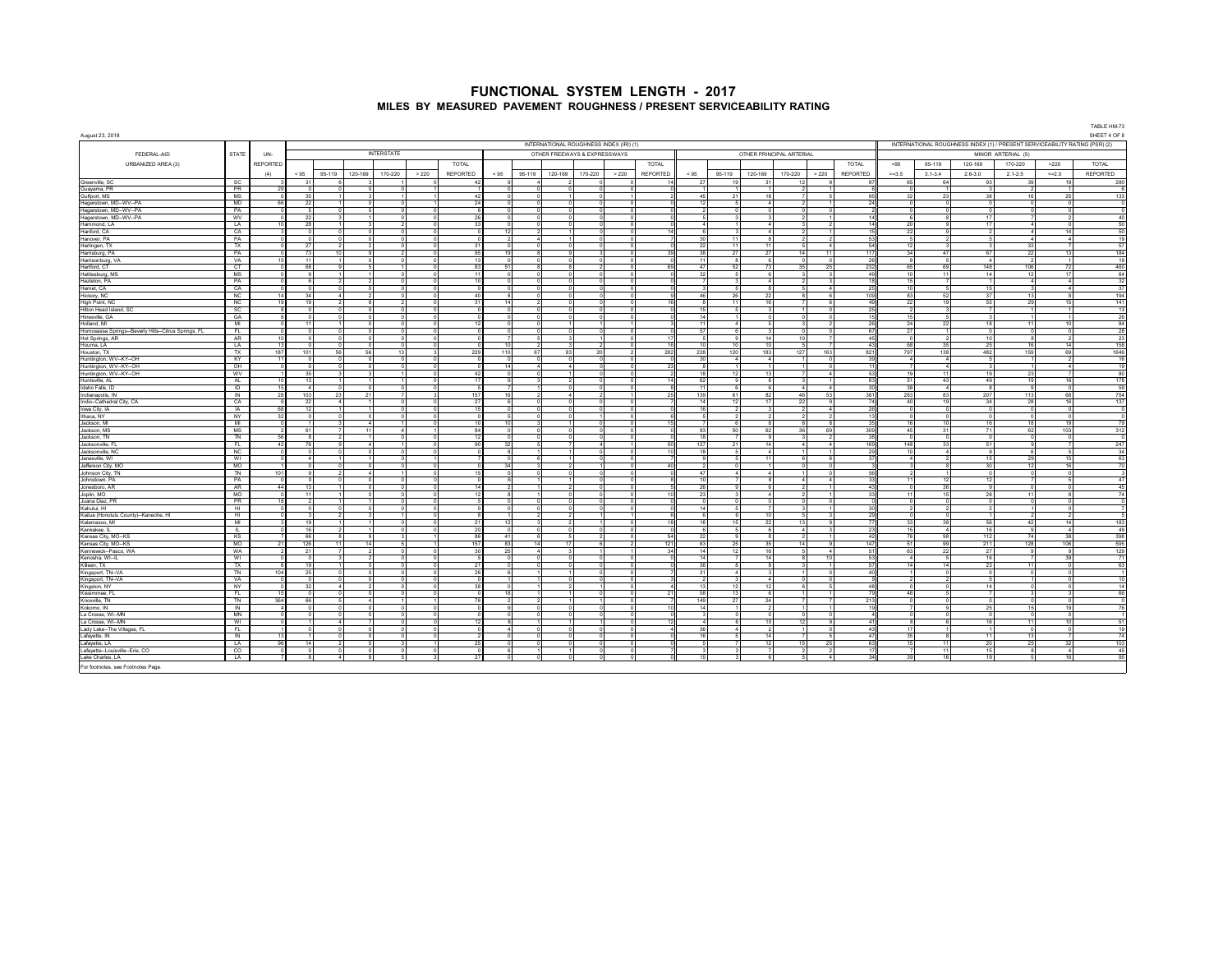|                                                                |                   |                 |                                |        |         |                                  |                      |                        |                 |                                                                 |                              |                    |                                         |                 |                        |        |                               |                              |                                   |                                  |             |                                                                             |                    |                        | TABLE HM-73                    |
|----------------------------------------------------------------|-------------------|-----------------|--------------------------------|--------|---------|----------------------------------|----------------------|------------------------|-----------------|-----------------------------------------------------------------|------------------------------|--------------------|-----------------------------------------|-----------------|------------------------|--------|-------------------------------|------------------------------|-----------------------------------|----------------------------------|-------------|-----------------------------------------------------------------------------|--------------------|------------------------|--------------------------------|
| August 23, 2018                                                |                   |                 |                                |        |         |                                  |                      |                        |                 |                                                                 |                              |                    | INTERNATIONAL ROUGHNESS INDEX (IRI) (1) |                 |                        |        |                               |                              |                                   |                                  |             | INTERNATIONAL ROUGHNESS INDEX (1) / PRESENT SERVICEABILITY RATING (PSR) (2) |                    |                        | SHEET 5 OF 8                   |
| FEDERAL-AID                                                    | STATE             | UN-             |                                |        |         | <b>INTERSTATE</b>                |                      |                        |                 |                                                                 | OTHER FREEWAYS & EXPRESSWAYS |                    |                                         |                 |                        |        |                               | OTHER PRINCIPAL ARTERIAL     |                                   |                                  |             |                                                                             | MINOR ARTERIAL (5) |                        |                                |
| URBANIZED AREA (3)                                             |                   | <b>REPORTED</b> |                                |        |         |                                  |                      | TOTAL                  |                 |                                                                 |                              |                    |                                         | TOTAL           |                        |        |                               |                              | TOTAL                             | $95$                             | 95-119      | 120-169                                                                     | 170-220            | >220                   | TOTAL                          |
|                                                                |                   | (4)             | < 95                           | 95-119 | 120-169 | 170-220                          | >220                 | REPORTED               | < 95            | 95-119                                                          | 120-169                      | 170-220            | > 220                                   | <b>REPORTED</b> | < 95                   | 95-119 | 120-169                       | 170-220                      | <b>REPORTED</b><br>> 220          | $> = 3.5$                        | $3.1 - 3.4$ | $2.6 - 3.0$                                                                 | $2.1 - 2.5$        | $=2.0$                 | <b>REPORTED</b>                |
| Lake Havasu City, AZ                                           | AZ                |                 |                                |        |         |                                  |                      |                        |                 |                                                                 |                              |                    |                                         |                 | 12                     |        |                               |                              |                                   |                                  |             | 20                                                                          | 15                 |                        | 52                             |
| Lake Jackson-Angleton, TX                                      | TX                |                 | $\circ$                        |        |         | $\Omega$                         | $\Omega$             |                        |                 | 6<br>5 <sup>5</sup>                                             |                              |                    | -4 L                                    |                 | 15                     |        |                               | $\Lambda$                    | 28                                | 40                               |             | 11                                                                          | 30                 | $-4$                   | 83                             |
| Lakeland, FL                                                   | FI.               |                 | 10                             |        |         | $\Omega$                         | $\Omega$             | 12                     |                 | 10<br>$\overline{1}$                                            |                              |                    | $\Omega$<br>n                           |                 | 52                     |        | -31                           | $\overline{2}$               | 63<br>$\Omega$                    | 36                               |             |                                                                             |                    |                        | 50                             |
| Lancaster, PA                                                  | PA                |                 | $\mathbf{q}$                   |        |         |                                  |                      | 17                     |                 | 36<br>3                                                         |                              |                    |                                         |                 | 26                     |        | 12                            | $\boldsymbol{A}$             |                                   | 45                               | 53          | 45                                                                          | 28                 | 28                     | 200                            |
| Lancaster--Palmdale, CA<br>Lansing, MI                         | CA<br>MI          |                 | $\Omega$<br>28                 |        | 10      | $\Lambda$                        |                      | 54                     |                 | 10<br>11<br>$\boldsymbol{A}$                                    |                              |                    | $\Omega$                                |                 | 21<br>18               |        | 24<br>23                      | 14                           | 16<br>-87                         | 26                               | 39          | 104<br>66                                                                   | 58<br>43           | 15<br>53               | 190<br>226                     |
| Laredo, TX                                                     | TX                |                 | 9                              |        |         |                                  |                      |                        |                 | $\Omega$<br>$\Omega$                                            |                              |                    | $\Omega$                                |                 | 17                     |        | 12                            |                              |                                   |                                  |             | 17                                                                          | 22                 | $\boldsymbol{\Lambda}$ | - 54                           |
| Las Cruces, NM                                                 | <b>NM</b>         |                 | 25                             |        |         | $\sim$                           | $\sim$               | 26                     |                 | 5<br>6 <sup>2</sup>                                             |                              | $\sim$             |                                         |                 | 11                     |        | $-11$                         | $\mathbf{g}$                 | 20                                | 16                               | 21          | 45                                                                          | 17                 | 12                     | 111                            |
| Las Vegas--Henderson, NV                                       | <b>NV</b>         |                 | 46                             |        | 12      | $\overline{2}$                   |                      | 67                     | 20              | $\mathbf{6}$                                                    | 10                           |                    | $\overline{2}$                          |                 | 75                     |        | 40                            | 16                           | 10<br>168                         | 249                              | 91          | 98                                                                          | 61                 | 37                     | 536                            |
| Lawrence, KS<br>Lawton, OK                                     | KS<br>OK          |                 | $\overline{7}$<br>$\mathbf{R}$ |        |         |                                  | $\Omega$             | 12                     |                 | 15<br>$\overline{2}$                                            |                              |                    |                                         |                 |                        |        | 10                            | 12                           | 23                                | $\overline{11}$<br>54            |             | 16<br>4                                                                     | 13                 | 17<br>13               | 59<br>28                       |
| Lebanon, PA                                                    | PA                |                 | $\Omega$                       |        |         |                                  | $\circ$              |                        |                 | $\Omega$                                                        |                              | $\Omega$           |                                         |                 | 13                     |        | 6 <sup>1</sup>                | $\boldsymbol{\Lambda}$       | $\sim$<br>32                      | $\Omega$                         |             |                                                                             |                    | R                      | 25                             |
| Leesburg--Eustis--Tavares, FL                                  | - FL              |                 |                                |        |         |                                  |                      |                        |                 |                                                                 |                              |                    |                                         |                 | 42                     |        |                               |                              |                                   | 22<br>52                         |             |                                                                             |                    |                        | 35                             |
| Leominster--Fitchburg, MA                                      | MA                | 134             | $\sim$                         |        |         | $\Omega$                         | $\Omega$             |                        | 17              | $\Omega$                                                        |                              |                    | $\Omega$                                |                 | 23                     |        | 16                            | 13                           | 13                                | $\Omega$                         |             |                                                                             |                    |                        | $\overline{1}$                 |
| Lewiston, ID-WA<br>Lewiston, ID-WA                             | ID<br>WA          |                 | $^{\circ}$                     |        |         |                                  |                      |                        |                 | $\Omega$<br>$\Omega$                                            |                              |                    |                                         |                 | $\sim$                 |        |                               |                              |                                   | 14<br>11                         | 16          |                                                                             |                    |                        | 32<br>23                       |
| Lewiston, ME                                                   | ME                |                 | $\Omega$<br>10                 |        |         | $\Omega$                         |                      | 17                     |                 | $\Omega$                                                        |                              |                    |                                         |                 | 14                     |        |                               |                              |                                   | 14                               |             |                                                                             |                    |                        | 33                             |
| Lexington-Fayette, KY                                          | KY                |                 | 12                             |        |         | $^{\circ}$                       |                      | 13                     |                 | 11                                                              |                              |                    |                                         |                 | 39                     |        |                               |                              | 67                                | 21                               | 10          |                                                                             |                    |                        | 52                             |
| Lexington Park--California--Chesapeake Ranch Estates, MD       | MD                |                 | $\Omega$                       |        |         |                                  |                      |                        |                 | n                                                               |                              | n                  |                                         |                 | 14                     |        |                               |                              |                                   |                                  |             |                                                                             |                    |                        | $\Omega$                       |
| Lima, OH<br>Lincoln, NE                                        | OH<br><b>NF</b>   |                 | 11<br>13                       |        |         | $\overline{0}$<br>$\Omega$       | $\Omega$<br>$\Omega$ | -13<br>19              | 12              | n<br>$\circ$<br>$\blacktriangleleft$                            |                              | $\Omega$           | $\Omega$<br>$\Omega$<br>$\Omega$        |                 | 10<br>12               |        | 8 <sup>1</sup><br>-91         | $\mathbf{3}$<br>$\mathbf{a}$ | $\sim$<br>13 <sup>1</sup><br>48   | 15<br>30<br>102                  | 21          | $\mathbf{I}$<br>11                                                          | 22                 |                        | 29<br>157                      |
| Little Rock AF                                                 | AR                | 11 <sub>1</sub> | 43                             |        |         |                                  |                      | 97                     |                 |                                                                 |                              |                    | $\mathbf{6}$                            |                 | 20                     |        | 29                            | 15                           | 12<br>91                          | 51                               | 52          | 184                                                                         | 56                 |                        | 344                            |
| Livermore, CA                                                  | CA                |                 |                                |        |         |                                  |                      |                        |                 |                                                                 |                              |                    | $\Omega$                                |                 |                        |        |                               |                              |                                   | 18                               |             | 10                                                                          | 17                 |                        | 33                             |
| Lodi, CA                                                       | CA                |                 | $\Omega$                       |        |         | $\Omega$                         | $\circ$              |                        |                 | 10<br>$\Omega$                                                  |                              |                    | $\Omega$                                |                 | $\boldsymbol{\Lambda}$ |        | $\sim$                        |                              |                                   | 13                               |             |                                                                             | 13                 |                        | 25                             |
| Logan, UT                                                      | <b>UT</b>         |                 | $\circ$                        |        |         | $\overline{0}$                   | $\circ$              |                        |                 | $\overline{0}$<br>$\circ$                                       |                              |                    | $\Omega$                                |                 | 24                     |        | $\overline{2}$                |                              | nl<br>30                          |                                  |             | $\mathbf{5}$                                                                | $\mathbf{z}$       |                        | 31                             |
| Lompoc, CA                                                     | CA<br>$\circ$     |                 | $^{\circ}$<br>$\vert$ 1        |        |         | $^{\circ}$<br>$\Omega$           | $\Omega$             |                        |                 | $\Omega$<br>$^{\circ}$<br>5 <sub>5</sub><br>$\overline{1}$      |                              | $\Omega$           | $\mathbf{1}$                            |                 | ٠                      |        | 5 <sub>1</sub><br>-61         | $\mathfrak{p}$               | $\Omega$                          | $\boldsymbol{\Lambda}$<br>$\sim$ |             | 13                                                                          | 16                 | 14                     | 12<br>53                       |
| Longmont, CO<br>Longview, TX                                   | $\overline{R}$    |                 | f,                             |        |         | $\Omega$                         |                      |                        |                 | $\Omega$                                                        |                              |                    | $\Omega$                                |                 | 48                     |        | 16                            | 4                            |                                   | 29<br>89                         |             |                                                                             | 31                 |                        | 68                             |
| Longview, WA--OR                                               | OR                |                 | $\circ$                        |        |         |                                  |                      |                        |                 | $\mathbf 0$                                                     |                              |                    |                                         |                 |                        |        |                               |                              |                                   |                                  |             |                                                                             |                    |                        | $\circ$                        |
| Longview, WA--OR                                               | WA                |                 | $\overline{z}$                 |        |         |                                  |                      |                        |                 | $\sim$                                                          |                              | $\sim$             |                                         |                 |                        |        | -41                           |                              | $\sim$                            |                                  |             |                                                                             |                    | 25                     | 45                             |
| Lorain--Elyria, OH                                             | OH<br>CA          | 354             | 15<br>140                      | 57     | 84      | 36                               | $\Omega$<br>19       | 20<br>336              | 141<br>115      | $\blacktriangleleft$<br>71                                      | 73                           | 29                 | n<br>15                                 | 303             | 13<br>75               |        | 10 <sup>1</sup><br>169<br>582 | $\sqrt{2}$<br>599            | $\mathbf{A}$<br>AD<br>2364<br>939 | 64<br>131                        | 151<br>368  | 16<br>587                                                                   | 510                | 1235                   | 109<br>2831                    |
| Los Angeles--Long Beach--Anaheim, CA<br>Los Lunas, NM          | <b>NM</b>         |                 | $\overline{7}$                 |        |         | $\Omega$                         |                      |                        |                 | $\sim$<br>$\Omega$                                              |                              | $\sim$             |                                         |                 | 12                     |        | -5                            |                              | 23                                | 19                               |             |                                                                             |                    |                        | 29                             |
| Louisville/Jefferson County, KY--IN                            | KY                |                 | 79                             |        |         |                                  |                      | 109                    |                 |                                                                 |                              |                    |                                         |                 | 25                     |        | 35                            | 16                           | 111                               | 49                               | 60          | 103                                                                         | 60                 | 41                     | 312                            |
| Lubbock, TX                                                    | TX                |                 | $\boldsymbol{A}$               |        |         |                                  | $\Omega$             | 12                     |                 | 30<br>6                                                         |                              |                    |                                         |                 | 40                     |        | 29                            | 23                           | 19<br>127                         | 36                               | $\Omega$    |                                                                             | 38                 | 35                     | 116                            |
| Lynchburg, VA                                                  | VA                | 45              | $\Omega$                       |        |         | $\Omega$                         | $\Omega$             | $\Omega$               | 21              | $\boldsymbol{A}$                                                |                              | $\sim$<br>$\Omega$ |                                         |                 | 25                     |        | -61<br>$^{\circ}$             | $\mathfrak{p}$               | 45<br>38                          | 18                               | 15          | 13                                                                          | $\sim$             | $\overline{2}$         | 52<br>86                       |
| Macon, GA<br>Madera CA                                         | GA<br>CA          |                 | 31<br>$\circ$                  |        |         | $\overline{2}$<br>$\overline{0}$ | $\circ$              | 48                     |                 | $\circ$<br>$^{\circ}$<br>$\circ$<br>-71                         |                              |                    | $\Omega$                                |                 | 13<br>$\Omega$         |        | -21                           |                              | -21                               | 47<br>$\mathbf{a}$               | 22          | 24                                                                          | 8                  | -6                     | 53                             |
| Madison, WI                                                    | WI                |                 | 6                              |        |         | $\overline{2}$                   | $\Omega$             | 18                     | 18 <sup>1</sup> | $\mathbf{R}$                                                    | 16                           | $\overline{2}$     |                                         |                 | 19'                    |        | 47                            | 23                           | 141<br>32                         | $\sim$                           | 15          | 50                                                                          | 30                 | 81                     | 180                            |
| Manchester NH                                                  | NH                |                 | 26                             |        |         | - 0                              |                      | 26                     |                 | -81<br>$\Omega$                                                 |                              | n                  |                                         |                 | 24                     |        | -8                            | 5                            | -8                                | 20                               | 15          |                                                                             | 13                 | 20                     | 79                             |
| Mandeville--Covington, LA                                      | LA                |                 | 17                             |        |         |                                  | $\sim$               |                        |                 |                                                                 |                              |                    |                                         |                 | 11                     |        |                               |                              |                                   | 20                               |             |                                                                             |                    |                        | 42                             |
| Manhattan, KS<br>Mankato, MN                                   | KS<br>MN          |                 | $\circ$<br>$\Omega$            |        |         | $\Omega$<br>$\Omega$             | $\Omega$             |                        |                 | $\overline{2}$<br>$\mathbf{a}$<br>$\mathcal{R}$<br>$\mathbf{3}$ |                              |                    | $\Omega$                                |                 | 15<br>$\mathbf{R}$     |        | $\mathcal{P}$                 | $\Omega$                     | $\sim$                            | 10<br>13<br>14                   |             | $\mathcal{P}$                                                               |                    |                        | 24<br>17                       |
| Mansfield, OH                                                  | O <sub>H</sub>    |                 | $\mathbf{R}$                   |        |         | $\Omega$                         | $\Omega$             | 10 <sub>1</sub>        | 14              | $\overline{2}$                                                  |                              |                    | $\sim$                                  |                 | 13                     |        | -61                           | 2                            |                                   | 36                               | 11          | -17                                                                         |                    |                        | 69                             |
| Manteca, CA                                                    | CA                |                 | $\circ$                        |        |         | $\Omega$                         | $\Omega$             |                        |                 | 14<br>$\overline{2}$                                            |                              |                    | 5                                       |                 |                        |        |                               |                              |                                   |                                  |             |                                                                             |                    |                        | 19                             |
| Marysville, WA                                                 | WA                |                 | R.                             |        |         | $\Omega$                         |                      | ΩĪ<br>10 <sub>10</sub> |                 | 17<br>$\overline{6}$                                            |                              |                    |                                         |                 |                        |        | $\blacktriangle$              |                              |                                   | 18<br>14                         | 14          | 28                                                                          | 10                 | 12                     | 83                             |
| Mauldin--Simpsonville, SC                                      | - SC<br><b>PR</b> |                 | 16<br>$\blacktriangleleft$     |        |         |                                  | $\Omega$             | 19<br>15               |                 | $\overline{2}$<br>$\Omega$<br>$\sim$<br>$\Omega$                |                              |                    | $\Omega$                                |                 |                        |        | $\sim$                        |                              |                                   | 13<br>20                         |             | 18                                                                          |                    |                        | 48<br>$\Omega$                 |
| Mayagüez, PR<br>McAllen, TX                                    | TX                |                 | 44                             |        |         | $\overline{0}$                   | $\circ$              | 53                     |                 | $\overline{0}$<br>$\circ$                                       |                              |                    | $\sim$                                  |                 | 162                    |        | $A\hat{E}$<br>40 <sup>1</sup> | 20                           | 13<br>280                         | 61                               | 27          | 65                                                                          | 16                 |                        | 170                            |
| McKinney, TX                                                   | TX                |                 | $\circ$                        |        |         | $^{\circ}$                       | $^{\circ}$           | $\Omega$               |                 | 8<br>5                                                          |                              | $\Omega$           | $\Omega$                                |                 | 21                     |        | 10 <sup>1</sup>               | $\sim$                       | -45                               | 50                               | $\Omega$    | 10 <sup>1</sup>                                                             | 10 <sup>1</sup>    | n                      | 70                             |
| Medford, OR                                                    | OR                |                 | 25                             |        |         | $^{\circ}$                       | 0                    | 28                     |                 | $\circ$<br>$\circ$                                              |                              | $^{\circ}$         |                                         |                 | 26                     |        | 12                            | 4                            | -2                                | 60<br>54                         | 19          |                                                                             |                    |                        | 97                             |
| Memphis, TN-MS--AR<br>Memphis, TN-MS--AR                       | AR<br>MS          |                 | 13<br>11                       |        |         |                                  |                      | 24<br>16               |                 | $\Omega$<br>15<br>$^{\circ}$                                    |                              |                    |                                         |                 | 29                     |        |                               |                              |                                   |                                  | 15          | 23                                                                          |                    | 12<br>15               | 33<br>74                       |
| Memphis, TN-MS--AR                                             | TN                | 498             | 48                             |        |         | $\overline{2}$                   |                      | 59                     |                 | 12<br>5                                                         |                              | $\overline{2}$     |                                         |                 | 60                     |        | 55                            | 40                           | 36<br>229                         | 25                               | $\Omega$    |                                                                             |                    | $\Omega$               | 25                             |
| Merced, CA                                                     | CA                |                 | $\sim$                         |        |         | $\sim$                           | $\sim$               |                        |                 | $\sim$<br>$\sim$                                                |                              |                    | $-1$                                    |                 | c                      |        | - G I                         | $\overline{7}$               | $\mathbf{z}$<br>25                | $\Omega$                         |             | 28<br>$\epsilon$                                                            | 22                 | 25                     | 81                             |
| Miami, FL                                                      | - FL              |                 | 105                            |        | 11      | $\overline{2}$                   |                      | 130                    | 153             | 17                                                              | 12                           | $\mathbf{3}$       |                                         | 188             | 360                    |        | 140<br>137                    | 46                           | 28<br>711                         | 342                              | 64          | 399                                                                         | 65                 | 53                     | 923                            |
| Michigan City-La Porte, IN--MI                                 | - IN              |                 | $\vert$ 1                      |        |         | $^{\circ}$                       | ō                    |                        |                 | $\overline{0}$<br>$\circ$                                       |                              |                    | $^{\circ}$                              |                 | 17                     |        | 6                             | 5                            | $-40$                             | 13                               | 21          | 17                                                                          |                    | 12                     | 70                             |
| Michigan City--La Porte, IN--MI<br>Middletown, OH              | M<br>OH           |                 | $\Omega$                       |        |         |                                  | $\Omega$             |                        |                 | $\Omega$<br>$\Omega$                                            |                              | $\Omega$           |                                         |                 |                        |        | $\Omega$<br>10                |                              |                                   |                                  |             | $\Omega$<br>41                                                              |                    |                        | $\overline{\phantom{a}}$<br>29 |
| Midland, MI                                                    | MI                |                 | $\Omega$                       |        |         | $\Omega$                         | $\Omega$             |                        |                 | 19<br>$\overline{2}$                                            |                              | $\Omega$           |                                         | $\gamma$        |                        |        | $\circ$                       |                              | 23                                | 11                               | 22          | 29                                                                          |                    |                        | 76                             |
| Midland, TX                                                    | TX                |                 | 18                             |        |         | $\Omega$                         | $\Omega$             | 19                     | 15 <sup>1</sup> | $-1$                                                            |                              | $\Omega$           |                                         | -47             | 23                     |        | 12<br>$-12$                   |                              | 58<br>$\sim$                      | $\overline{A}$                   | 19          | 13                                                                          | 12                 | $\boldsymbol{\Lambda}$ | 52                             |
| Milwaukee WI                                                   | WI                |                 | 81                             |        | 12      | 10                               | 4                    | 119                    | 23              | $\mathbf{R}$                                                    |                              | $\overline{2}$     |                                         | 44              | 101                    |        | 191<br>95                     | 125                          | 685<br>172                        | 52                               | 69          | 111                                                                         | 169                | 398                    | 800                            |
| Minneapolis--St. Paul. MN--WI<br>Minneapolis--St. Paul, MN--WI | MN<br>WI          |                 | 148<br>$\Omega$                |        | 21      | $\Omega$                         |                      | 219                    | 113             | 24<br>$\Omega$<br>$\Omega$                                      |                              | $\Omega$           |                                         | 16              | 120                    |        | 26<br>$\Omega$                | 10                           | 199<br>$\Omega$                   | 563                              | 365         | 248                                                                         | 346                | 157                    | 1678<br>ō                      |
| Mission Viejo--Lake Forest--San Clemente, CA                   | CA                |                 | $\mathbf{Q}$                   |        |         | $\mathfrak{D}$                   |                      | 23                     |                 | 4                                                               |                              |                    |                                         |                 |                        |        | 48                            | 22                           | 12<br>11                          | 10                               |             |                                                                             | 25                 |                        | 55                             |
| Missoula, MT                                                   | MT                |                 | 16                             |        |         |                                  |                      | 20                     |                 |                                                                 |                              |                    |                                         |                 |                        |        |                               | $\boldsymbol{A}$             |                                   |                                  |             |                                                                             |                    |                        | 30                             |
| Mobile, AL                                                     | AL                |                 | 38                             |        |         | $-1$                             |                      | 50                     |                 | $\overline{0}$<br>$\Omega$                                      |                              |                    | $\sim$                                  |                 | 76                     |        | 20                            | $\alpha$                     | 133<br>$\epsilon$                 | 83                               | 331         | 40                                                                          | 15                 | 22                     | 193                            |
| Modesto, CA                                                    | CA                |                 | $^{\circ}$                     |        |         | $^{\circ}$                       | $\circ$              | $\Omega$               |                 | 16<br>$\overline{1}$                                            |                              |                    | $\circ$                                 |                 | 18                     |        | 21<br>14                      | 12                           | 13                                | 78<br>$\Omega$                   | 16          | 32                                                                          | 30                 | 17                     | 95                             |
| For footnotes, see Footnotes Page.                             |                   |                 |                                |        |         |                                  |                      |                        |                 |                                                                 |                              |                    |                                         |                 |                        |        |                               |                              |                                   |                                  |             |                                                                             |                    |                        |                                |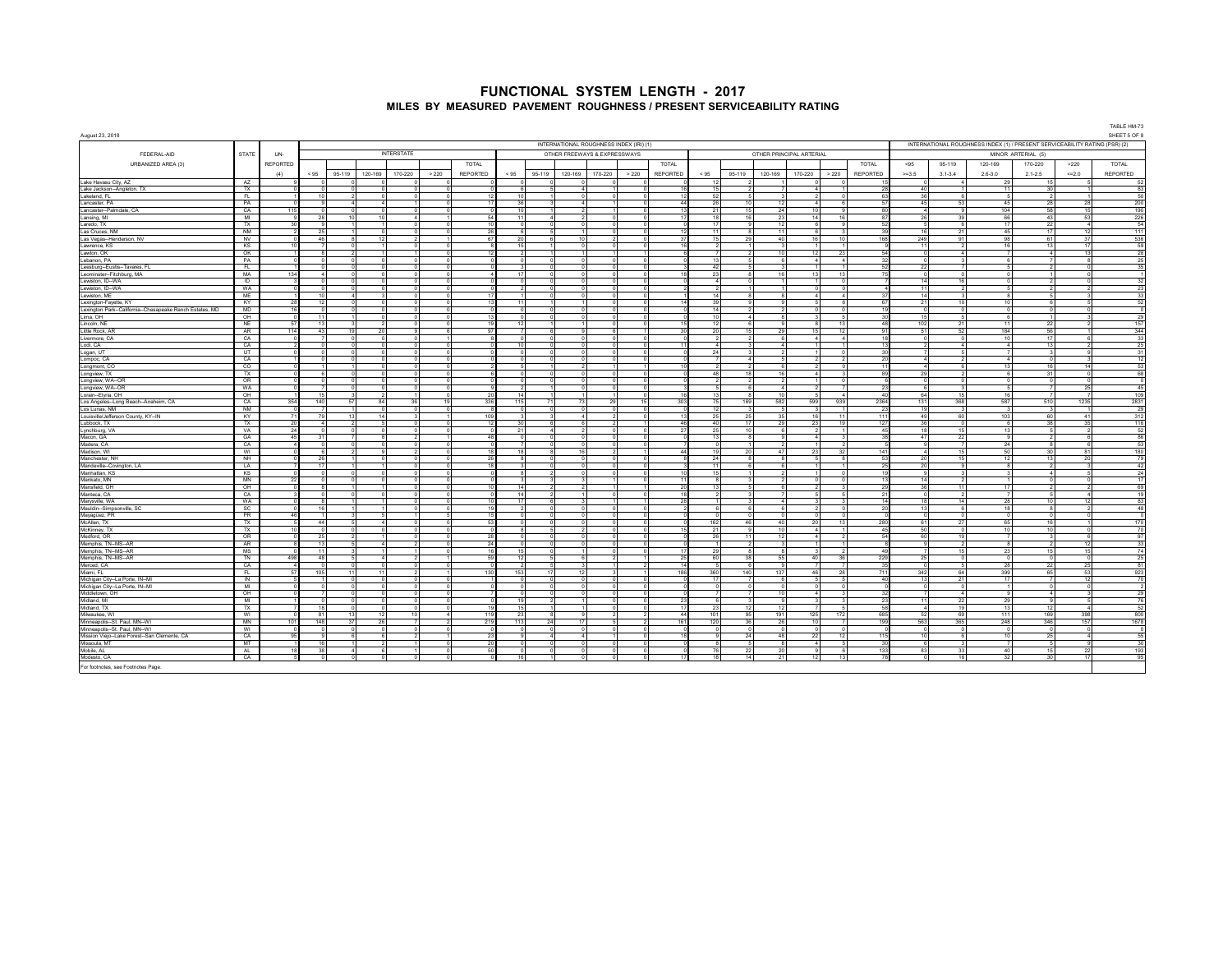|                                                                                   |                        |                 |                        |                        |                 |                                    |       |                 |      |                  |                              |                            |                                         |                      |                       |                              |          |                                  |                      |                        |                |                    |                                                                             |                    |                        | TABLE HM-73               |
|-----------------------------------------------------------------------------------|------------------------|-----------------|------------------------|------------------------|-----------------|------------------------------------|-------|-----------------|------|------------------|------------------------------|----------------------------|-----------------------------------------|----------------------|-----------------------|------------------------------|----------|----------------------------------|----------------------|------------------------|----------------|--------------------|-----------------------------------------------------------------------------|--------------------|------------------------|---------------------------|
| August 23, 2018                                                                   |                        |                 |                        |                        |                 |                                    |       |                 |      |                  |                              |                            | INTERNATIONAL ROUGHNESS INDEX (IRI) (1) |                      |                       |                              |          |                                  |                      |                        |                |                    | INTERNATIONAL ROUGHNESS INDEX (1) / PRESENT SERVICEABILITY RATING (PSR) (2) |                    |                        | SHEET 6 OF 8              |
| FEDERAL-AID                                                                       | STATE                  | UN-             |                        |                        |                 | <b>INTERSTATE</b>                  |       |                 |      |                  | OTHER FREEWAYS & EXPRESSWAYS |                            |                                         |                      |                       |                              |          | OTHER PRINCIPAL ARTERIAL         |                      |                        |                |                    |                                                                             | MINOR ARTERIAL (5) |                        |                           |
| URBANIZED AREA (3)                                                                |                        | <b>REPORTED</b> |                        |                        |                 |                                    |       | TOTAL           |      |                  |                              |                            |                                         | <b>TOTAL</b>         |                       |                              |          |                                  |                      | TOTAL                  | < 95           | 95-119             | 120-169                                                                     | 170-220            | >220                   | TOTAL                     |
|                                                                                   |                        | (4)             | < 95                   | 95-119                 | 120-169         | 170-220                            | > 220 | REPORTED        | < 95 | 95-119           | 120-169                      | 170-220                    | >220                                    | <b>REPORTED</b>      | < 95                  | 95-119                       | 120-169  | 170-220                          | >220                 | <b>REPORTED</b>        | $> = 3.5$      | $3.1 - 3.4$        | $2.6 - 3.0$                                                                 | $2.1 - 2.5$        | << 2.0                 | <b>REPORTED</b>           |
| Monessen--California, PA                                                          | PA                     |                 |                        |                        |                 |                                    |       |                 |      |                  |                              |                            |                                         |                      | 16                    |                              |          |                                  |                      |                        |                |                    |                                                                             |                    |                        | 57                        |
| Monroe, LA                                                                        | LA<br>MI               |                 | 11<br>$\mathbf{R}$     |                        |                 | $\mathbf{1}$                       |       | 15<br>12        |      | $\sim$           |                              | $\Omega$                   | n                                       |                      | 15<br>-6              | $\mathbf{z}$<br>$\mathbf{R}$ |          | $\overline{7}$<br>$\sim$         | $\blacktriangleleft$ | 30<br>14               | 12<br>10       | 12<br>-8           | 34                                                                          | 20                 | 21                     | 100<br>-45                |
| Monroe, MI<br>Montgomery, AL                                                      | AL                     | $-43$           | 33                     |                        |                 | $\Omega$                           |       | 38              |      |                  |                              | $\overline{0}$<br>$\Omega$ |                                         |                      | 58                    | $\mathbf{a}$                 | 10       | 6 <sup>1</sup>                   | 6                    | 88                     | 58             | 17                 | 10<br>30                                                                    |                    | 12<br>14               | 130                       |
| Morgantown, WV                                                                    | <b>WV</b>              |                 | 21                     |                        |                 |                                    |       | 25              |      |                  |                              | $\Omega$                   |                                         |                      |                       |                              |          | $\boldsymbol{A}$                 |                      |                        |                |                    | 11                                                                          |                    | $\overline{7}$         | 34                        |
| Morristown, TN                                                                    | TN                     | 35              |                        |                        |                 |                                    |       |                 |      |                  |                              | $\circ$                    |                                         |                      | 37                    |                              |          |                                  |                      |                        |                |                    | $^{\circ}$                                                                  |                    |                        | $^{\circ}$                |
| Mount Vernon, WA                                                                  | WA                     |                 |                        |                        |                 |                                    |       |                 |      |                  |                              | $\circ$                    |                                         |                      | $\sim$                |                              |          |                                  |                      |                        | 17             |                    | 11                                                                          |                    | - 6                    | 45                        |
| Muncie, IN                                                                        | IN                     | $-12$           | $\Omega$               | $\overline{z}$         |                 |                                    |       |                 |      |                  |                              |                            |                                         |                      | 16<br>$\mathbf{R}$    | $\mathbf{R}$<br>$\sqrt{2}$   | 14<br>12 | $\sim$                           | $\overline{A}$       |                        | 17             | 18                 | 24<br>38                                                                    | 14<br>15           | 20<br>17               | 92                        |
| Murrieta--Temecula--Menifee, CA<br>Muskegon, MI                                   | CA<br>M <sub>1</sub>   |                 | 29                     |                        |                 | $\Omega$                           |       | 42              |      |                  |                              | $\Omega$<br>$\Omega$       |                                         |                      | 17                    |                              | 16       | $\mathbf{a}$                     |                      |                        | 60             | 26<br>26           | 26                                                                          | 14                 | 15                     | 105<br>141                |
| Myrtle Beach--Socastee, SC--NC                                                    | NC                     |                 |                        |                        |                 |                                    |       |                 |      |                  |                              | $\Omega$                   |                                         |                      | 15                    |                              |          | $\Omega$                         |                      |                        |                |                    | $\Omega$                                                                    |                    |                        |                           |
| Myrtle Beach--Socastee, SC--NC                                                    | SC                     |                 | $\Omega$               |                        |                 | $\circ$                            |       |                 | 17   |                  |                              | $\circ$                    |                                         |                      | 40                    | 26                           | 25       | $\overline{7}$                   |                      | 101                    |                | 20                 | 50                                                                          | 31                 | 14                     | 116                       |
| Nampa, ID                                                                         | $\overline{D}$         |                 | 16                     |                        |                 |                                    |       |                 |      |                  |                              |                            |                                         |                      | 35                    | 10                           | 13       | 8                                | 11                   |                        |                |                    |                                                                             |                    | 10                     | 90                        |
| Napa, CA                                                                          | CA<br>MA               |                 | $\Omega$<br>$\sim$     | $\Omega$               | $\sim$          | $\Omega$                           |       |                 |      |                  |                              | 11                         |                                         |                      | $\mathcal{P}$<br>$-1$ | $\mathbf{z}$                 |          | $\sim$<br>$\overline{1}$         |                      | 21                     |                |                    | $\Omega$                                                                    | 11                 | $\Omega$               | $\overline{18}$<br>$\sim$ |
| Nashua, NH--MA<br>Nashua, NH--MA                                                  | NH                     |                 | 11                     | $\Omega$               |                 | $\Omega$                           |       | 12              | -17  |                  |                              | $\overline{0}$<br>$\circ$  |                                         |                      | 32                    | 6                            |          | 5                                |                      | -62                    | 26             | 19                 | 35                                                                          |                    | 14                     | 109                       |
| Nashville-Davidson, TN                                                            | <b>TN</b>              | 444             | 152                    | 13                     |                 |                                    |       | 175             | 58   |                  |                              |                            |                                         |                      | 260                   | 63                           | 65       | 23                               | 17                   | 429                    |                |                    |                                                                             |                    |                        |                           |
| Newark, OH                                                                        | OH                     |                 | -2                     |                        |                 |                                    |       |                 |      |                  |                              |                            |                                         |                      | 13                    | $\boldsymbol{A}$             |          |                                  |                      | $\mathcal{D}$          |                |                    | ĥ                                                                           |                    | 4                      | 26                        |
| New Bedford, MA                                                                   | MA                     | 131             | 14                     |                        |                 |                                    |       | 15              |      |                  |                              |                            |                                         |                      |                       | $\overline{2}$               |          |                                  |                      |                        |                |                    |                                                                             |                    |                        | 20                        |
| New Bern, NC                                                                      | NC                     |                 | $\Omega$<br>58         | $\sim$                 |                 | $\sim$                             |       | 67              | 34   | $\boldsymbol{A}$ |                              |                            |                                         | 41                   | 15<br>18              | $\Lambda$                    | 42       | $\mathcal{L}$<br>19 <sup>1</sup> | 13                   | 27                     | 60             | 45                 | 4                                                                           | 60                 |                        | $^{\circ}$                |
| New Haven, CT<br>New Orleans, LA                                                  | CT<br>LA.              | 116             | 21                     | $\mathbf{R}$           | 30 <sup>1</sup> | 10 <sup>1</sup>                    |       | 71              |      | $\sim$           |                              | $\mathcal{P}$              |                                         |                      | 63                    | 22<br>29                     | 43       | 24                               | 31                   | 113<br>190             | 48             | 36                 | 103<br>47                                                                   | 37                 | 42<br>71               | 309<br>239                |
| New York--Newark, NY--NJ--CT                                                      | CT                     |                 | $\Omega$               | $\Omega$               |                 | $\overline{0}$<br>$\overline{0}$   |       |                 |      |                  |                              | $\sqrt{2}$                 |                                         |                      | $\overline{0}$        | $\Omega$                     |          | <sub>D</sub>                     | $\overline{0}$       |                        |                |                    | $\overline{0}$                                                              |                    | $\overline{0}$         |                           |
| New York--Newark, NY--NJ--CT                                                      | NJ                     |                 | 180                    | 26                     | 28              | 17                                 | 14    | 265             | 175  | 30               | 27                           | 16                         | 10 <sup>1</sup>                         | 258                  | 295                   | 129                          | 263      | 204                              | 275                  | 1166                   | 596            | 166                | 498                                                                         | 527                | 459                    | 2246                      |
| New York -- Newark, NY -- NJ -- CT                                                | NY                     | 1276            | 109                    | 43                     | 39              | 28                                 | 31    | 251             | 107  | 94               | 132                          | 81                         | 62                                      | 476                  | 101                   | 149                          | 298      | 264                              | 644                  | 1455                   | 147            | 122                | 122                                                                         | 129                | 846                    | 1366                      |
| North Port--Port Charlotte, FL                                                    | FL.                    |                 | 11                     |                        |                 | $\Omega$<br>$^{\circ}$             |       | 11              |      |                  |                              | $\overline{0}$             |                                         |                      | 25                    | 6                            |          |                                  |                      | $\overline{A}$<br>46   | 40             |                    | 14                                                                          |                    |                        | - 60                      |
| Norwich--New London, CT--RI<br>Norwich--New London, CT--RI                        | <b>CT</b><br><b>RI</b> |                 | 50<br>$\Omega$         |                        | n               |                                    |       | 54<br>n         |      |                  |                              | $\Omega$<br>$\overline{0}$ |                                         |                      | 18<br>$\overline{2}$  | $\alpha$<br>$\mathbf{1}$     | 12       | 5 <sub>1</sub><br>$\mathbf{3}$   |                      | 11                     | 19             | 22<br>$\mathbf{A}$ | 39<br>- 5                                                                   | 18<br>$\mathbf{A}$ | $\overline{2}$         | 105<br>18                 |
| Ocala, FL                                                                         | FL                     |                 | 16                     |                        |                 |                                    |       | 16              |      |                  |                              | $\overline{0}$             |                                         |                      | 45                    | $\mathbf{a}$                 |          |                                  |                      | -60                    | 60             |                    |                                                                             |                    | -5                     | 81                        |
| Odessa, TX                                                                        | TX                     |                 | 21                     |                        |                 |                                    |       | 22              |      |                  |                              |                            |                                         |                      | 52                    | 12                           | 14       | $\mathbf{a}$                     |                      | $\mathbf{Q}$           |                |                    | 18                                                                          |                    | 21                     | 72                        |
| Ogden--Layton, UT                                                                 | UT                     |                 | 50                     |                        |                 |                                    |       | 66              |      |                  |                              | $\circ$                    |                                         |                      | 73                    | 26                           | 23       | 8                                |                      | 133                    | 33             | 22                 | 46                                                                          |                    | 17                     | 137                       |
| Oklahoma City, OK                                                                 | <b>OK</b>              |                 | 71<br>15               | 12                     | 15              | $\Omega$                           |       | 109<br>18       |      |                  |                              | $\sim$                     |                                         |                      | 38<br>$\overline{z}$  | 36<br>$\overline{7}$         | 96<br>11 | 65<br>$\overline{z}$             | 69                   | 304<br>$-41$           | 59             | 68<br>26           | 195                                                                         | 225<br>13          | 110<br>$\sim$          | 607                       |
| Olympia--Lacey, WA<br>Omaha, NE-IA                                                | WA<br><b>IA</b>        | 65              | $\boldsymbol{A}$       | $\mathbf{\hat{z}}$     |                 | $\mathcal{D}$                      |       | 13              |      |                  |                              | $\sqrt{2}$                 |                                         |                      | $-1$                  | $\mathcal{L}$                |          | J,                               | $\mathcal{L}$        | 10                     |                |                    | 21<br>$\sim$                                                                |                    | $\sim$                 | 124<br>$\sim$             |
| Omaha, NE-IA                                                                      | NE                     | Q <sub>7</sub>  | 25                     | $\overline{a}$         |                 | $\mathcal{P}$                      |       | 35              | 25   |                  |                              | 6                          |                                         |                      | 11                    | 10                           | 30       | 24                               | 49                   | 125                    | 96             | 55                 | 25                                                                          |                    | 11                     | 199                       |
| Orlando, FL                                                                       | FL.                    |                 | 18                     |                        |                 |                                    |       | 19              | 111  | 12               |                              | $\Omega$                   |                                         | 121                  | 165                   | 41                           | 29       | 11                               | $\mathbf{a}$         | 254                    | 223            | 28                 | 28                                                                          |                    | 51                     | 339                       |
| Oshkosh, WI                                                                       | WI                     |                 |                        |                        |                 | $\mathbf 0$                        |       | 11              |      |                  |                              | $\circ$                    |                                         |                      | $\ddot{a}$            | 3                            |          | 6                                |                      | $\overline{3}$         |                |                    | 18                                                                          |                    | 18                     | 39                        |
| Owensboro, KY<br>Oxnard, CA                                                       | KY<br>CA               | 21              | $\Omega$<br>$\sqrt{2}$ |                        |                 | $\Omega$<br>$\sqrt{2}$<br>$\Omega$ |       |                 | 10   |                  |                              | $\Omega$<br>-61            |                                         | つら                   | 3<br>11               | $\mathfrak{D}$<br>141        | 34       | 3<br>23                          | 23                   | 106                    |                |                    | - 6<br>33                                                                   | 23                 | 3<br>20                | 24<br>78                  |
| Palm Bay--Melbourne, FL                                                           | FL                     | 14              | 40                     |                        | $\sim$          | $\Omega$                           |       | 40              | 11   |                  |                              | $\overline{0}$             |                                         | $\ddot{\phantom{1}}$ | 100                   | 24                           | 16       | 6 <sup>1</sup>                   |                      | 148                    | 86             | 10 <sup>10</sup>   | 37                                                                          |                    | - 6                    | 146                       |
| Palm Coast-Daytona Beach--Port Orange, FL                                         | FL.                    |                 | 37                     |                        |                 | $\Omega$                           |       | 42              |      |                  |                              | $\circ$                    |                                         |                      | 126                   | 31                           | 21       | 5 <sub>1</sub>                   |                      | 184                    | 45             |                    | 22                                                                          |                    | -3                     | 89                        |
| Panama City, FL                                                                   | FL.                    |                 |                        |                        |                 |                                    |       |                 |      |                  |                              | $\Omega$                   |                                         |                      | 45                    | 5                            |          |                                  |                      |                        | 43             |                    | $\Delta$                                                                    |                    |                        | 56                        |
| Parkersburg, WV-OH                                                                | OH                     |                 |                        |                        |                 |                                    |       | 10              |      |                  |                              |                            |                                         |                      | 14                    |                              |          |                                  |                      |                        |                |                    | 12                                                                          |                    |                        | 49                        |
| Parkersburg, WV-OH<br>Pascagoula, MS                                              | <b>MA</b><br><b>MS</b> |                 |                        |                        |                 |                                    |       |                 |      |                  |                              | $\circ$                    |                                         |                      | 28                    | $\sqrt{2}$                   |          | $\mathfrak{D}$                   |                      | $\boldsymbol{\Lambda}$ |                |                    | 5                                                                           |                    | $\boldsymbol{\Lambda}$ | 30                        |
| Pensacola, FL--AL                                                                 | <b>AL</b>              |                 | $\sim$                 |                        |                 | $\Omega$                           |       |                 |      |                  |                              | $\Omega$                   |                                         |                      | $\boldsymbol{A}$      | $-1$                         |          | $\sim$                           | $\Omega$             |                        | $\overline{a}$ |                    | $\Omega$                                                                    |                    |                        |                           |
| Pensacola, FL--AL                                                                 | FL.                    |                 | 26                     | 2                      |                 | $\mathbf{1}$                       |       | 30 <sup>1</sup> |      |                  |                              | $\Omega$                   |                                         |                      | 64                    | 10                           |          | $\mathcal{R}$                    | $\overline{2}$       | 88                     | 117            | 20 <sub>0</sub>    | 13                                                                          |                    | -6                     | 161                       |
| Peoria II                                                                         | $\overline{L}$         |                 | 30                     |                        |                 |                                    |       | 37              |      |                  |                              |                            |                                         |                      | 26                    | 14                           | 24       | 15                               | 5                    | 84                     | 44             | 11                 | 42                                                                          |                    | 31                     | 161                       |
| Petaluma, CA<br>Philadelphia, PA--NJ--DE--MD                                      | CA<br>DE               |                 | 22                     | $\Omega$               |                 | $\Omega$<br>3                      |       | 40              |      |                  |                              | $\Omega$<br>1              |                                         |                      | $\Omega$<br>55        | $\Omega$<br>22               | 25       | 12                               | $\overline{a}$<br>13 | 127                    | 23             | 15                 | $\mathbf{6}$<br>27                                                          | 19                 | 26                     | 15<br>110                 |
| Philadelphia, PA--NJ--DE--MD                                                      | MD                     |                 | $\mathbf{g}$           |                        |                 |                                    |       |                 |      |                  |                              | $\Omega$                   |                                         |                      | 21                    | $\overline{2}$               |          | $\circ$                          |                      | 25                     |                |                    |                                                                             |                    |                        | -n                        |
|                                                                                   | <b>NJ</b>              |                 | 46                     | $^{\circ}$             |                 | $\overline{7}$<br>$\boldsymbol{4}$ |       | 67              | 66   | 12               |                              | $\overline{2}$             |                                         | R                    | 79                    | 49                           | 71       | 52                               | 68                   | 319                    | 122            | 70                 | 196                                                                         | 135                | 127                    | 650                       |
| Philadelphia, PA--NJ--DE--MD<br>Philadelphia, PA--NJ--DE--MD<br>Phoenix--Mesa, AZ | PA                     |                 | 106                    | 22                     | 27              | $\Omega$                           |       | 166             | 66   | 29               | 34                           | 10                         | $\Delta$                                | 144                  | 90                    | 129                          | 318      | 202                              | 182                  | 920                    | 36             | 63                 | 259                                                                         | 376                | 280                    | 1014                      |
|                                                                                   | AZ                     | 173             | 66                     | $\boldsymbol{\Lambda}$ |                 | $\Omega$                           |       | 71<br>17        | 149  | 20 <sub>0</sub>  | 13                           | $\mathcal{P}$              |                                         | 184                  | 71                    | 39                           | 95       | 63                               | 26                   | 293                    | 179            | 254                | 545                                                                         | 306                | 145                    | 1430                      |
| Pine Bluff, AR<br>Pittsburgh, PA                                                  | AR<br>PA               | 27              | 140                    | 23                     | 28              |                                    |       | 199             | 59   | 20               | 16                           | 4                          |                                         | 101                  | 180                   | 5<br>100                     | 117      | 54                               | 38                   | 489                    | 172            | 13<br>165          | 21<br>265                                                                   | 147                | 108                    | 42<br>858                 |
| Pittsfield, MA                                                                    | MA                     | 40              | $^{\circ}$             |                        |                 |                                    |       |                 |      |                  |                              | $\circ$                    |                                         |                      | 16                    | 10                           |          | 5                                |                      | $\mathbf{A}$           |                |                    |                                                                             |                    |                        | $\overline{2}$            |
| Pocatello, ID                                                                     | ID                     | 21              | 13                     |                        |                 | $\Omega$                           |       | 16              |      |                  |                              | $\Omega$                   |                                         |                      | $\circ$               | $\overline{2}$               |          | $\mathbf{z}$                     |                      | 20                     | 14             | 18                 | $\sim$                                                                      |                    |                        | 42                        |
| Ponce, PR                                                                         | PR                     | 55              |                        | $\mathcal{P}$          |                 | $\boldsymbol{A}$                   |       | 14              |      | $\sim$           |                              | $\Omega$                   |                                         |                      | $\sim$                | $-1$                         |          | $\blacksquare$                   |                      |                        |                | $\sim$             | $\sim$                                                                      |                    | $\sim$                 | $\sqrt{2}$                |
| Port Arthur. TX                                                                   | TX<br>CA               |                 |                        |                        |                 | $\Omega$<br>$\Omega$               |       |                 |      |                  |                              | $\Omega$<br>$\Omega$       |                                         |                      | 25<br>11              | 12                           | 20       | 15                               |                      | 81                     | 12             |                    | 19<br>10                                                                    | 77                 | 24                     | 132                       |
| Porterville, CA<br>Port Huron, MI                                                 | MI                     |                 | 12                     |                        |                 |                                    |       | 13              |      |                  |                              | $\circ$                    |                                         |                      | 11                    |                              |          | $\mathbf{3}$                     |                      |                        | 28             | 15                 | 22                                                                          | 12                 | 13                     | 26<br>91                  |
| Portland, ME                                                                      | ME                     |                 | 34                     |                        |                 |                                    |       | 38              |      |                  |                              |                            |                                         |                      | 11                    | 10                           |          | $\overline{a}$                   |                      |                        |                |                    | 23                                                                          |                    | 14                     | 90                        |
| Portland, OR-WA                                                                   | OR                     |                 | 54                     |                        |                 |                                    |       | 75              | 25   |                  |                              | 11                         |                                         |                      | 60                    | 45                           |          | 39                               | 28                   | 248                    | 234            | 148                | 47                                                                          | つら                 |                        | 458                       |
| Portland, OR-WA                                                                   | <b>WA</b>              |                 | - 13                   | $\Lambda$              | $\mathbf{A}$    |                                    |       | 22              | 26   |                  |                              | 11                         |                                         |                      | 18                    | 12                           | 21       | 12                               | 14                   | 77                     | -13            | 22                 | 44                                                                          | 32                 | 46                     | 157                       |
| Portsmouth, NH--ME<br>Portsmouth NH-MF                                            | <b>ME</b><br><b>NH</b> |                 | -3<br>12               |                        |                 |                                    |       | 12              | 25   |                  |                              | $\circ$                    |                                         |                      | я                     | $\Omega$                     |          | $\overline{1}$                   |                      |                        |                |                    | 13                                                                          |                    | 13                     | 47                        |
| Port St. Lucie, FL                                                                | FL.                    |                 | 21                     |                        |                 |                                    |       | 22              | 22   |                  |                              |                            |                                         |                      | 54                    | 24                           |          | $\mathbf{R}$                     |                      | 117                    | 98             | 20                 | 51                                                                          |                    |                        | 186                       |
| For footnotes, see Footnotes Page.                                                |                        |                 |                        |                        |                 |                                    |       |                 |      |                  |                              |                            |                                         |                      |                       |                              |          |                                  |                      |                        |                |                    |                                                                             |                    |                        |                           |
|                                                                                   |                        |                 |                        |                        |                 |                                    |       |                 |      |                  |                              |                            |                                         |                      |                       |                              |          |                                  |                      |                        |                |                    |                                                                             |                    |                        |                           |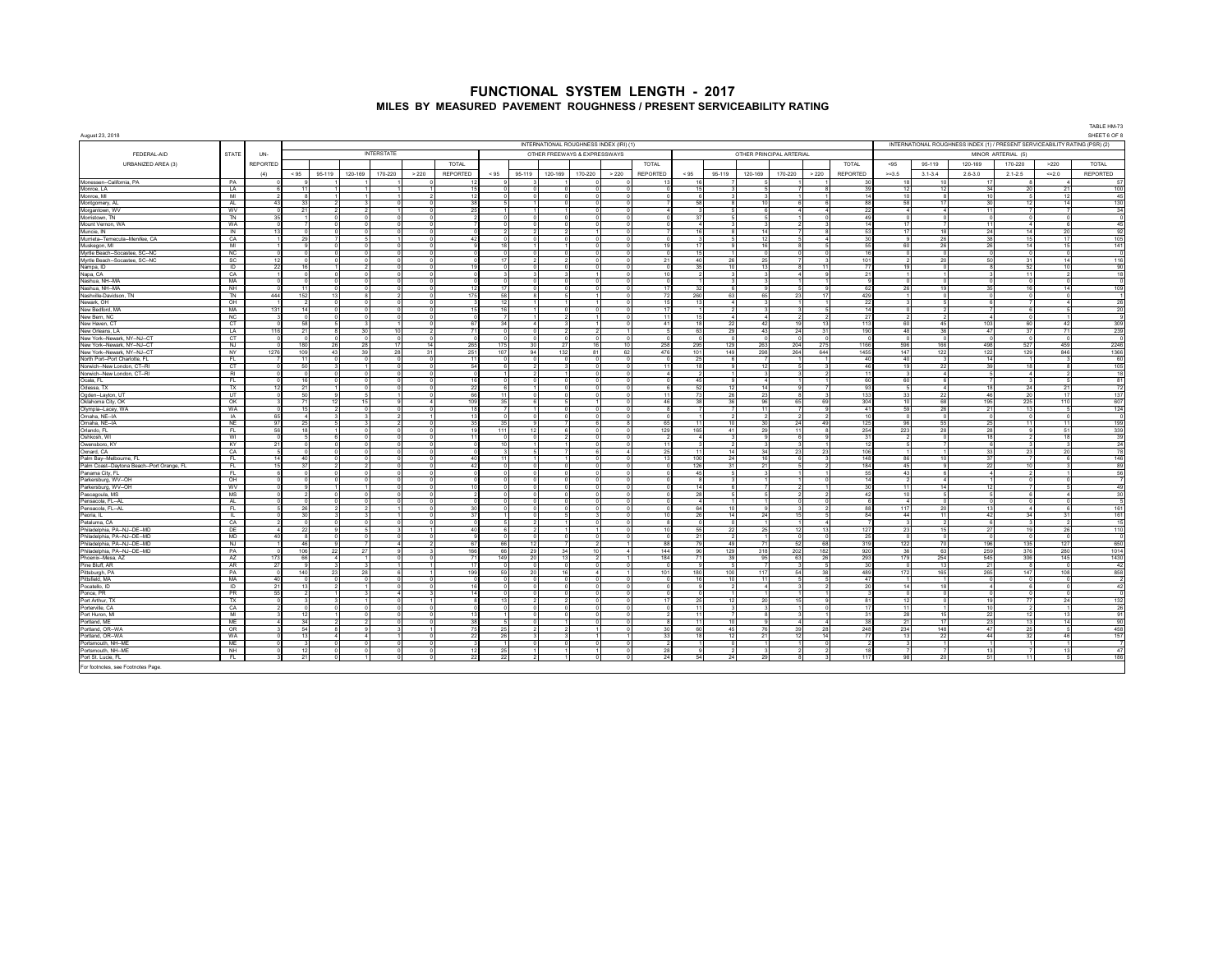| August 23, 2018                                                |                        |          |                            |          |                                                |                                |                      |                       |                       |                                                |                                         |                                 |                |                 |                                |                                |                       |                          |                                    |                             |                                      |                                     |                                                                             |                             |                    | TABLE HM-73<br>SHEET 7 OF 8 |
|----------------------------------------------------------------|------------------------|----------|----------------------------|----------|------------------------------------------------|--------------------------------|----------------------|-----------------------|-----------------------|------------------------------------------------|-----------------------------------------|---------------------------------|----------------|-----------------|--------------------------------|--------------------------------|-----------------------|--------------------------|------------------------------------|-----------------------------|--------------------------------------|-------------------------------------|-----------------------------------------------------------------------------|-----------------------------|--------------------|-----------------------------|
|                                                                |                        |          |                            |          |                                                |                                |                      |                       |                       |                                                | INTERNATIONAL ROUGHNESS INDEX (IRI) (1) |                                 |                |                 |                                |                                |                       |                          |                                    |                             |                                      |                                     | INTERNATIONAL ROUGHNESS INDEX (1) / PRESENT SERVICEABILITY RATING (PSR) (2) |                             |                    |                             |
| FEDERAL-AID                                                    | STATE                  | UN-      |                            |          |                                                | <b>INTERSTATE</b>              |                      |                       |                       |                                                | OTHER FREEWAYS & EXPRESSWAYS            |                                 |                |                 |                                |                                |                       | OTHER PRINCIPAL ARTERIAL |                                    |                             |                                      |                                     |                                                                             | MINOR ARTERIAL (5)          |                    |                             |
| URBANIZED AREA (3)                                             |                        | REPORTED |                            |          |                                                |                                |                      | <b>TOTAL</b>          |                       |                                                |                                         |                                 |                | TOTAL           |                                |                                |                       |                          |                                    | <b>TOTAL</b>                | < 95                                 | 95-119                              | 120-169                                                                     | 170-220                     | >220               | TOTAL                       |
|                                                                |                        | (4)      | < 95                       | 95-119   | 120-169                                        | 170-220                        | > 220                | REPORTED              | < 95                  | 95-119                                         | 120-169                                 | 170-220                         | > 220          | <b>REPORTED</b> | < 95                           | 95-119                         | 120-169               | 170-220                  | > 220                              | REPORTED                    | $>=3.5$                              | $3.1 - 3.4$                         | $2.6 - 3.0$                                                                 | $2.1 - 2.5$                 | $=2.0$             | REPORTED                    |
| Pottstown, PA                                                  | PA                     |          | $\sim$                     |          |                                                | $\Omega$                       | $\Omega$             |                       |                       |                                                |                                         | $\Omega$                        |                |                 | 10 <sup>1</sup>                | 13                             | 12                    |                          | $\boldsymbol{\Lambda}$             |                             | 12                                   | 11                                  | 11                                                                          |                             |                    | 40                          |
| Poughkeepsie -- Newburgh, NY -- NJ                             | NJ<br>NY               |          | $\Omega$<br>53             |          | $\Omega$<br>$\Omega$<br>$\mathbf{a}$           | $\Omega$                       | $\Omega$             | 69                    |                       | $\Omega$<br>$\Omega$<br>$\boldsymbol{\Lambda}$ | $\sim$                                  | $\Omega$<br>$\mathcal{L}$       |                |                 | $\Omega$<br>51                 | $\Omega$<br>29                 | $\Omega$<br>42        | $\Omega$<br>12           | $\Omega$                           | 14'                         | $\sim$ 4<br>37                       | 15<br>42                            | $\mathbf{3}$<br>89                                                          | 1<br>46                     | $\Omega$<br>16     | 23<br>230                   |
| Poughkeepsie-Newburgh, NY-NJ<br>Prescott Valley-Prescott, AZ   | AZ                     |          | $\Omega$                   |          |                                                |                                |                      |                       | 13                    |                                                |                                         |                                 |                |                 | 14                             | $\mathcal{P}$                  |                       |                          | $\Omega$                           |                             | 17                                   |                                     | 13                                                                          | 6                           | 10                 | 51                          |
| Providence, RI--MA                                             | MA                     |          | 31                         |          |                                                | 1                              |                      | 35                    | 11                    |                                                |                                         |                                 |                |                 |                                | $^{9}$                         | 19                    | 12                       | $\overline{7}$                     | $\mathbf{r}$                | 16                                   | 11                                  | 40                                                                          | 24                          | 32                 | 124                         |
| Providence, RI--MA<br>Provo--Orem, UT                          | <b>RI</b><br><b>UT</b> |          | 44<br>31                   |          | 5<br>$\overline{7}$                            | $\Omega$<br>$\mathcal{D}$      |                      | 52<br>40              | 43<br>$\Omega$        | 14<br>$\Omega$                                 | 12                                      | $\overline{a}$<br>$\Omega$      |                |                 | 25<br>57                       | 27<br>23                       | 87<br>22              | 77<br>A                  | 110<br>$\mathbf{3}$                | 326<br>111                  | 13<br>16                             | 34<br>12                            | 94<br>29                                                                    | 80<br>23                    | 105<br>12          | 325<br>91                   |
| Pueblo, CO                                                     | CO.                    |          | 12                         |          | $\mathcal{P}$                                  | $\circ$<br>$\mathcal{D}$       |                      | 16                    | 18                    | $\overline{ }$                                 |                                         |                                 |                |                 | $\epsilon$                     | $\mathbf{3}$                   | -51                   |                          | $\mathbf{3}$                       | 10                          | $\overline{\mathbf{3}}$              | 16                                  | 49                                                                          | 35                          | 48                 | 151                         |
| Racine, WI                                                     | WI                     |          | $\boldsymbol{\Lambda}$     |          | $\Omega$                                       | $\Omega$                       |                      |                       |                       |                                                |                                         | $\Omega$                        |                |                 |                                | 12                             | 18                    | $\circ$                  | 16                                 | 50                          | $\overline{2}$                       |                                     | 15                                                                          | 12                          | 43                 | 73                          |
| Raleigh, NC                                                    | NC                     |          | 62                         |          | 12                                             |                                |                      | 82                    | 36                    | 6.                                             |                                         |                                 |                | 47              | 105                            | 27                             | 25                    | я                        |                                    | 173<br>$\gamma$             | 114                                  | 130                                 | 119                                                                         | 35                          | 40                 | 436                         |
| Rapid City, SD<br>Reading, PA                                  | SD<br>PA               |          | 19                         |          | 4<br>2                                         |                                |                      | 25                    | -6                    |                                                |                                         |                                 |                | 28              | 18                             | -5<br>15                       | $\sim$<br>19          |                          | $^{\circ}$<br>$\mathbf{a}$         | 69                          | 12<br>15                             | 10<br>10                            | 25<br>31                                                                    | 17<br>20                    | -5<br>29           | 69<br>105                   |
| Redding, CA                                                    | CA                     |          | 21                         |          |                                                |                                |                      | 23                    | 13                    |                                                |                                         |                                 |                |                 |                                |                                |                       |                          |                                    |                             | 24                                   | 11                                  | 30                                                                          | 34                          | 6                  | 105                         |
| Reno, NV--CA                                                   | <b>NV</b>              |          | 23                         |          | 8<br>8                                         |                                |                      | 40                    | 11                    |                                                |                                         |                                 |                | 16              | 44                             | 14                             | 19                    | 12                       | $\overline{9}$                     | $\alpha$                    | 43                                   | 33                                  | 61                                                                          | 35                          | 31                 | 203                         |
| Richmond, VA<br>Riverside--San Bernardino, CA                  | VA<br>CA               | 257      | 88<br>42                   | 23<br>26 | 17<br>29                                       | $\Lambda$<br>14                |                      | 133<br>118            | 40 <sup>2</sup><br>23 | 10 <sup>1</sup><br>17                          | $10^{-1}$<br>21                         | $\mathbf{R}$<br>$\Omega$        |                | 63              | 43<br>13                       | 55<br>25                       | 93<br>73              | 37<br>46                 | 13<br>51                           | 241<br>207                  | 41<br>26                             | 69<br>63                            | 83<br>362                                                                   | 38<br>147                   | 21<br>102          | 252<br>699                  |
| Roanoke, VA                                                    | VA                     | -54      | 21                         |          | $\overline{3}$<br>$\mathbf{3}$                 | -1                             | $\Omega$             | 27                    | $\mathbf{R}$          | $\Omega$                                       | $\Omega$                                | $\overline{0}$                  |                |                 | 28                             | 13                             | 13                    | -6                       | $\overline{1}$                     | -62                         | 24                                   | 15                                  | 16                                                                          | $\mathbf{Q}$                | $\mathbf{3}$       | 67                          |
| Rochester, MN                                                  | <b>MN</b>              | 46       | $\Omega$                   |          | $\Omega$                                       | $\Omega$                       |                      |                       |                       |                                                |                                         | $\sim$                          |                |                 |                                | $\Omega$                       |                       |                          | $\Omega$                           |                             | $\overline{7}$                       |                                     |                                                                             | 1                           |                    | 19                          |
| Rochester, NY<br>Rockford, IL                                  | NY                     | 235      | 45<br>29                   |          | 12<br>$\overline{2}$                           | $\mathbf{R}$                   |                      | 68<br>32              | 32                    | R.                                             |                                         |                                 |                |                 | 45<br>39                       | 28<br>19                       | 24<br>34              | 27                       | $\epsilon$<br>27                   | 110<br>146                  | $\Omega$                             | 20                                  | 55                                                                          | $\Omega$<br>30 <sup>°</sup> | 38                 | $\overline{7}$<br>150       |
| Rock Hill, SC                                                  | L.<br>SC               |          | 6 <sup>2</sup>             |          | $\mathbf{0}$                                   | $\Omega$                       |                      |                       |                       |                                                |                                         |                                 |                |                 | 16                             | 13                             | 12                    |                          | 5                                  | -51                         | $\overline{7}$                       | $\mathbf{a}$                        | 18                                                                          | 15                          |                    | 55                          |
| Rocky Mount, N                                                 | NC.                    |          |                            |          | $\Omega$                                       | $\Omega$                       |                      |                       | 12                    |                                                |                                         | $\Omega$                        |                |                 | 18                             | -6                             |                       | $6 \mid$                 | $\overline{2}$                     | 36                          | 17                                   | 13                                  | 21                                                                          | 11                          |                    | 68                          |
| Rome, GA                                                       | GA                     |          | $\Omega$                   |          | $\Omega$                                       | $\Omega$                       |                      |                       |                       |                                                |                                         | $\sim$                          |                |                 | 38                             |                                |                       | $6 \mid$                 | $\mathbf{3}$                       | -56                         | 20                                   | $\mathcal{P}$                       |                                                                             | $\overline{2}$              |                    | 26                          |
| Round Lake Beach--McHenry--Grayslake, IL--WI<br>Sacramento, CA | WI<br>CA               |          | $\Omega$<br>40             |          | $\Omega$<br>$\Omega$<br>10<br>$10 -$           | $\circ$<br>$\mathbf{3}$        | $\Omega$             | 64                    | 56                    | $\mathcal{D}$                                  |                                         | $\overline{1}$<br>$\mathcal{P}$ |                | 74              | $\sim$<br>18                   | $\overline{A}$<br>28           | 6 <sup>1</sup><br>92  | $\mathbf{r}$<br>85       | $\Omega$<br>129                    | $\gamma$<br>352             | $\overline{0}$<br>-8                 | $\Omega$<br>39                      | $\Omega$<br>258                                                             | $\overline{7}$<br>49        | $\circ$<br>21      | $\overline{7}$<br>375       |
| Saginaw, MI                                                    | MI                     |          | $\overline{9}$             |          | 8                                              | $\overline{2}$                 |                      | 20                    | $\Omega$              |                                                |                                         | n                               |                |                 |                                | $\mathbf{a}$                   | 23                    | 14                       | 18                                 | $\mathbf{7}$                | 13                                   | 17                                  | 37                                                                          | 19                          | 28                 | 114                         |
| Salem, OR                                                      | OR                     |          | 12                         |          |                                                | $\circ$                        |                      | 15                    | 10                    |                                                |                                         |                                 |                |                 | 17                             | 13                             | 15                    |                          | 6                                  | 58                          | 82                                   |                                     | 14                                                                          | 4 <sup>1</sup>              | $^{\circ}$         | 107                         |
| Salinas, CA                                                    | CA                     |          |                            |          |                                                |                                |                      |                       | 12                    |                                                |                                         |                                 |                |                 |                                |                                | 12                    |                          | 6                                  | 4(                          | $\overline{0}$                       |                                     |                                                                             | 10                          |                    | 30                          |
| Salisbury, MD--C<br>Salisbury, MD--DE                          | DE<br><b>MD</b>        |          | $\Omega$<br>$\sim$         |          | $\Omega$<br>$\Omega$                           | $\Omega$                       |                      |                       | 12                    |                                                |                                         | $\sim$                          |                | 14              | 25                             | $\mathbf{3}$                   |                       |                          | $\Omega$<br>$\blacktriangleleft$   | $\ddot{\phantom{1}}$<br>-20 | $\overline{0}$                       | $\sim$                              |                                                                             | $\circ$                     | $^{\circ}$         | $\mathfrak s$<br>$\circ$    |
| Salt Lake City-West Valley City, UT                            | UT                     |          | 32                         | 15       | 18                                             | $\mathbf{3}$                   |                      | 68                    | $\mathbf{r}$          | $\mathcal{D}$                                  |                                         | $\Omega$                        |                |                 | 116                            | 40                             | 48                    | 18                       | 11                                 | 234                         | 16                                   | 22                                  | 61                                                                          | 42                          | 64                 | 204                         |
| San Angelo, TX                                                 | TX                     |          | $\Omega$                   |          | $\Omega$<br>$^{\circ}$                         | $\Omega$                       |                      |                       | 12                    |                                                | $\Omega$                                | $\Omega$                        |                |                 | 27                             | $\mathbf{3}$                   |                       | $\Omega$                 | $\Omega$                           | 3 <sup>2</sup>              | $\Omega$                             | $\Omega$                            | $\Omega$                                                                    | 34                          | 22                 | 56                          |
| San Antonio, TX<br>San Diego, CA                               | TX<br>CA               |          | 146<br>100                 | 18       | 11<br>28<br>26                                 | <sub>3</sub><br>$\overline{z}$ | Þ                    | 177<br>163            | 54<br>52              | 15<br>32                                       | 10<br>33                                | ν                               |                | 81<br>123       | 107<br>10                      | 59<br>37                       | 73<br>106             | 44<br>75                 | 43<br>67                           | 326<br>30 <sub>4</sub>      | 171<br>64                            | 63<br>105                           | 301<br>240                                                                  | 123<br>159                  | 100<br>184         | 758<br>752                  |
| San Francisco-Oakland, CA                                      | CA                     |          | 47                         |          | 39<br>27                                       | 24                             | 10 <sup>1</sup>      | 147                   | 36                    | 25                                             | 28                                      | 13                              |                | 11              |                                | 23                             | 78                    | 94                       | 246                                | 449                         | $\overline{a}$                       | 13 <sup>1</sup>                     | 121                                                                         | 164                         | 512                | 813                         |
| San Germán--Cabo Rojo--Sabana Grande, PR                       | PR                     |          | $\mathbf{3}$               |          |                                                | 1                              |                      | 10                    |                       | $\Omega$                                       |                                         | $^{\circ}$                      |                |                 |                                | $^{\circ}$                     |                       |                          | $\circ$                            |                             | $\mathbf{0}$                         |                                     | $^{\circ}$                                                                  | $\overline{0}$              |                    | $\circ$                     |
| San Jose, CA<br>San Juan, PR                                   | CA<br><b>PR</b>        | 704      | 17<br>22                   | 21       | 11<br>9<br>25                                  | 4<br>15                        | 13                   | 42<br>95              | 30                    | 16                                             | 17                                      | $\mathbf{a}$<br>$\sim$          |                |                 | 16                             | 18                             | 72<br>13 <sup>1</sup> | 79<br>12                 | 119<br>24                          | 304<br>-53                  | $\mathbf{3}$<br>$\blacktriangleleft$ | 28<br>$\sim$                        | 50<br>6                                                                     | 43<br>11                    | 240<br>36          | 364<br>55                   |
| San Luis Obispo, CA                                            | CA                     |          | $\Omega$                   |          | $\Omega$                                       | $\Omega$                       |                      |                       |                       |                                                |                                         | $\Omega$                        |                |                 |                                | $\mathcal{P}$                  |                       |                          | $\overline{1}$                     | $\rightarrow$               | 6                                    | 111                                 |                                                                             | 6                           | $\overline{2}$     | 26                          |
| San Marcos, TX                                                 | <b>TX</b>              |          | $\mathbf{Q}$               |          | $\Omega$<br>$^{\circ}$                         | $\circ$                        | $\Omega$             |                       | $\Omega$              | $\Omega$                                       | $\sqrt{2}$                              | $\Omega$                        | - 0            |                 | 10 <sup>1</sup>                | $\overline{2}$                 |                       | -31<br>$\mathbf{1}$      | $\sim$                             | 17                          | $\overline{2}$                       | ി                                   | $\overline{2}$                                                              | 11                          | $^{\circ}$         | 15                          |
| Santa Barbara, CA<br>Santa Clarita, CA                         | CA<br>CA               |          | $\Omega$<br>$\overline{2}$ |          | n<br>$\Omega$                                  | $\circ$                        |                      | 15                    | 14                    | $10^{-1}$                                      | 10                                      | 6                               |                | 42              |                                | -5                             | 16<br>16              | 14                       | 16<br>6                            | 54<br>42                    | - 0                                  | -41                                 | 10<br>12                                                                    | 35<br>12                    | 17                 | 66<br>35                    |
| Santa Cruz, CA                                                 | CA                     |          |                            |          | з                                              | 4<br>$\Omega$                  |                      |                       | 13                    |                                                |                                         | n                               |                |                 |                                | 9                              |                       |                          | 8                                  |                             | $\circ$                              |                                     | 27                                                                          | 26                          | 6<br>16            | 74                          |
| Santa Fe, NM                                                   | <b>NM</b>              |          | 13                         |          |                                                |                                |                      |                       |                       |                                                |                                         |                                 |                |                 | 21                             |                                |                       |                          |                                    | $\mathbf{A}^{\dagger}$      |                                      | 13                                  | 22                                                                          | 14                          |                    | 64                          |
| Santa Maria, CA                                                | CA                     |          | $\Omega$                   |          | $\Omega$<br>$^{\circ}$                         | $\circ$                        |                      |                       |                       |                                                |                                         | $\sim$                          |                |                 | $\kappa$                       | $\overline{a}$                 | $\sim$                |                          |                                    | 43                          | 26                                   | 17                                  | 15                                                                          |                             |                    | 61                          |
| Santa Rosa, CA<br>Sarasota--Bradenton, FL                      | CA<br>FL.              |          | $\Omega$<br>26             |          | $\Omega$<br>$\Omega$<br>$\mathcal{D}$          | $\Omega$<br>$\sim$             | $\Omega$             | 28                    | 17<br>$\Omega$        | A<br>$\sim$                                    |                                         | $\kappa$<br>$\Omega$            |                | 27              | 102                            | $\boldsymbol{\Lambda}$<br>23   | 16                    | A                        | 10<br>$\mathbf{A}$                 | 2 <sup>2</sup><br>151       | 9<br>76                              | 10 <sub>10</sub><br>12 <sup>1</sup> | 29<br>18                                                                    | 42<br>-41                   | 28<br>$\Omega$     | 119<br>110                  |
| Saratoga Springs, NY                                           | <b>NY</b>              |          | 14                         |          | $\sim$<br>$\overline{1}$                       | $\Omega$                       | $\Omega$             | 19                    | $\sqrt{2}$            |                                                |                                         | $\sim$                          |                |                 | 16                             | $\overline{4}$                 |                       |                          | $\mathbf{3}$                       | -34                         | - 6                                  | $\mathbf{a}$                        | $\mathcal{P}$                                                               | - 01                        | $\Omega$           | 16                          |
| Savannah, GA                                                   | GA                     | 124      | 39                         |          | $\mathcal{L}_{\mathbf{c}}$<br>$\mathbf{A}$     |                                | $\Omega$             | 50                    | 14                    | $\Delta$                                       |                                         | $\Omega$                        |                |                 | 49                             | 16                             | 20                    |                          | 10 <sup>10</sup>                   | 10 <sup>2</sup>             | 15                                   |                                     |                                                                             | $\mathcal{P}$               | $\overline{2}$     | 28                          |
| Scranton, PA                                                   | PA<br>CA               |          | 45                         |          | 12 <sup>1</sup><br>12<br>$\Omega$              | $\Omega$                       |                      | 75                    | 10 <sup>1</sup>       | $\Delta$                                       |                                         | $\Omega$                        |                | $\mathfrak{p}$  | 23<br>10 <sup>1</sup>          | 18<br>6                        | 34<br>10 <sup>1</sup> | 22                       | 22<br>$\overline{7}$               | 118                         | 42<br>$\mathbf{3}$                   | 44                                  | 47<br>15                                                                    | 37<br>$\mathbf{Q}$          | 56                 | 225                         |
| Seaside--Monterey, CA<br>Seattle, WA                           | WA                     |          | 79                         |          | 16<br>16                                       | 10                             |                      | 128                   | 91                    | 21                                             | 22                                      | 9                               | 10             | 153             | 114                            | 109                            | 191                   | 119                      | 208                                | 742                         | 102                                  | 163                                 | 315                                                                         | 260                         | 316                | 35<br>1156                  |
| Sebastian--Vero Beach South--Florida Ridge, FL                 | FL.                    |          |                            |          | $\circ$<br>$\Omega$                            | $\circ$                        | $\Omega$             |                       |                       | $\mathbf{r}$                                   |                                         | $\Omega$                        |                |                 | 48                             | 15                             |                       |                          | $\blacktriangleleft$               | $\mathcal{L}$               | 32                                   | 15                                  | 24                                                                          | $\overline{\mathbf{3}}$     |                    | 76                          |
| Sebring -- Avon Park, FL                                       | FL.                    |          | $\sim$                     |          | $\Omega$<br>$\sqrt{2}$                         | $\Omega$                       |                      |                       |                       | $\sim$                                         | $\Omega$                                | $\sim$                          |                |                 | 28                             | $\mathbf{3}$                   |                       |                          | $\Omega$                           | 36                          | $\overline{2}$                       |                                     | $\blacktriangleleft$                                                        | 1                           | $\Omega$           | 6                           |
| Sheboygan, WI<br>Sherman, TX                                   | - WI<br><b>TX</b>      |          | $\mathbf{Q}$<br>$\Omega$   |          | $\Omega$<br>$\Omega$<br>$\Omega$<br>$^{\circ}$ | $\circ$<br>$\overline{0}$      | $\Omega$<br>$\Omega$ |                       |                       | $\Omega$<br>$\overline{a}$<br>્વા              | $\kappa$                                | $\Omega$<br>$\mathbf{3}$        | $\overline{2}$ | 18              | $\overline{a}$<br>$\mathbf{Q}$ | $\mathbf{3}$<br>$\overline{4}$ | -61<br>-91            | -3<br>$\mathbf{3}$       | 3<br>$\Omega$                      | 11<br>25                    | 12<br>$\overline{2}$                 | $\Omega$<br>12 <sup>1</sup>         | 12<br>$\Omega$                                                              | 4<br>54                     | 28<br>$\Omega$     | 56<br>68                    |
| Shreveport, LA                                                 | LA                     |          | 16                         |          | 20<br>$^{\circ}$                               | 11                             |                      | 58                    |                       |                                                |                                         | $\overline{a}$                  |                |                 | 18                             | 11                             | 28                    | 19                       | 13                                 | 90                          | 63                                   | 34                                  | 51                                                                          | 27                          | 35                 | 209                         |
| Sierra Vista, AZ                                               | AZ                     |          | $\Omega$                   |          |                                                |                                |                      |                       |                       |                                                |                                         |                                 |                |                 |                                |                                |                       |                          | $^{\circ}$                         |                             | 6                                    | 12                                  | 11                                                                          | 4 <sup>1</sup>              | -2                 | 34                          |
| Simi Valley, CA                                                | CA                     |          | 8                          |          |                                                |                                |                      | 11                    |                       |                                                |                                         |                                 |                |                 | 10                             |                                |                       |                          | $\mathfrak{p}$<br>$\boldsymbol{A}$ |                             | $\overline{7}$<br>$\mathbf{0}$       |                                     | 15                                                                          | 12<br>$\circ$               | 14                 | 49                          |
| Sioux City, IA -- NE -- SD<br>Sioux City, IA -- NE -- SD       | IA<br>NE               |          | $\mathcal{R}$              |          | $\Omega$<br>$\Omega$                           | $\circ$                        |                      |                       |                       |                                                |                                         |                                 |                |                 |                                | $\overline{0}$                 |                       |                          | $\Omega$                           |                             | $\overline{\mathbf{3}}$              |                                     |                                                                             | $\circ$                     | $^{\circ}$         | $\mathbf 0$<br>10           |
| Sioux City, IA -- NE -- SD                                     | SD                     |          | $\mathbf{r}$               |          | $\mathcal{L}$                                  | $\Omega$                       |                      |                       |                       |                                                |                                         | $\Omega$                        |                |                 |                                | $\Omega$                       |                       | $\Omega$                 | $\Omega$                           |                             | $\overline{0}$                       |                                     |                                                                             |                             |                    | 6                           |
| Sioux Falls, SD                                                | SD                     |          | 24                         |          | л.<br>$\mathbf{A}$                             | $\sim$                         |                      | 33                    |                       |                                                |                                         | $\Omega$                        |                |                 |                                | $\kappa$                       | 16                    | 11                       | $\mathbf{A}$                       | $\mathbf{A}^*$              | $\mathbf{Q}$                         | 131                                 | 62                                                                          | 52                          | 11                 | 147                         |
| Slidell I A<br>South Bend, IN--MI                              | LA<br>IN               |          | 24<br>16                   |          |                                                |                                |                      | 30 <sup>1</sup><br>17 | 12                    |                                                |                                         | $\Omega$                        |                |                 | 20                             | $\overline{\phantom{a}}$<br>12 | 24                    | 19                       | 19                                 |                             | 13<br>25                             | 10 <sup>1</sup><br>20               | $\mathbf{a}$<br>29                                                          | 6<br>22                     | $\mathbf{r}$<br>31 | 41<br>126                   |
| South Bend, IN--MI                                             | MI                     |          | $\Omega$                   |          |                                                | $\Omega$                       |                      |                       |                       | $\Omega$                                       |                                         |                                 |                |                 |                                |                                |                       |                          | $\mathcal{P}$                      |                             | $\boldsymbol{A}$                     | 14                                  | 13                                                                          | 10                          |                    | 48                          |
| South Lyon--Howell, MI                                         | MI                     |          | 17                         |          |                                                | $\mathcal{P}$                  |                      | 21                    |                       |                                                |                                         | $\Omega$                        |                |                 | 12 <sup>1</sup>                |                                |                       |                          |                                    |                             | 24                                   | 16                                  | 22                                                                          | 12                          |                    | 84                          |
| Spartanburg, SC                                                | <sub>SC</sub>          |          | 28                         |          |                                                |                                |                      | 38                    |                       |                                                |                                         |                                 |                |                 | 22                             | 13                             | 16                    |                          |                                    | 50                          | 25                                   | 30 <sup>1</sup>                     | 28                                                                          | 17                          |                    | 107                         |
| For footnotes, see Footnotes Page.                             |                        |          |                            |          |                                                |                                |                      |                       |                       |                                                |                                         |                                 |                |                 |                                |                                |                       |                          |                                    |                             |                                      |                                     |                                                                             |                             |                    |                             |

For footnotes, see Footnotes Page.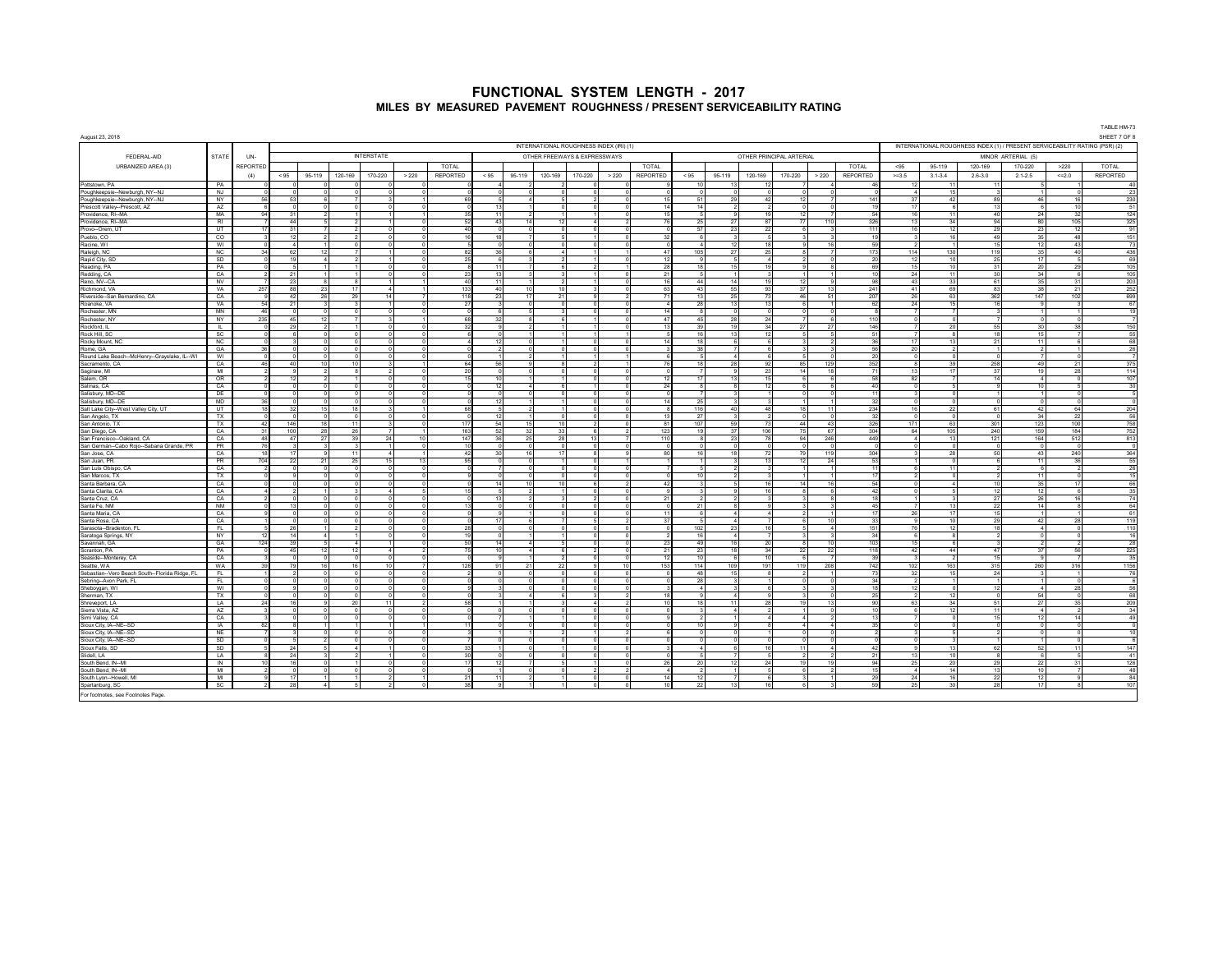| August 23, 2018                                                        |                           | INTERNATIONAL ROUGHNESS INDEX (IRI) (1)<br>INTERNATIONAL ROUGHNESS INDEX (1) / PRESENT SERVICEABILITY RATING (PSR) (2) |                 |        |                                         |                   |       |                |                 |                              |         |                              |                                  |                          | TABLE HM-73<br>SHEET 8 OF 8 |                                |                      |                                      |                                     |                       |                                |                             |                                      |              |                       |
|------------------------------------------------------------------------|---------------------------|------------------------------------------------------------------------------------------------------------------------|-----------------|--------|-----------------------------------------|-------------------|-------|----------------|-----------------|------------------------------|---------|------------------------------|----------------------------------|--------------------------|-----------------------------|--------------------------------|----------------------|--------------------------------------|-------------------------------------|-----------------------|--------------------------------|-----------------------------|--------------------------------------|--------------|-----------------------|
|                                                                        |                           |                                                                                                                        |                 |        |                                         |                   |       |                |                 |                              |         |                              |                                  |                          |                             |                                |                      |                                      |                                     |                       |                                |                             |                                      |              |                       |
| FEDERAL-AID                                                            | STATE                     | UN-                                                                                                                    |                 |        |                                         | <b>INTERSTATE</b> |       |                |                 |                              |         | OTHER FREEWAYS & EXPRESSWAYS |                                  |                          |                             |                                |                      | OTHER PRINCIPAL ARTERIAL             |                                     |                       |                                |                             | MINOR ARTERIAL (5)                   |              |                       |
| URBANIZED AREA (3)                                                     |                           | REPORTED                                                                                                               |                 |        |                                         |                   |       | TOTAL          |                 |                              |         |                              |                                  | <b>TOTAL</b>             |                             |                                |                      |                                      | <b>TOTAL</b>                        | $< 95$                | 95-119                         | 120-169                     | 170-220                              | >220         | TOTAL                 |
|                                                                        |                           | (4)                                                                                                                    | < 95            | 95-119 | 120-169                                 | 170-220           | > 220 | REPORTED       | < 95            | 95-119                       | 120-169 | 170-220                      | > 220                            | REPORTED                 | $< 95$                      | 95-119                         | 120-169              | 170-220<br>> 220                     | REPORTED                            | $>=3.5$               | $3.1 - 3.4$                    | $2.6 - 3.0$                 | $2.1 - 2.5$                          | $\leq=2.0$   | REPORTED              |
| Spokane, WA                                                            | WA                        |                                                                                                                        | 20              |        |                                         |                   |       | - 27           | - 13            |                              |         |                              |                                  |                          | -40                         | -26                            | 40                   | 30<br>44                             | 180                                 | - 28                  | - 30                           | 69                          | 42                                   | $-43$        | 212                   |
| Springfield, IL<br>Springfield, MA--CT                                 | F<br>CT                   |                                                                                                                        | 33<br>11        |        | $\Omega$                                |                   |       | 37<br>11       |                 |                              |         | $^{\circ}$<br>$\circ$        | $\Omega$                         |                          | 30<br>-6                    | 10<br>$\overline{7}$           | 16<br>12             | 8<br>5                               | - 69<br>33                          | 32<br>13              | 17<br>13                       | 32<br>21                    | 18<br>$\mathbf{q}$                   | 22           | 122<br>62             |
| Springfield, MA--CT                                                    | MA                        | 203                                                                                                                    | 62              |        |                                         |                   |       | 72             |                 |                              |         |                              |                                  |                          | 49                          | 39                             | 61                   | 38<br>28                             | 215                                 | 16                    | 22                             | 126                         | 29                                   | 28           | 221                   |
| Springfield, MO                                                        | <b>MO</b>                 |                                                                                                                        | 17              |        | $\Omega$                                |                   |       | 18             | 60              | $\kappa$                     |         |                              |                                  | 73                       | 32                          |                                | 12                   | $\mathbf{\hat{z}}$                   | 57                                  | 14                    | 23                             | 40                          | 22                                   | 16           | 116                   |
| Springfield, OH                                                        | OH                        |                                                                                                                        | $\mathbf{Q}$    |        |                                         |                   |       | 11             |                 |                              |         | $\Omega$                     | $\Omega$                         |                          | -5                          |                                |                      |                                      | 25                                  | $_{\rm 8}$            | -9                             | 15                          | 13                                   | 14           | 58                    |
| Spring Hill, FL<br>State College, PA                                   | FL.<br>PA                 |                                                                                                                        | $\kappa$        |        |                                         |                   |       |                |                 |                              |         | $\Omega$                     | $\mathbf 0$<br>$\overline{0}$    |                          | 40<br>13                    | $\overline{5}$                 | $\mathbf{R}$         | 3                                    | 48<br>- 29                          | 27<br>R               | $\overline{9}$                 | 9<br>- 5                    | 10<br>$\overline{\phantom{a}}$       |              | 50<br>24              |
| St. Augustine, FL                                                      | - FL                      |                                                                                                                        |                 |        |                                         |                   |       |                |                 |                              |         |                              |                                  | $\overline{0}$           | 21                          |                                |                      |                                      | 26                                  | 17                    | 10                             | $\overline{\mathbf{3}}$     | $\overline{2}$                       |              | 32                    |
| Staunton--Waynesboro, VA                                               | VA                        |                                                                                                                        | 11              |        |                                         |                   |       | 11             |                 |                              |         |                              | $\Omega$                         |                          |                             |                                |                      |                                      | 16                                  | 21                    | 12                             | 5                           |                                      |              | 40                    |
| St. Cloud, MN<br>St. George, UT                                        | MN<br>UT                  |                                                                                                                        | 13              |        |                                         |                   |       | 14             | 11              |                              |         |                              | $\Omega$                         |                          | 37<br>$\kappa$              | $\mathbf{R}$                   |                      | $\mathbf{\hat{z}}$                   | 48<br>-22                           | 20                    | 19<br>$\mathbf{R}$             | 14<br>20                    | $\Omega$<br>11                       | 13           | 55<br>60              |
| St. Joseph, MO--KS                                                     | KS                        |                                                                                                                        | $\overline{0}$  |        | $\circ$                                 |                   |       |                |                 | $\Omega$                     |         | $\Omega$                     |                                  | $\circ$                  | $6 \overline{6}$            | $\Omega$                       |                      | $\overline{0}$                       |                                     |                       | $\mathbf{1}$                   | $\mathbf{3}$                | $\overline{1}$                       |              | - 8                   |
| St. Joseph, MO--KS                                                     | MO                        |                                                                                                                        | 12              |        |                                         |                   |       | 18             |                 |                              |         |                              | $\mathbf 0$                      |                          | 15                          |                                |                      |                                      | 29                                  |                       |                                | 11                          | $\alpha$                             | 12           | 41                    |
| St. Louis, MO--IL                                                      | L                         |                                                                                                                        | 58              |        | 16<br>$\mathbf{Q}$                      |                   |       | 91             | 14              | 7 <sup>1</sup>               |         | $\Omega$                     | $\circ$                          | - 23                     | 89                          | 66                             | 52                   | 13<br>$\sim$                         | 223                                 | 66                    | 69                             | 109                         | 39                                   | 14           | 297                   |
| St. Louis, MO--IL<br>Stockton, CA                                      | <b>MO</b><br>CA           |                                                                                                                        | 153<br>12       | 18     | 16                                      |                   |       | 195<br>21      | 62<br>$-11$     | 19                           |         |                              |                                  | 102<br>20                | 112<br>10                   | 58<br>13                       | 81<br>20             | 48<br>46<br>20<br>26                 | 345<br>89                           | 54<br>13              | 53<br>$\mathbf{R}$             | 140<br>20                   | 93<br>17                             | 119<br>16    | 459<br>69             |
| Sumter, SC                                                             | SC                        |                                                                                                                        | $\circ$         |        | $\Omega$                                |                   |       |                |                 |                              |         | $\Omega$                     | $\circ$                          |                          | 12                          | -6                             | 13                   | $\overline{4}$                       | 38                                  |                       | 11                             | 20                          | 16                                   |              | 56                    |
| Syracuse, NY                                                           | NY                        | 115                                                                                                                    | 54              | 11     | $\Omega$                                |                   |       | 77             | 24              | $\Delta$                     |         |                              | $\Omega$                         | 32                       | 32                          | 17                             | 16                   | 13<br>$\Omega$                       | 87                                  |                       | $^{\circ}$                     | $\circ$                     | $\sqrt{2}$                           |              | $\sim$ 4              |
| Tallahassee, FL                                                        | FL<br>FL.                 |                                                                                                                        | 20<br>100       | 12     | $\mathbf{Q}$                            |                   |       | 21             |                 | $\Omega$<br>$\overline{a}$   |         | $^{\circ}$                   | $\overline{0}$<br>$\circ$        | 34                       | -54<br>310                  | -8<br>68                       | $\overline{4}$<br>55 | 1<br>$\Omega$<br>16<br>10            | 68<br>459                           | 62                    | $^{22}$<br>99                  | 22                          | $\frac{4}{3}$<br>82                  | 33           | 111<br>572            |
| Tampa--St. Petersburg, FL<br>Temple, TX                                | TX                        |                                                                                                                        | 17              |        | $\overline{2}$                          |                   |       | 122<br>23      | 24              |                              |         | $\sim$                       |                                  | $\sim$                   | 23                          | $^{\circ}$                     | $\mathbf{R}$         | $\mathbf{R}$                         | $\Delta$                            | 241<br>$\overline{A}$ | $\mathbf{R}$                   | 118<br>$\overline{A}$       | 25                                   | $\sqrt{2}$   | 36                    |
| Terre Haute, IN                                                        | IN                        |                                                                                                                        | 10              |        |                                         |                   |       | 12             |                 |                              |         |                              |                                  | $\circ$                  | 34                          |                                | 10                   |                                      | 63                                  | 14                    | 18                             | 26                          | $\mathbf{a}$                         | 14           | 79                    |
| Texarkana--Texarkana, TX--AR                                           | <b>AR</b>                 | 26                                                                                                                     | 15              |        | $\overline{2}$                          |                   |       | 22             |                 |                              |         | $\Omega$                     |                                  | $\Omega$                 | $\overline{7}$              | $\overline{2}$                 | $\mathbf{R}$         | $\mathcal{L}$                        | 16                                  | $\sqrt{2}$            | 11                             | $\overline{7}$              | $\mathbf{R}$                         | $\sqrt{2}$   | 21                    |
| Texarkana--Texarkana, TX--AR<br>Texas City, TX                         | TX<br>TX                  |                                                                                                                        | 10<br>10        |        | -1<br>$\mathcal{D}$                     |                   |       | 12<br>15       |                 | $\overline{2}$               |         | $^{\circ}$                   | $\overline{0}$<br>$\overline{0}$ |                          | 12<br>31                    | -5<br>$\kappa$                 | -8                   | -5<br>$\overline{\mathbf{a}}$        | 34<br>48                            | 31<br>21              | $\overline{1}$<br>$\circ$      | $\vert$ 1<br>$\overline{0}$ | 13<br>35                             |              | 47<br>56              |
| Thousand Oaks, CA                                                      | CA                        |                                                                                                                        | $\overline{0}$  |        | $\Omega$                                |                   |       |                |                 |                              |         | -6                           | $\overline{3}$                   | 28                       | $\overline{\phantom{a}}$    | $\overline{5}$                 | 21                   | 14<br>10                             | -52                                 | $\overline{9}$        | $\overline{9}$                 | 42                          | 17                                   |              | 86                    |
| Titusville, FL                                                         | FL.                       |                                                                                                                        | 12              |        | $\Omega$                                |                   |       | 12             |                 | $\Omega$                     |         |                              |                                  | $\overline{\phantom{a}}$ | 20                          | 5 <sub>5</sub>                 | $\overline{4}$       | $\overline{1}$                       | 30                                  |                       | $\overline{\mathbf{3}}$        | $\overline{2}$              | ō                                    |              | 13                    |
| Toledo OH--MI                                                          | MI                        |                                                                                                                        |                 |        | $\Omega$                                |                   |       |                |                 |                              |         | $\Omega$                     | $\Omega$                         |                          | $\overline{\phantom{a}}$    | $\mathbf{R}$                   |                      |                                      | $\sqrt{2}$                          | 14                    | 10                             | 14                          | $\overline{4}$                       |              | 44                    |
| Toledo, OH -- MI<br>Topeka, KS                                         | $_{\text{OH}}$<br>KS      |                                                                                                                        | 57<br>24        |        |                                         |                   |       | 71<br>33       | 16              |                              |         |                              | $\Omega$                         | $\circ$<br>25            | 46                          | 24<br>$\overline{\phantom{a}}$ | 34<br>$\overline{a}$ | 18<br>27<br>$\overline{2}$           | 148<br>19                           | 70<br>- 6             | 26<br>19                       | 40<br>37                    | 23<br>35                             | 32<br>64     | 192<br>161            |
| Tracy, CA                                                              | CA                        |                                                                                                                        | 6               |        |                                         |                   |       |                |                 |                              |         | $\Omega$                     | $\circ$                          |                          | $\sqrt{2}$                  | $\overline{a}$                 | 8                    | 6                                    | $30^{\circ}$                        |                       | $\overline{7}$                 | $\overline{4}$              | 5                                    |              | 23                    |
| Trenton, NJ                                                            | NJ                        |                                                                                                                        | 30 <sup>1</sup> |        | $\mathbf{A}$<br>$\overline{\mathbf{3}}$ |                   |       | 38             |                 | $\overline{\mathbf{3}}$      |         |                              |                                  | 11<br>16                 | 18                          | $\mathbf{Q}$                   | 13                   | 10<br>17                             | 67                                  | 19                    | 13                             | 40                          | 20                                   | 46           | 139                   |
| Tucson AZ                                                              | AZ<br>OK                  | 149                                                                                                                    | 33<br>29        | 12     | -5<br>$\mathbf{3}$                      |                   |       | 41<br>53       | 67              | $\overline{2}$<br>21         | 22      |                              | $\overline{0}$<br>$\overline{2}$ | 120                      | 21<br>38                    | 18                             | 24<br>67             | 11<br>50<br>31                       | 75<br>$\boldsymbol{\Lambda}$<br>216 | 53<br>25              | 45<br>46                       | 81<br>242                   | 68<br>192                            | 58<br>128    | 304<br>633            |
| Tulsa, OK<br>Turlock, CA                                               | CA                        |                                                                                                                        | $\sqrt{2}$      |        | $\Omega$<br>$\Omega$                    |                   |       | $\sqrt{2}$     | 11              | $\overline{2}$               |         | $\Omega$                     |                                  | $\overline{0}$<br>16     |                             | 29<br>$\mathbf{1}$             | $\overline{4}$       | $\sim$ 4<br>$\mathbf{A}$             | 14                                  | $\overline{2}$        | $\overline{\phantom{a}}$       | 12                          | $\overline{4}$                       | $\mathbf{A}$ | - 24                  |
| Tuscaloosa, AL                                                         | AL.                       |                                                                                                                        | 12              |        |                                         |                   |       |                |                 |                              |         |                              | $\circ$                          |                          | 30                          | 16                             | 13                   | 6                                    | 68                                  |                       | 11                             | 22                          | 19                                   | 34           | 94                    |
| Twin Rivers--Hightstown, NJ                                            | <b>NJ</b>                 |                                                                                                                        | 3               |        | $\Omega$                                |                   |       |                |                 |                              |         |                              | $\Omega$                         |                          | 6                           | $\mathbf{3}$                   | $\overline{4}$       | $\sim$ 4                             | 21<br>$\boldsymbol{\Lambda}$        | $\overline{9}$        | $\circ$                        | 8                           | -5                                   | 11           | 33                    |
| Tvler, TX<br>Uniontown--Connellsville, PA                              | TX<br><b>PA</b>           |                                                                                                                        | $\Omega$        |        |                                         |                   |       |                | -17             |                              |         | $\Omega$<br>$\Omega$         | $\Omega$<br>$\Omega$             | 25                       | 66<br>17                    | 13<br>6                        | 13<br>$\kappa$       | 6<br>$\overline{1}$                  | 102<br>31                           | 10                    | $\overline{\phantom{a}}$<br>-5 | 23<br>8                     | 11<br>$\overline{1}$                 | 15           | 61<br>19              |
| Urban Honolulu HI                                                      | ਾਮ                        |                                                                                                                        | 11              |        | 16                                      |                   |       | 46             |                 |                              |         | $\overline{7}$               | 4 <sub>1</sub>                   | 28                       | $\overline{a}$              | $\mathbf{a}$                   | 20                   | 18<br>29                             | 79                                  | $\overline{2}$        | $\overline{4}$                 | 19                          | 21                                   | 34           | 81                    |
| Utica, NY                                                              | NY                        |                                                                                                                        | 23              |        | $\overline{\phantom{a}}$                |                   |       | 28             | 34              |                              |         |                              |                                  | 52                       | 40                          | 14                             | 16                   | 8                                    | 84                                  | 11                    | 19                             | 12                          | $\circ$                              |              | 42                    |
| Vacaville, CA<br>Valdosta, GA                                          | CA<br>GA                  |                                                                                                                        | 10<br>20        |        | $\sim$                                  |                   |       | 13<br>21       |                 | $\Omega$                     |         | $\Omega$                     | $\Omega$<br>$\overline{0}$       |                          | 26                          | $\mathbf{3}$                   | -8                   | -61                                  | 23<br>42                            | $^{\circ}$<br>30      | $^{\circ}$<br>13               | - 6<br>10                   | $\overline{7}$                       | $\mathbf{A}$ | 17<br>58              |
| Vallejo, CA                                                            | CA                        |                                                                                                                        | 13              |        | $\overline{\phantom{a}}$                |                   |       | 19             |                 |                              |         |                              |                                  | $\Omega$                 | 6                           | $\mathbf{3}$                   | 12                   | 13<br>20                             | 54                                  | $\sqrt{2}$            | $\Omega$                       | 15                          | 30                                   | $\mathbf{R}$ | <b>54</b>             |
| Victoria, TX                                                           | TX                        |                                                                                                                        | $\overline{0}$  |        |                                         |                   |       |                |                 |                              |         |                              |                                  | $\overline{0}$           | 42                          |                                |                      |                                      | 60                                  | 27                    | $\overline{2}$                 | 5                           | $\overline{\mathbf{g}}$              |              | 42                    |
| Victorville--Hesperia, CA                                              | CA                        |                                                                                                                        | 12              |        |                                         |                   |       | 18             |                 |                              |         |                              | $\Omega$                         |                          | 19                          | 14                             | 13                   | $\mathbf{R}$                         | 56                                  | 23                    | 23                             | 96                          | 68                                   | 56           | 266                   |
| Villas N.I.<br>Vineland, NJ                                            | N.I<br><b>NJ</b>          |                                                                                                                        | $\Omega$        |        | $\Omega$                                |                   |       |                | 17              |                              |         |                              | $\Omega$                         | -12<br>21                |                             | $\overline{2}$                 |                      | $\overline{a}$                       | $-11$<br>23                         | - 9                   | $\mathbf{3}$<br>16             | 16<br>52                    | $\sim$<br>29                         | 22           | 33<br>121             |
| Virginia Beach, VA                                                     | VA                        | 132                                                                                                                    | 60              | 18     | 18                                      |                   |       | 101            | - 26            |                              |         |                              | $\Omega$                         | 42                       | 74                          | 60                             | 109                  | 59<br>26                             | 327                                 | 46                    | 38                             | 82                          | 85                                   | -54          | 306                   |
| Visalia, CA                                                            | CA<br>TX                  |                                                                                                                        |                 |        | $\overline{0}$                          |                   |       |                | $\overline{18}$ |                              |         |                              |                                  | 31                       | 14<br>21                    | 10                             | 16                   | $\overline{\mathbf{8}}$              | -52<br>55                           | 28                    | $\overline{9}$                 | 26                          | 40                                   | 14           | 117                   |
| Waco, TX<br>Waldorf, MD                                                | <b>MD</b>                 |                                                                                                                        | 18              |        |                                         |                   |       | 23             | 16              |                              |         |                              |                                  | 21                       | 38                          | 12                             | 15                   | л,                                   | 44                                  | 24                    | 50                             | 38<br>$^{\circ}$            | $\overline{7}$<br>$\Omega$           |              | 126<br>$\overline{0}$ |
| Walla Walla, WA--OR                                                    | OR                        |                                                                                                                        | $\Omega$        |        |                                         |                   |       |                |                 |                              |         |                              | $\cap$                           |                          | $\kappa$                    |                                |                      | $\sqrt{2}$                           |                                     |                       |                                | $\circ$                     | $\Omega$                             |              | 3                     |
| Walla Walla, WA--OR                                                    | WA                        |                                                                                                                        |                 |        |                                         |                   |       |                |                 |                              |         |                              | $\overline{0}$                   | 12                       |                             |                                |                      | 3                                    |                                     |                       | $\overline{7}$                 | $\overline{\mathbf{8}}$     | 6                                    | 18           | 47                    |
| Warner Robins, GA                                                      | GA<br>DC                  | 113                                                                                                                    | 10              |        | $\overline{a}$                          |                   |       | 18<br>12       |                 | $\Omega$<br>$\Omega$         |         | $\sim$                       | 4 <sup>1</sup>                   | $\circ$<br>16            | 52<br>$\Omega$              | 12<br>$\Omega$                 | $\mathbf{Q}$         | $\overline{2}$<br>24<br>73           | 74<br>105                           | 12<br>$^{\circ}$      | $\mathbf{1}$<br>$\circ$        | 5<br>$5\phantom{.0}$        | $\Omega$<br>20                       | 138          | 17<br>163             |
| Washington, DC--VA--MD<br>Washington, DC--VA--MD                       | MD                        | 414                                                                                                                    | 72              |        |                                         |                   |       | 89             | 62              | 12                           |         |                              |                                  | R <sup>2</sup>           | 99                          | 50                             | 67                   | 38<br>28                             | 281                                 |                       |                                | $^{\circ}$                  | $\Omega$                             |              |                       |
| Washington, DC--VA--MD                                                 | VA                        | 350                                                                                                                    | 72              | 16     | $\mathbf{R}$                            |                   |       | Q <sub>7</sub> | 78              | 15                           | 12      | $\mathbf{R}$                 | $\Omega$                         | 108                      | 89                          | 52                             | 70                   | 27<br>46                             | 284                                 | 37                    | 71                             | 84                          | 30                                   |              | 230                   |
| Waterbury, CT                                                          | CT                        |                                                                                                                        | 6               |        | $\mathcal{P}$                           |                   |       |                |                 | $\overline{2}$               |         | $\Omega$                     | $\overline{0}$                   |                          | 13                          | 10                             | 14                   |                                      | 48                                  | 12                    | 13                             | 25                          | 25                                   | 19           | 94                    |
| Waterloo, IA<br>Watertown, NY                                          | <b>IA</b><br>NY           | 135                                                                                                                    | $6 \mid$<br>14  |        | $\circ$                                 |                   |       |                |                 | $\overline{0}$<br>$^{\circ}$ |         | $\Omega$<br>$\Omega$         | $\mathbf{0}$                     | $\circ$                  | 16<br>34                    | 13<br>6                        | 18<br>5              | -5<br>3                              | 59<br>50                            | - 0<br>30             | $\circ$                        | $\circ$<br>5                | $\circ$<br>$\circ$                   |              | $\circ$<br>36         |
| Watsonville, CA                                                        | CA                        |                                                                                                                        |                 |        |                                         |                   |       |                |                 |                              |         |                              | $\mathbf 0$                      |                          |                             |                                |                      |                                      | 11                                  |                       |                                | $\overline{2}$              |                                      |              | 14                    |
| Wausau, WI                                                             | WI                        |                                                                                                                        |                 |        | $\Omega$                                |                   |       | 10             | 11              | $\mathbf{R}$                 |         | $\sim$                       |                                  | $\sim$<br>24             |                             |                                | 13                   | -6                                   | ่จุง                                | $\mathbf{R}$          | $\overline{A}$                 | 13                          | 41                                   | 23           | 89                    |
| Weirton--Steubenville, WV--OH--PA                                      | OH                        |                                                                                                                        |                 |        |                                         |                   |       |                | 28              |                              |         |                              |                                  |                          |                             |                                |                      |                                      |                                     |                       | 5                              | 6                           | $\overline{a}$                       |              | 26                    |
| Weirton--Steubenville, WV--OH--PA<br>Weirton--Steubenville, WV--OH--PA | PA<br><b>WV</b>           |                                                                                                                        | $\Omega$        |        | $\Omega$                                |                   |       |                |                 | $\Omega$                     |         |                              | $\Omega$<br>$\Omega$             |                          | $\Omega$<br>10              | $\Omega$                       |                      | $\Omega$<br>$\overline{\phantom{a}}$ | 20                                  |                       | $^{\circ}$<br>$\sim$           | $\circ$<br>-9               | $\Omega$<br>6                        |              | $\circ$<br>26         |
| Wenatchee, WA                                                          | WA                        |                                                                                                                        |                 |        |                                         |                   |       |                | 15              |                              |         |                              | $\mathbf 0$                      |                          |                             |                                |                      |                                      | $\overline{2}$                      | 11                    | 10                             | 14                          | 16                                   |              | 59                    |
| West Bend, WI                                                          | WI                        |                                                                                                                        | $\overline{0}$  |        | $\overline{4}$                          |                   |       |                |                 |                              |         | $\mathbf{3}$                 |                                  | 11<br>11                 | 6                           | $\sim$                         | 13                   | 9                                    | -39                                 | 12                    | $\overline{0}$                 | $\overline{2}$              | $\overline{\phantom{0}}$             | 34           | 49                    |
| Westminster-Eldersburg, MD<br>Wheeling, WV-OH                          | MD.<br>O <sub>H</sub>     |                                                                                                                        | 15              |        |                                         |                   |       | 17             |                 | $\mathcal{P}$                |         |                              | $\Omega$                         | $\Omega$<br>13           | 27<br>$\mathbf{3}$          | $\mathcal{P}$                  | $\Omega$             | $\Omega$                             | 45                                  | 10                    | $\mathbf{3}$                   | $\circ$<br>$\overline{2}$   | $\Omega$<br>$\overline{\phantom{a}}$ |              | $\overline{0}$<br>20  |
| Wheeling, WV-OH                                                        | WV                        |                                                                                                                        | 11              |        |                                         |                   |       |                |                 |                              |         |                              |                                  |                          | 12                          |                                |                      |                                      | 28                                  | -6                    |                                | $\overline{7}$              | $\overline{a}$                       |              | 24                    |
| Wichita Falls, TX                                                      | <b>TX</b>                 |                                                                                                                        | $\sim$          |        |                                         |                   |       |                | 13              | $\Delta$                     |         | $\blacktriangleleft$         |                                  | $\sim$<br>22             | 18                          | 12                             | 16                   | $\alpha$                             | 61                                  | $\overline{A}$        | $\sim$                         | 10                          | 13                                   | 17           | 44                    |
| Wichita, KS                                                            | KS                        |                                                                                                                        | 46              |        |                                         |                   |       | 58             | 39              |                              |         |                              | $\mathcal{P}$                    | 60                       | 10 <sup>1</sup>             |                                |                      |                                      |                                     | 75                    | 29                             | 36                          | 39                                   | 36           | 215                   |
| Total                                                                  | $\overline{\mathsf{u}}$ s | 18,594                                                                                                                 | 11,394          | 1,963  | 1,937                                   | 690               | 318   | 16,301         | 6,328           | 1,633                        | 1,602   | 577                          | 288                              | 10,427                   | 16,078                      | 7,842                          | 11,830               | 7,229<br>8,338                       | 51,317                              | 16,742                | 11,216                         | 19,998                      | 13,600                               | 13,989       | 75,546                |
| For footnotes, see Footnotes Page.                                     |                           |                                                                                                                        |                 |        |                                         |                   |       |                |                 |                              |         |                              |                                  |                          |                             |                                |                      |                                      |                                     |                       |                                |                             |                                      |              |                       |

TABLE HM-73